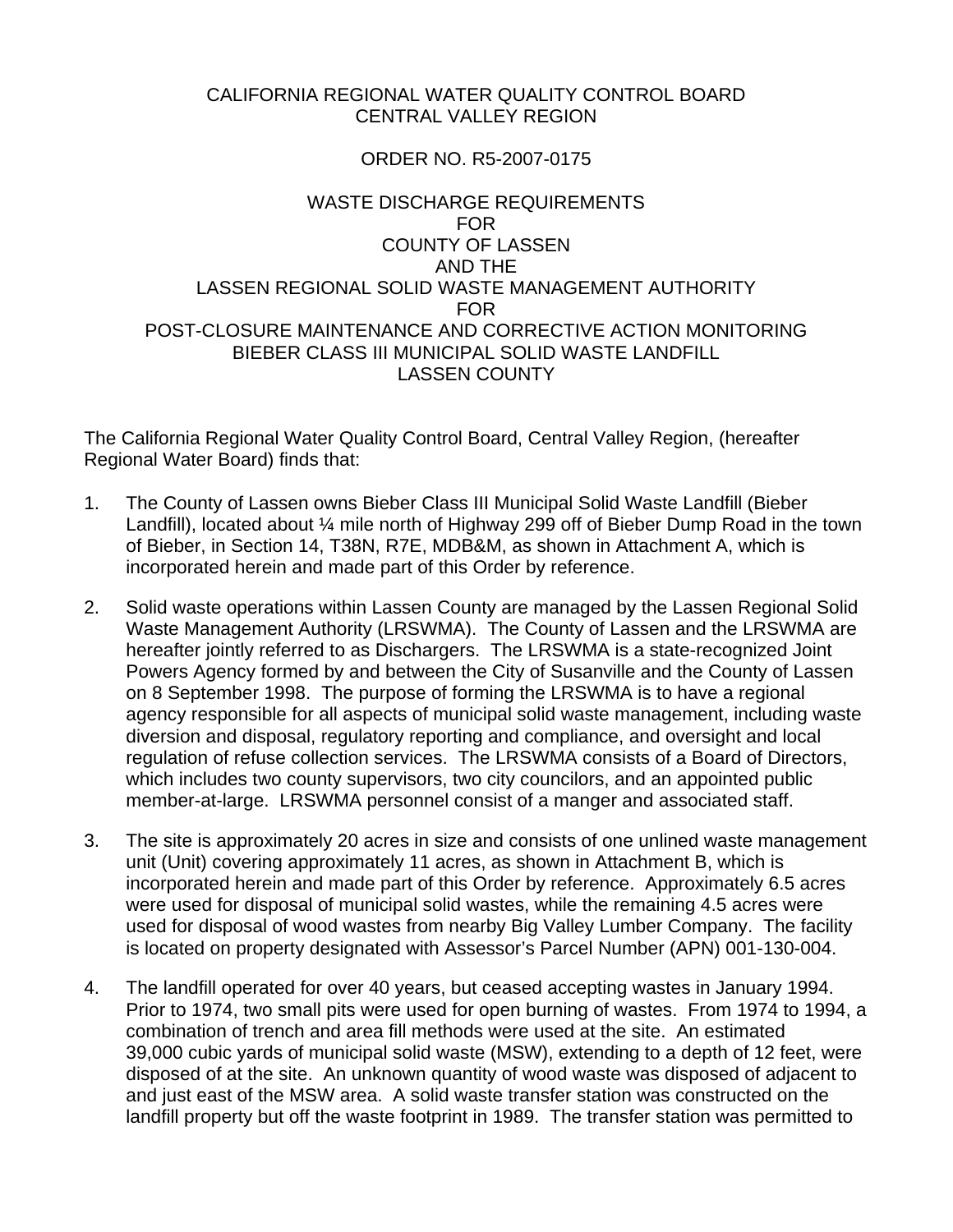operate by the California Integrated Waste Management Board in January 1994. Wastes from the Bieber Transfer Station are shipped to Bass Hill Landfill in Lassen County for disposal.

- 5. The Dischargers submitted a Final Closure and Post-Closure Maintenance Plan dated 30 August 1996. The Regional Water Board issued an 18 December 1996 letter approving the Final Closure and Post-Closure Maintenance Plan. A Negative Declaration for the landfill closure project was filed with the State Clearinghouse on 27 March 1997.
- 6. Landfill closure activities began in July 2000 and included surface grading to a minimum 3% slope. The landfill cover over the MSW portion of the Unit includes, from top to bottom, a 24-inch vegetative layer consisting of clean fill for the first lift and a mixture of wood chips and imported soil thereafter; a non-woven geocomposite clay liner (GCL) as the barrier layer; and a 12-inch foundation layer placed at 90% relative compaction over the existing intermediate cover. The wood chip disposal area located east of the MSW portion of the Unit was not addressed in the Final Closure and Post-Closure Maintenance Plan and no engineered cover was installed over that portion of the Unit. The wood chip disposal area was covered with the vegetative layer described above. A drainage swale was constructed around the north, east, and south sides of the Unit, which conveys storm water to a discharge point at the southwest corner of the Unit.
- 7. In October 2001, the Dischargers submitted the *Bieber Landfill Closure Construction Final Report* (Final Report) dated January 2001. In a 2 May 2002 letter, Regional Water Board staff informed the Dischargers that the Final Report was incomplete because there was insufficient information describing closure construction activities; it lacked quality control certification records, subgrade acceptance records, and destructive and non-destructive test reports; two permanent survey markers were not installed; and proof of land use restrictions on the landfill property deed or other documents used during title searches was not provided as required by existing Waste Discharge Requirements Order No. 95- 041.
- 8. In a 21 August 2002 letter from the landfill closure consultant engineer, Ronald Young, additional information describing closure activities was provided. However, Quality Assurance/Quality Control (QA/QC) test records, Acceptance Reports, and proof of recording the landfill closure on the property deed were not included and the Final Report was again found to be incomplete. The findings of incompleteness were transmitted to the Discharger in a Regional Water Board letter dated 13 September 2002.
- 9. This facility was formerly regulated under Waste Discharge Requirements Order No. 74-462, adopted 24 October 1974, which classified the disposal site as an unlined Class II-2 landfill. Order No. 74-462 was amended 17 September 1993 by Order No. 93-200 implementing State Water Resources Control Board Resolution 93-62 and federal municipal solid waste regulations (Subtitle D). Order No. 74-462 was revised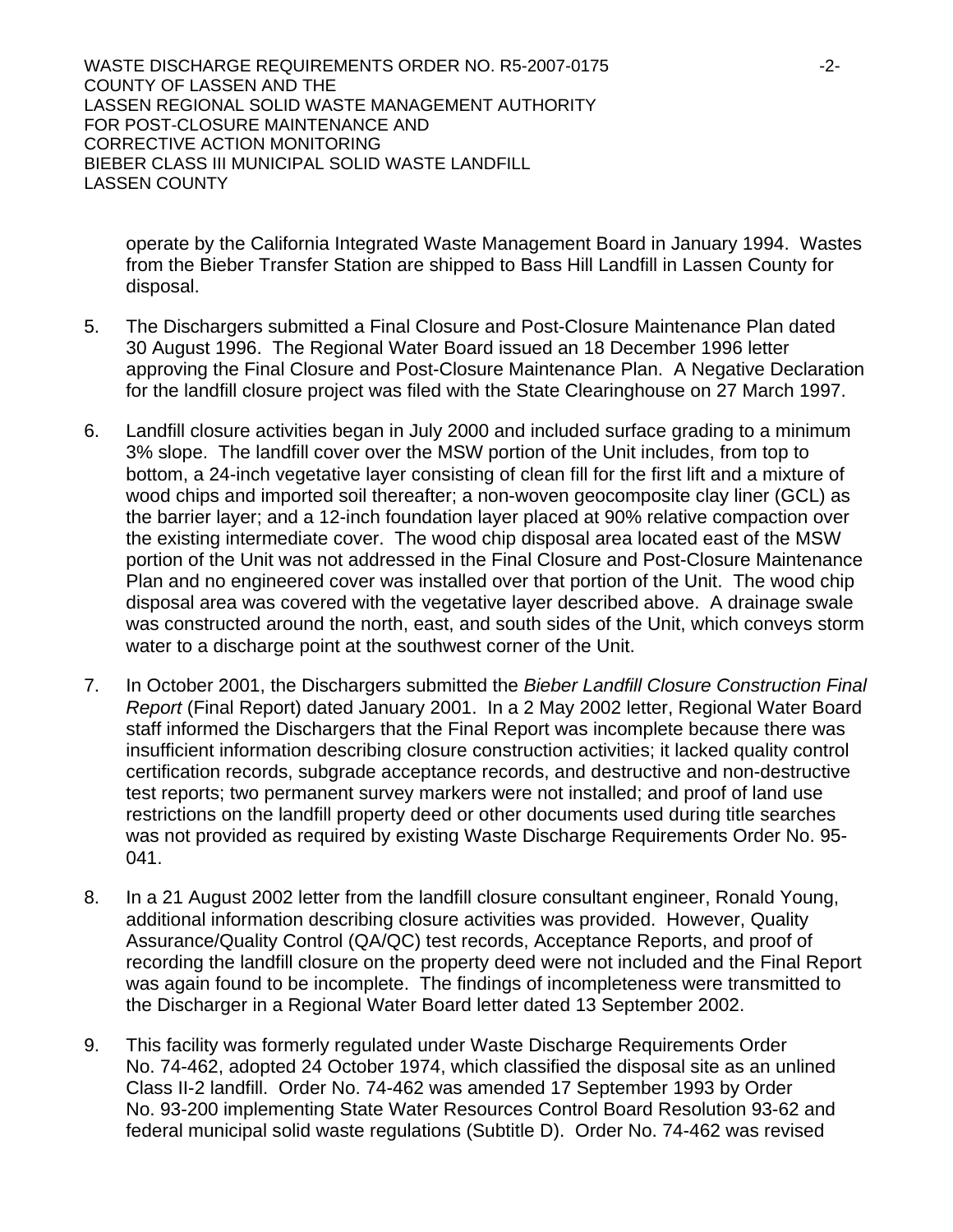24 February 1995 when Waste Discharge Requirements Order No. 95-041 was issued. Order No. 95-041 required closure of Bieber Landfill.

10. Effective 18 July 1997, the water quality regulations for Class II and Class III disposal facilities formerly contained in Chapter 15, Title 23, California Code of Regulations (CCR) and the solid waste regulations formerly in Title 14, CCR, were consolidated into Division 2, Subdivision 1, Chapters 1 through 7, Title 27, CCR (Title 27 or 27 CCR). These WDRs implement Title 27 regulations and prescribe updated requirements for performing post-closure maintenance and corrective action monitoring at Bieber Landfill.

### **SITE DESCRIPTION**

- 11. The Bieber Landfill is in Big Valley, which has local exposures of Quaternary alluvial and lacustrine sediments. These unconformably overlie Tertiary rhyolitic tuffs with interbedded sandstones and conglomerates. Mapping (Grose, T.L.T., 2000) indicates the Quaternary/Tertiary contact is less than 0.5 miles east of the landfill and trends roughly northeast to southwest. Quaternary deposits thicken west of the contact. The site vicinity is hydrothermally active, with a hot spring, Bassett Hot Springs, about two miles northeast of the landfill. Local groundwater temperatures can be elevated at relatively shallow depths.
- 12. Subsurface stratigraphy at the landfill generally consists of inter-bedded fine-grained fluvial sands, and diatom-bearing lacustrine silts and clays to about 30 to 35 feet below grade surface (bgs). Below these depths, black pyroclastic sands and welded tuffs occur; therefore, the Quaternary/Tertiary contact is likely at these depths.
- 13. Several potentially active Quaternary normal faults, with displacements in the last two million years, trend northwest to southeast through the site vicinity. However, most show local offset in Tertiary rocks; Quaternary deposits tend to bury fault traces. The nearest identified Holocene displacements, in the last 11,000 years, are the Iron Canyon Reservoir Fault, about 45 miles west, and the Fort Sage and Honey Lake Faults, about 95 to 100 miles south-southeast. In 1950, surface rupture occurred on both the Iron Canyon Reservoir and Fort Sage Faults. Between 1869 and 1931, at least three recorded earthquakes greater than Magnitude 6.0 occurred on the Fort Sage and Honey Lake Faults. Overall, probabilistic seismic hazard for Bieber is relatively low; estimated peak ground acceleration in Bieber is 10-20%g.
- 14. Land uses within 1,000 feet of the facility are zoned Heavy Industrial District, General Agriculture District, and Exclusive Agricultural District. Several distinct parcels nearby the landfill are also zoned Town Service District and Institutional Use District. The parcel directly north of the landfill is a private residence on Native American Trust Land.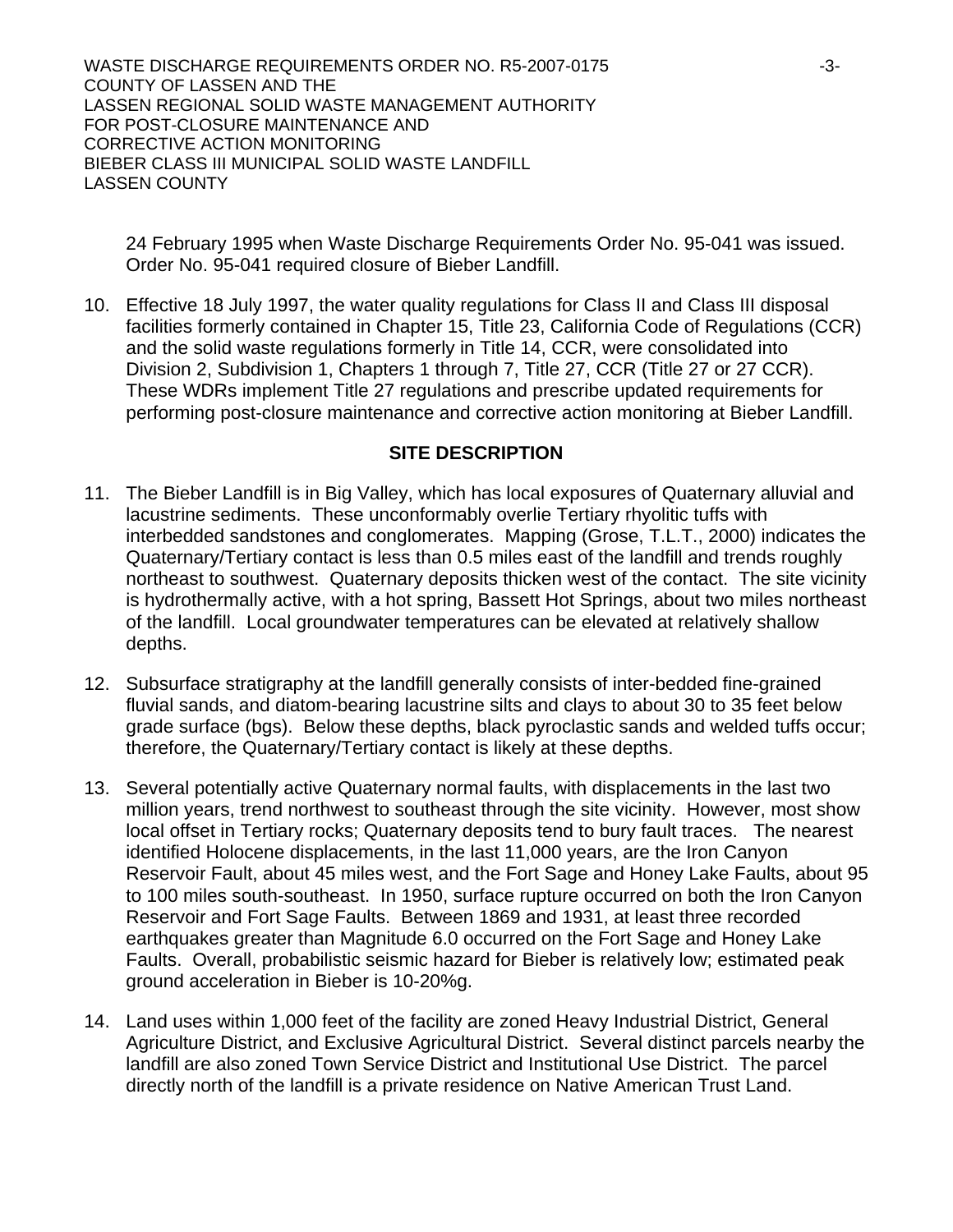- 15. The facility receives an average of 16.58 inches of precipitation per year as measured at Bieber Station. The mean pan evaporation is estimated to be 55 inches per year.
- 16. The 100-year, 24-hour precipitation event is estimated to be 2.89 inches and the 100-year wet season is estimated to be 30.01 inches, based on Department of Water Resources' bulletin 195 entitled *Rainfall Analysis for Drainage Design Volume 1, October 1976*.
- 17. The waste management facility is not within a 100-year flood plain based on the Federal Emergency Management Agency's (FEMA) Flood Insurance Rate Map, Community-Panel Number 060092 0050 B.
- 18. The closest well to the site is a hand dug well located approximately 50 feet north of Bieber Landfill property on Indian Trust Property. This well was reportedly constructed in the 1890s and is currently used for irrigation purposes. Static water level in the well fluctuates seasonally between 10 and 30 feet below ground surface. Another reported domestic well lies 0.3 miles northeast of the landfill, on Lookout Road #419; this well is of unknown construction to 40 feet bgs. Owners are Harlon and Opal Wade. Two other identified private domestic wells, about 0.8 miles east and northeast of the landfill, are at the Big Valley Medical Center on State Road A-2 and at a real estate office on Highway 299. The neighboring Big Valley Power plant, formerly Big Valley Lumber, east of the landfill, has six industrial supply wells. These have terminal depths ranging 160 to 580 feet bgs. Three of these are capped. Additional wells located within ½ mile of the landfill may be present and further investigation is warranted.

## **SURFACE AND GROUND WATER CONDITIONS**

- 19. The *Water Quality Control Plan for Sacramento and San Joaquin River Basins, Fourth Edition* (hereafter Basin Plan), designates beneficial uses, establishes water quality objectives, and contains implementation plans and policies for all waters of the Basin.
- 20. The landfill is situated on a slight knoll at an elevation of approximately 4140 feet above mean sea level (msl). Surface drainage is generally south and southwest of the site toward the Pit River in the Bieber Hydrologic Subarea (526.61) of the Sacramento Hydrologic Basin.
- 21. The designated beneficial uses of the Pit River, as specified in the Basin Plan, are municipal and domestic supply, irrigation and stock watering, water contact and noncontact water recreation, warm and cold fresh water habitat and spawning, and wildlife habitat.
- 22. Shallowest groundwater at Bieber Landfill is hydraulically unconfined and generally about 15 to 30 feet bgs. Three of four monitoring wells at the landfill, wells MW-1, MW-2, and MW-4, have slotted casing intervals with terminal depths between 35 and 40 feet bgs;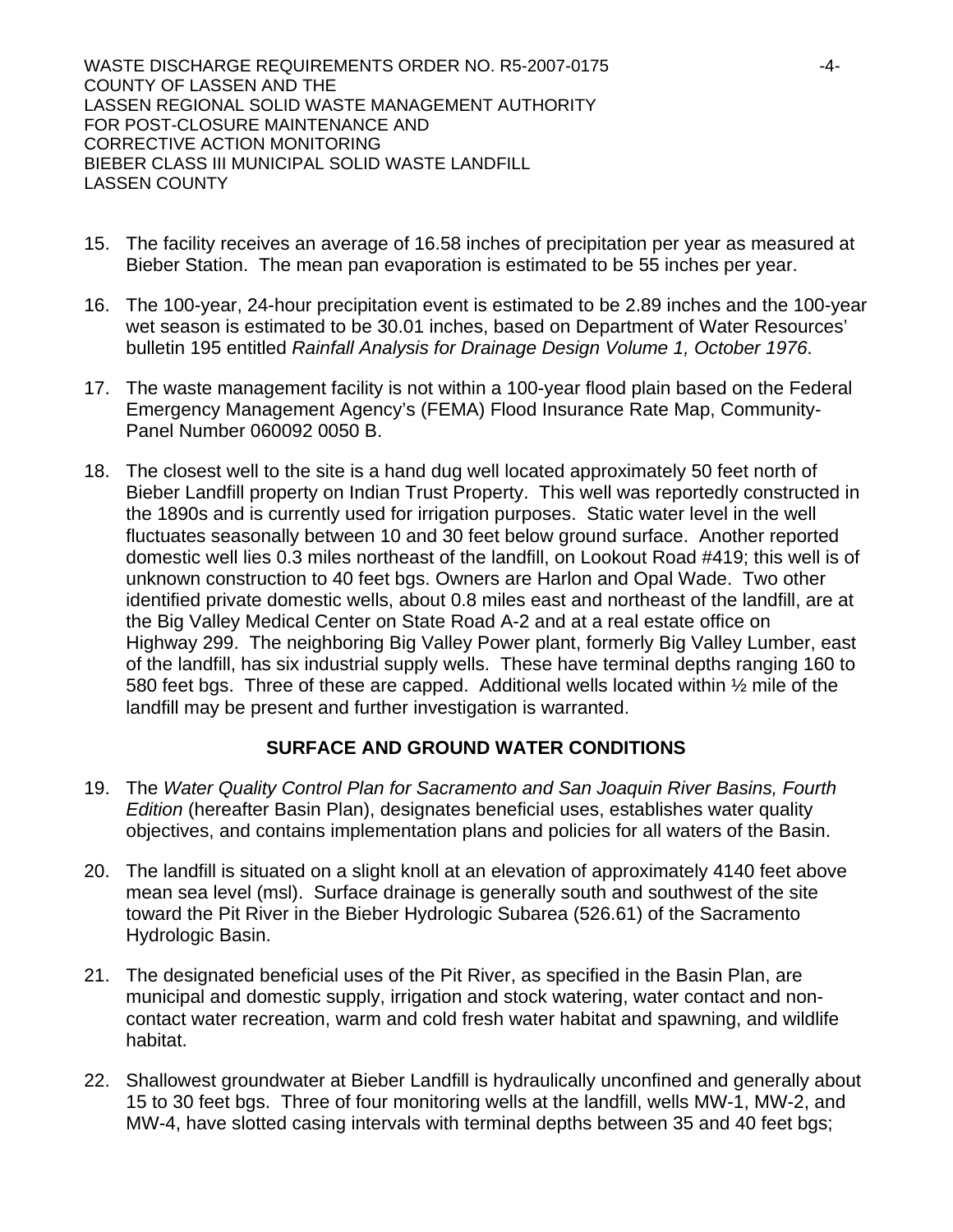based on pilot boring logs, these appear to sample permeable saturated Tertiary beds. Well MW-3, with slotted casing to 36 feet bgs, has relatively shallow static water levels and may sample a Quaternary sand; the pilot boring for MW-3 refused at 35 feet bgs on hard volcanic rock.

- 23. A regional aquifer, which is the source of drinking water for the town of Bieber, is drawn from two wells located south of Highway 299. Supply Well No. 1 is screened from 105 to 120 feet bgs and has a static water level of 26 feet bgs. Supply Well No. 2 is screened from 95 to 110 feet bgs and has a static water level of 82 feet bgs. The aquifer that the Lassen County Water District No. 1 (serving Bieber) taps into has dissimilar characteristics in each of its two supply wells: Supply Well No. 1 produces clear water, but does not meet secondary drinking standards for iron and manganese; Supply Well No. 2 produces more turbid water with higher mineral concentrations. According to the Manager of the Lassen County Water District No. 1, there is no local surface recharge of the aquifer that the district draws from; rather all recharge is from upland areas surrounding Big Valley. The regional aquifer is confined.
- 24. The designated beneficial uses of the groundwater, as specified in the Basin Plan, are domestic and municipal water supply, agricultural supply, industrial service supply, and industrial process supply.

### **GROUNDWATER MONITORING**

- 25. Four wells make up the existing groundwater monitoring system at Bieber Landfill. The first two monitoring wells (MW-1 and MW-2) were installed in March 1985. MW-1 has a total depth of 40.6 feet bgs and is screened between 30.6 and 40.6 feet bgs. MW-2 has a total depth of 39.5 feet bgs and is screened from 29.5 to 39.5 feet bgs. Monitoring wells MW-3 and MW-4 were installed as part of the SWAT investigation in January 1988. Both MW-3 and MW-4 have total depths of 36 feet bgs with screen intervals between 26 and 36 feet bgs. There is no vadose zone monitoring system at Bieber Landfill.
- 26. Monitoring wells at Bieber Landfill are on lateral spacings from about 700 to 900 feet. Nearby sites have relatively much closer spaced monitoring wells; the Big Valley Power Plant, and the Red Barn Bieber convenience store, an open underground storage tank case. These sites indicate laterally discontinuous permeability trends in both Quaternary and Tertiary intervals, and highly variable groundwater flows. Based on this information, groundwater velocity and flow direction are currently indeterminate at Bieber Landfill. Assuming an inferred southwesterly regional groundwater flow direction, MW-1 and MW-2 at the south and southwest portion of the landfill may be down-gradient of the Unit. However, other methods such as major ion and stable isotope geochemistry should further support deductions based on hydraulic heads.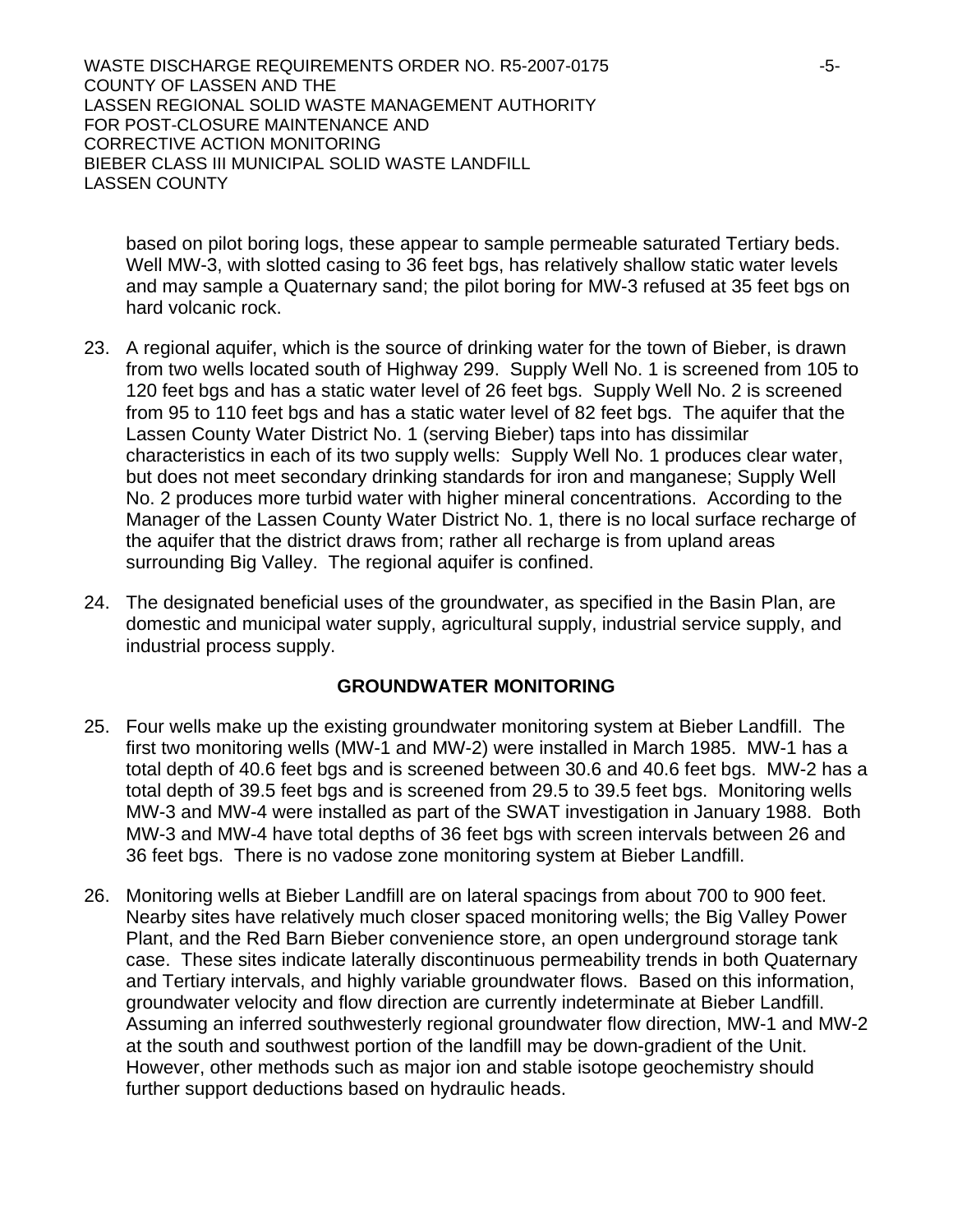- 27. While no true background or up-gradient monitoring well has been established on the Bieber Landfill property, the existing monitoring system is sufficient for detecting whether a release of waste has occurred from the Unit. Additional monitoring wells may be necessary to evaluate off-site groundwater impacts.
- 28. Volatile organic compounds (VOCs) are often detected in a release from a landfill, and are the primary waste constituents detected in groundwater beneath a municipal solid waste landfill (see Finding Nos. 33, 34 and 35). Since volatile organic compounds are not naturally occurring and thus have no background value, they are not amenable to the statistical analysis procedures contained in Title 27 for the determination of a release of wastes from a Unit.
- 29. Title 27 CCR Sections 20415(e)(8) and (9) provide for the non-statistical evaluation of monitoring data that will provide the best assurance of the earliest possible detection of a release from a Unit in accordance with Title 27 CCR Section 20415(b)(1)(B)2-4. However, Title 27 CCR does not specify a specific method for non-statistical evaluation of monitoring data.
- 30. The Regional Water Board may specify a non-statistical data analysis method pursuant to Title 27 CCR Section 20080(a)(1). Section 13360(a)(1) of the California Water Code allows the Regional Water Board to specify requirements to protect underground or surface waters from leakage from a solid waste site, which includes a method to provide the best assurance of determining the earliest possible detection of a release.
- 31. In order to provide the best assurance of the earliest possible detection of a release of non-naturally occurring waste constituents from a Unit, this Order specifies a nonstatistical method for the evaluation of monitoring data.
- 32. The specified non-statistical method for evaluation of monitoring data provides two criteria (or triggers) for making the determination that there has been a release of non-naturally occurring waste constituents from a Unit. The presence of two non-naturally occurring waste constituents above their respective method detection limit (MDL), or one nonnaturally occurring waste constituent detected above its practical quantitation limit (PQL), indicates that a release of waste from a Unit has occurred. Following an indication of a release, verification testing will be conducted to determine whether there has been a release from the Unit, or there is a source of the detected constituents other than the landfill, or the detection was a false detection. Although the detection of one nonnaturally occurring waste constituent above its MDL is sufficient to provide for the earliest possible detection of a release, the detection of two non-naturally occurring waste constituents above the MDL as a trigger is appropriate due to the higher risk of falsepositive analytical results and the corresponding increase in sampling and analytical expenses from the use of one non-naturally occurring waste constituent above its MDL as a trigger.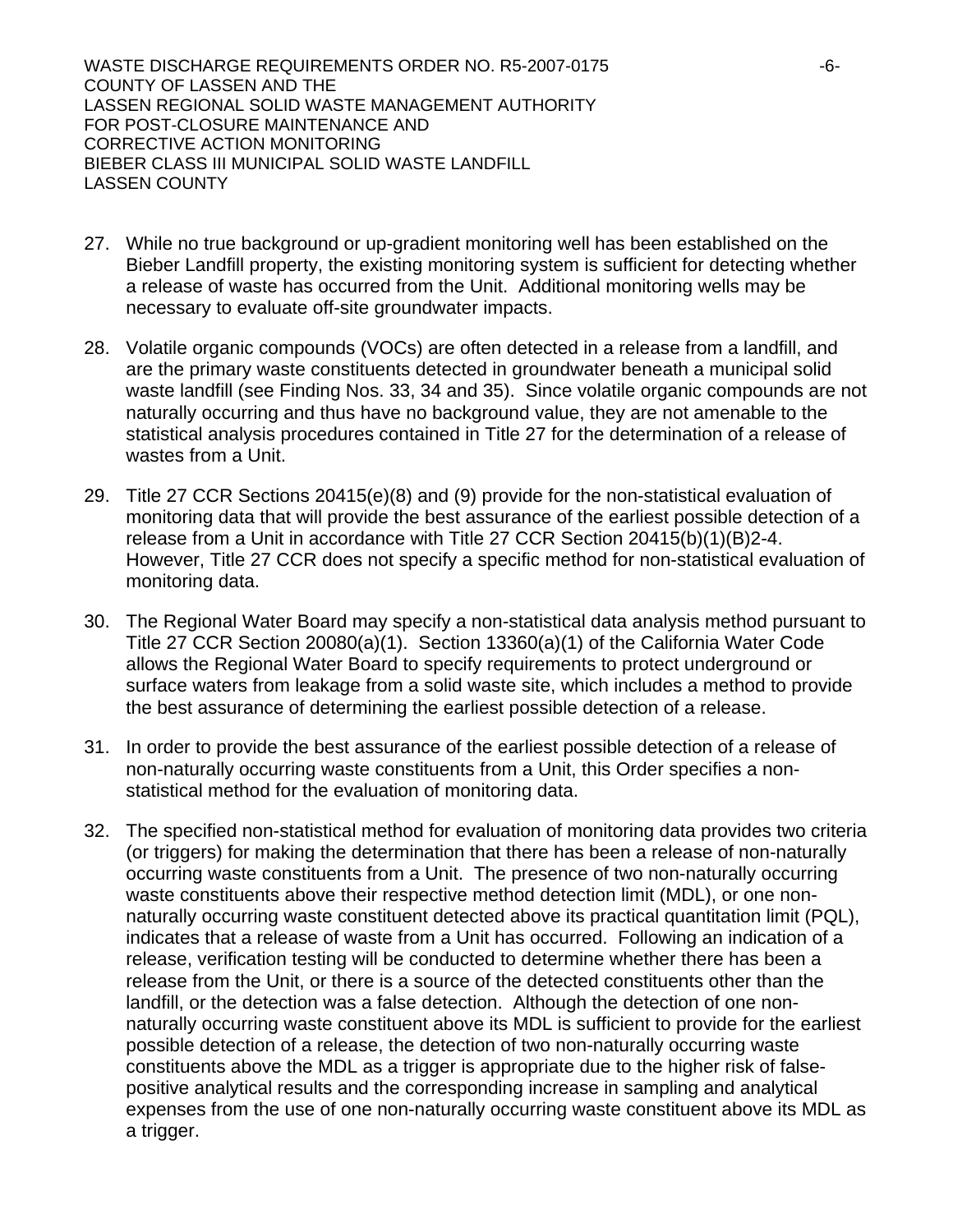### **GROUNDWATER DEGRADATION**

- 33. Groundwater samples have been collected from on-site monitoring wells since 1987. Comparison of time series graphs and analytical data for the site monitoring wells show that concentrations of TDS, chloride, chemical oxygen demand, and sulfate in well MW-1 are significantly higher than the other three site monitoring wells. Additionally, the VOCs cis-1,2-Dichloroethene (1,2 DCE) and 1,4-Dichlorobenzene (1,4 DCB) have been consistently detected in well MW-1 since 2001. Historical maximum concentrations for 1,2 DCE and 1,4 DCB are 3.1 μg/L and 1.6 μg/L, respectively, both at MW-1. These concentrations are still below the Water Quality Objectives of 6 μg/L and 5 μg/L for 1,2 DCE and 1,4 DCB, respectively. However, the high inorganic compound concentrations, along with consistent detection of VOCs in well MW-1 indicates the groundwater in the vicinity of this well has been impacted.
- 34. The Dischargers conducted an additional groundwater investigation at the site in 2004 in an attempt to define the lateral extent of shallow groundwater impacts. During this investigation, six soil borings were completed with five producing sufficient volumes of water to sample. Only one boring (SB-1) located 27 feet south of impacted well MW-1 had measurable concentrations of cis-1,2-Dichloroethene (0.78 μg/L). Boring SB-1 also had elevated inorganic constituents as compared to the other four samples. Inorganic constituent concentrations decreased as the sample point distance increased from impacted well MW-1. This investigation satisfied the evaluation monitoring requirements of Title 27. It appears that the lateral extent of VOC and elevated inorganic compound concentrations at the landfill are localized in the vicinity of well MW-1.
- 35. Landfill closure and construction of an engineered cap over the MSW portion of the Unit were implemented by the Dischargers, which constitutes corrective action at the site and limits precipitation infiltration into the wastes. Corrective action monitoring is warranted at this time so that groundwater impacts can be evaluated for decreasing or increasing trends.

### **FINANCIAL ASSURANCE**

36. The Dischargers have been requested to submit a cost estimate for corrective action of all known or reasonably foreseeable releases as required by Division 2, Subdivision 1, Chapter 6, Subchapter 2, Article 4, beginning with Section 22220 of Title 27, California Code of Regulations. However, the Dischargers requested to delay submittal of the cost estimate for known or reasonably foreseeable releases until the investigation of groundwater impacts was complete. This Order requires the Dischargers to provide cost estimates for corrective action of known or reasonably foreseeable releases and to demonstrate proof of financial assurances in the amount of the cost estimate (once approved by the Executive Officer).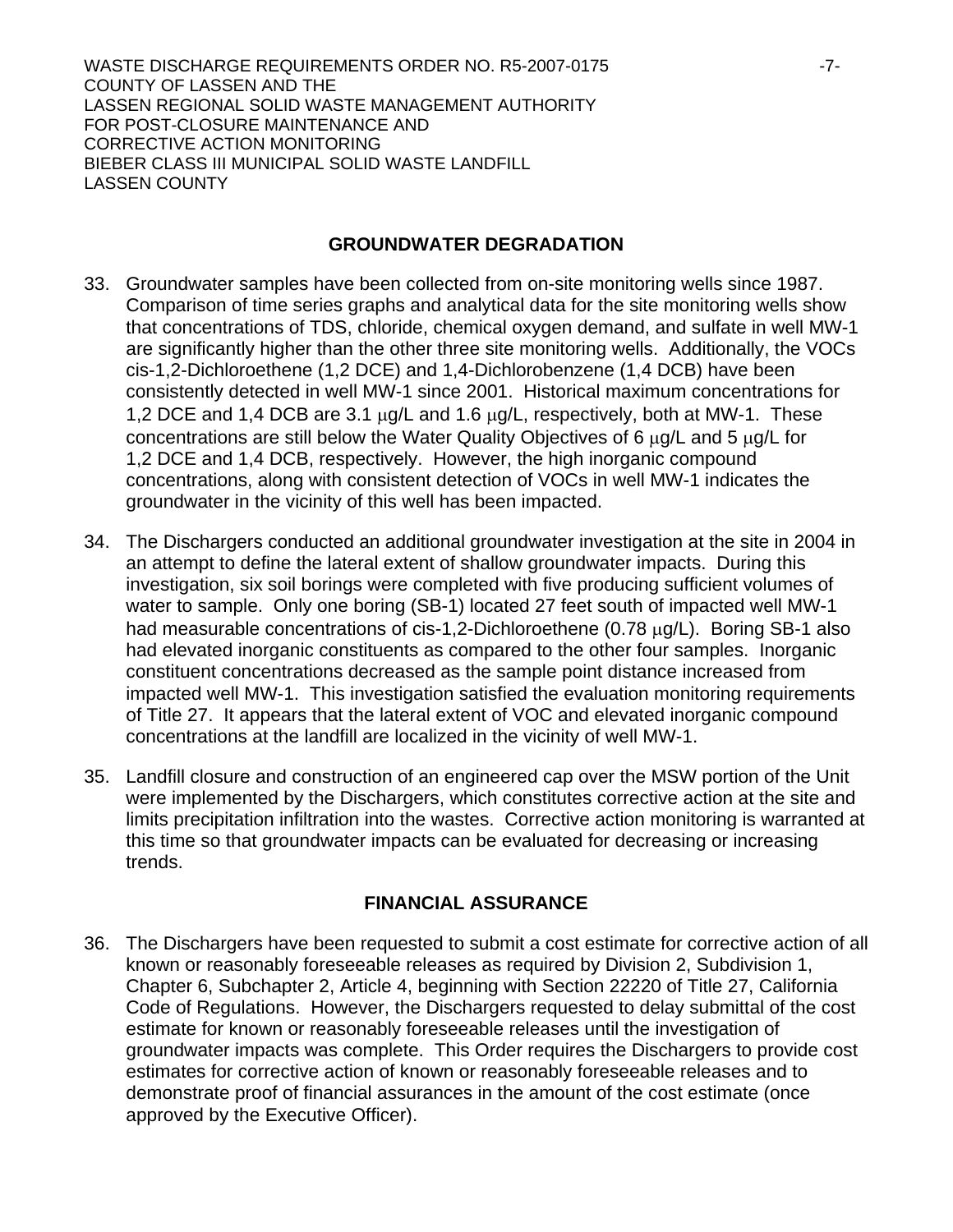## **CEQA AND OTHER CONSIDERATIONS**

- 37. The action to revise waste discharge requirements for this existing facility is exempt from the provisions of the California Environmental Quality Act (CEQA), Public Resources Code Section 21000, et seq., and the CEQA guidelines, in accordance with Title 14 CCR, Section 15301.
- 38. This order implements:
	- a. *The Water Quality Control Plan for the Sacramento River and San Joaquin River Basins, Fourth Edition*;
	- b. The prescriptive standards and performance goals of Chapters 1 through 7, Subdivision 1, Division 2, Title 27, of the California Code of Regulations, effective 18 July 1997, and subsequent revisions;
	- c. The prescriptive standards and performance criteria of RCRA Subtitle D, Part 258; and
	- d. State Water Resources Control Board Resolution No. 93-62, *Policy for Regulation of Discharges of Municipal Solid Waste*, adopted 17 June 1993.
- 39. Section 13267(b) of California Water Code provides that: "In conducting an investigation specified in subdivision (a), the regional board may require that any person who has discharged, discharges, or is suspected of discharging, or who proposed to discharge within its region, or any citizen or domiciliary, or political agency or entity of this state who had discharged, discharges, or is suspected of discharging, or who proposed to discharge waste outside of its region that could affect the quality of the waters of the state within its region shall furnish, under penalty of perjury, technical or monitoring program reports which the regional board requires. The burden, including costs of these reports, shall bear a reasonable relationship to the need for the reports and the benefits to be obtained from the reports."
- 40. The technical reports required by this Order and the attached Monitoring and Reporting Program No. R5-2007-0175 are necessary to evaluate existing groundwater impacts and assure compliance with these waste discharge requirements. The Dischargers own and operate the facility that discharges the waste subject to this Order.

## **PROCEDURAL REQUIREMENTS**

41. All local agencies with jurisdiction to regulate land use, solid waste disposal, air pollution, and to protect public health have approved the use of this site for the discharges of waste to land stated herein.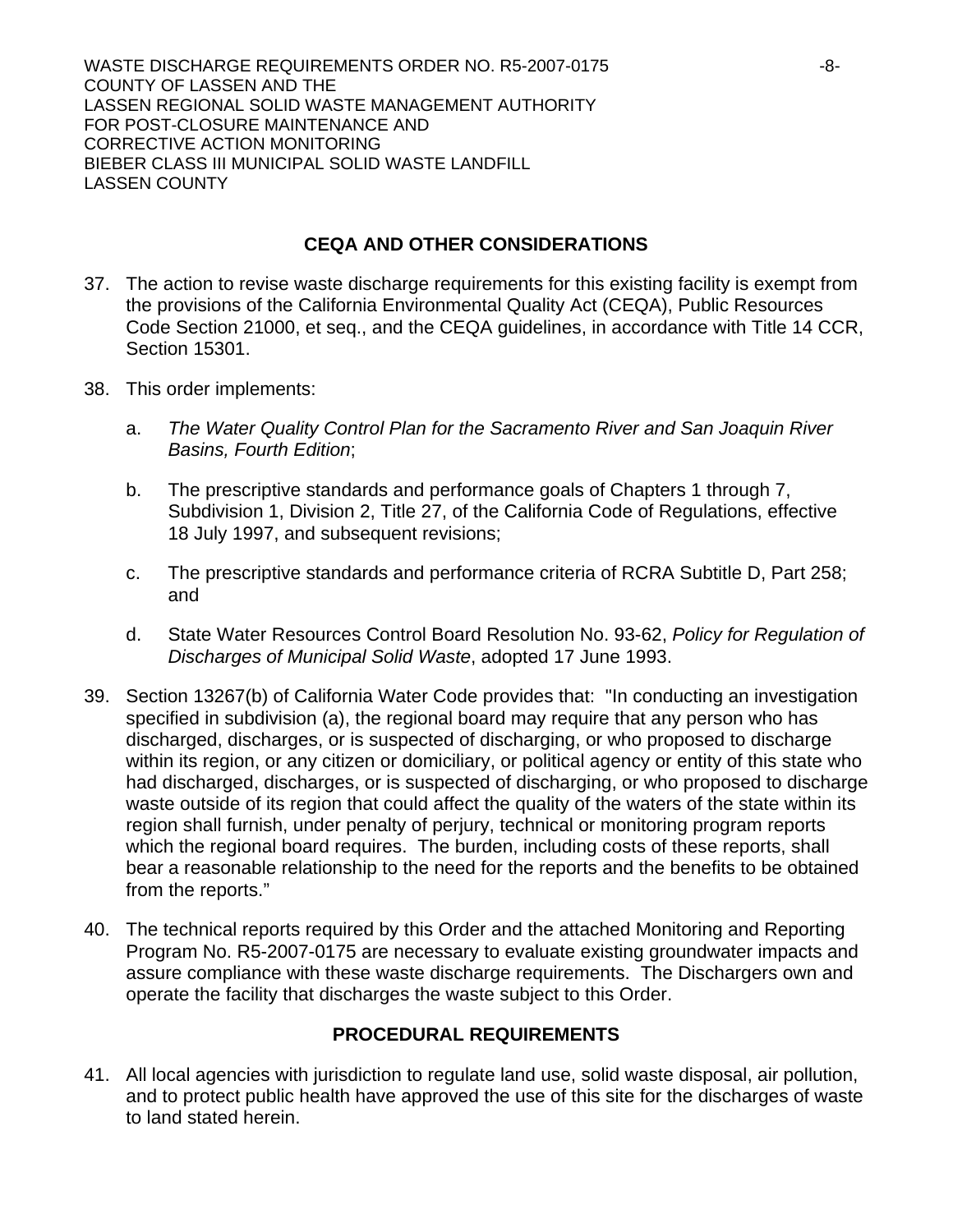- 42. The Regional Water Board notified the Dischargers and interested agencies and persons of its intent to prescribe waste discharge requirements for this site, and has provided them with an opportunity for a public hearing and an opportunity to submit their written views and recommendations.
- 43. The Regional Water Board, in a public meeting, heard and considered all comments pertaining to the discharge.
- 44. Any person affected by this action of the Regional Water Board may petition the State Water Resources Control Board to review the action in accordance with Sections 2050 through 2068, Title 23, California Code of Regulations. The petition must be received by the State Water Resources Control Board, Office of Chief Counsel, P.O. Box 100, Sacramento, California 95812, within 30 days of the date of adoption of this Order. Copies of the laws and regulations applicable to the filing of a petition are available on the Internet at http://www.waterboards.ca.gov/water\_laws/index.html and will be provided on request.

IT IS HEREBY ORDERED, pursuant to Sections 13263 and 13267 of the California Water Code, that Order No. 95-041 is rescinded and that the County of Lassen and the Lassen Regional Solid Waste Management Authority, their agents, successors, and assigns, in order to meet the provisions of Division 7 of the California Water Code and the regulations adopted thereunder, shall comply with the following:

## **A. PROHIBITIONS**

- 1. The discharge of 'hazardous waste' or 'designated waste' is prohibited. For the purposes of this Order, the term 'hazardous waste' is as defined in Title 23, California Code of Regulations, Section 2510 et seq., and 'designated waste' is as defined in Title 27.
- 2. The discharge of any waste to land, the unsaturated zone, groundwater, surface water drainage courses, or storm water runoff at this site is prohibited.
- 3. All waste disposal activities are prohibited at this site with the exception of approved disposal activities associated with operation of the Bieber Solid Waste Transfer Station, which is also located on-site.

## **B. FACILITY SPECIFICATIONS**

1. The Dischargers shall, in a timely manner, remove and relocate any wastes discharged at this facility in violation of this Order.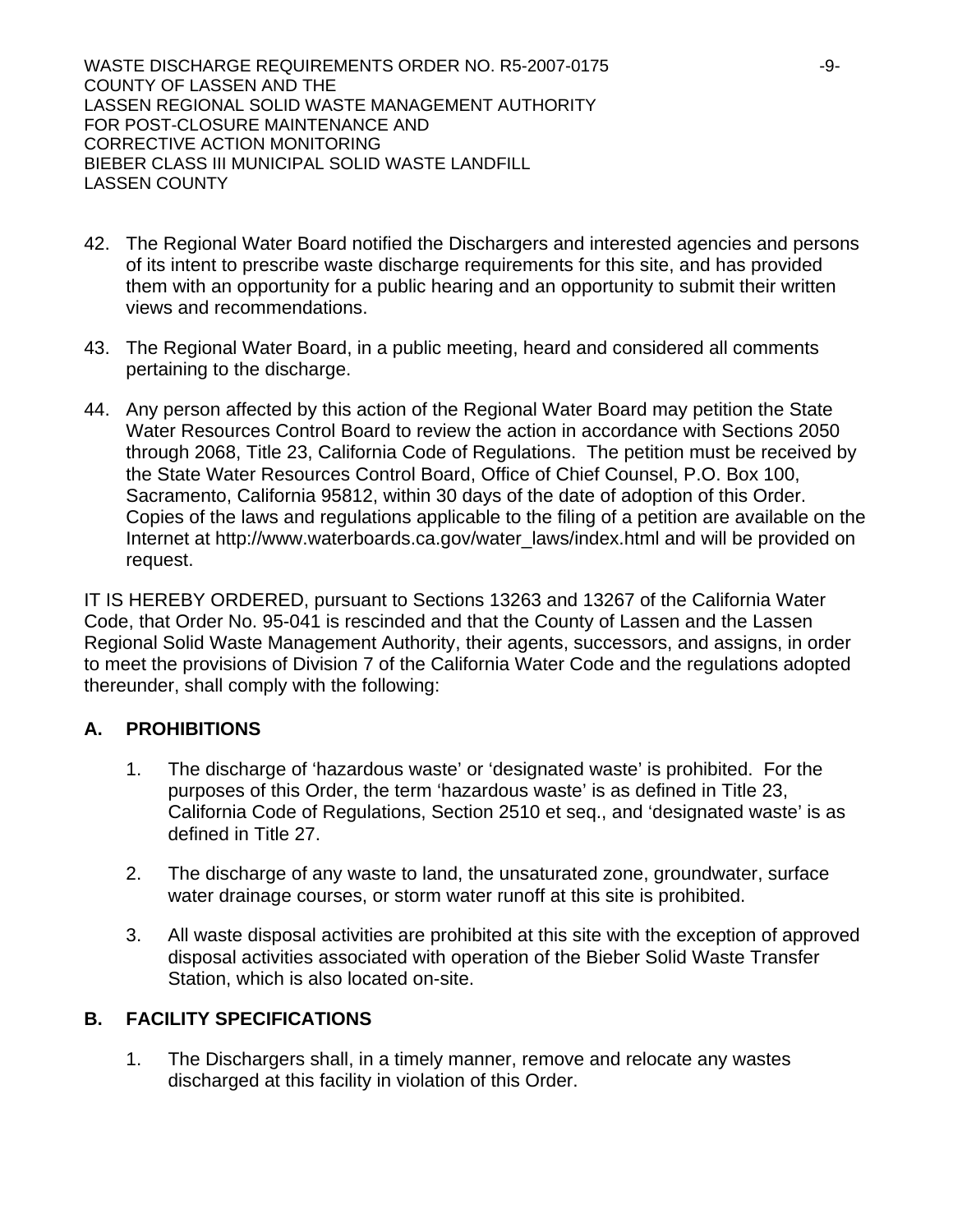- 2. The Dischargers shall immediately notify the Regional Water Board of any flooding, unpermitted discharge of waste on or off site, equipment failure, slope failure, or other change in site conditions, which could impair the integrity of waste or leachate containment facilities or precipitation and drainage control structures.
- 3. Water used for facility maintenance shall be limited to the minimum amount necessary for dust control and construction.
- 4. The Dischargers shall maintain in good working order any facility, control system, or monitoring device installed to achieve compliance with the waste discharge requirements.
- 5. Methane and other landfill gases shall be adequately vented, removed from the Unit, or otherwise controlled to prevent the danger of adverse health effects, nuisance conditions, degradation, or the impairment of the beneficial uses of surface water or groundwater due to migration through the unsaturated zone.
- 6. Surface drainage within the waste management facility shall either be contained on-site or be discharged in accordance with applicable storm water regulations.
- 7. The Dischargers shall submit **by 1 July 2008** cost estimates for response to all known or reasonably foreseeable releases from the landfill, as required by Division 2, Subdivision 1, Chapter 6, Subchapter 2, Article 4, beginning with Section 22220 of Title 27.
- 8. The Dischargers shall provide **by 1 October 2008** proof of financial assurances for initiating and completing corrective action for all known or reasonably foreseeable releases from the landfill in the amount of the approved cost estimate. The California Integrated Waste Management Board (CIWMB) reviews and approves the financial assurance mechanism that the Dischargers use to demonstrate adequate financial resources for completing corrective action. The CIWMB also requires the Dischargers to maintain the financial assurances and comply with provisions of Title 27 that require calculation of an annual inflation factor and increases to the financial assurances based on the annual inflation factor calculation.

## **C. POST-CLOSURE MAINTENANCE SPECIFICATIONS**

1. The Dischargers shall provide proof **by 1 April 2008** that the deed to the landfill property, or some other instrument that is normally examined during title search, has been modified to include, in perpetuity, a notation to any potential purchaser of the property stating that: (1) the parcel has been used as a MSW landfill; (2) land use options for the parcel are restricted with the post-closure land uses set forth in the post-closure maintenance plan and in waste discharge requirements for the landfill;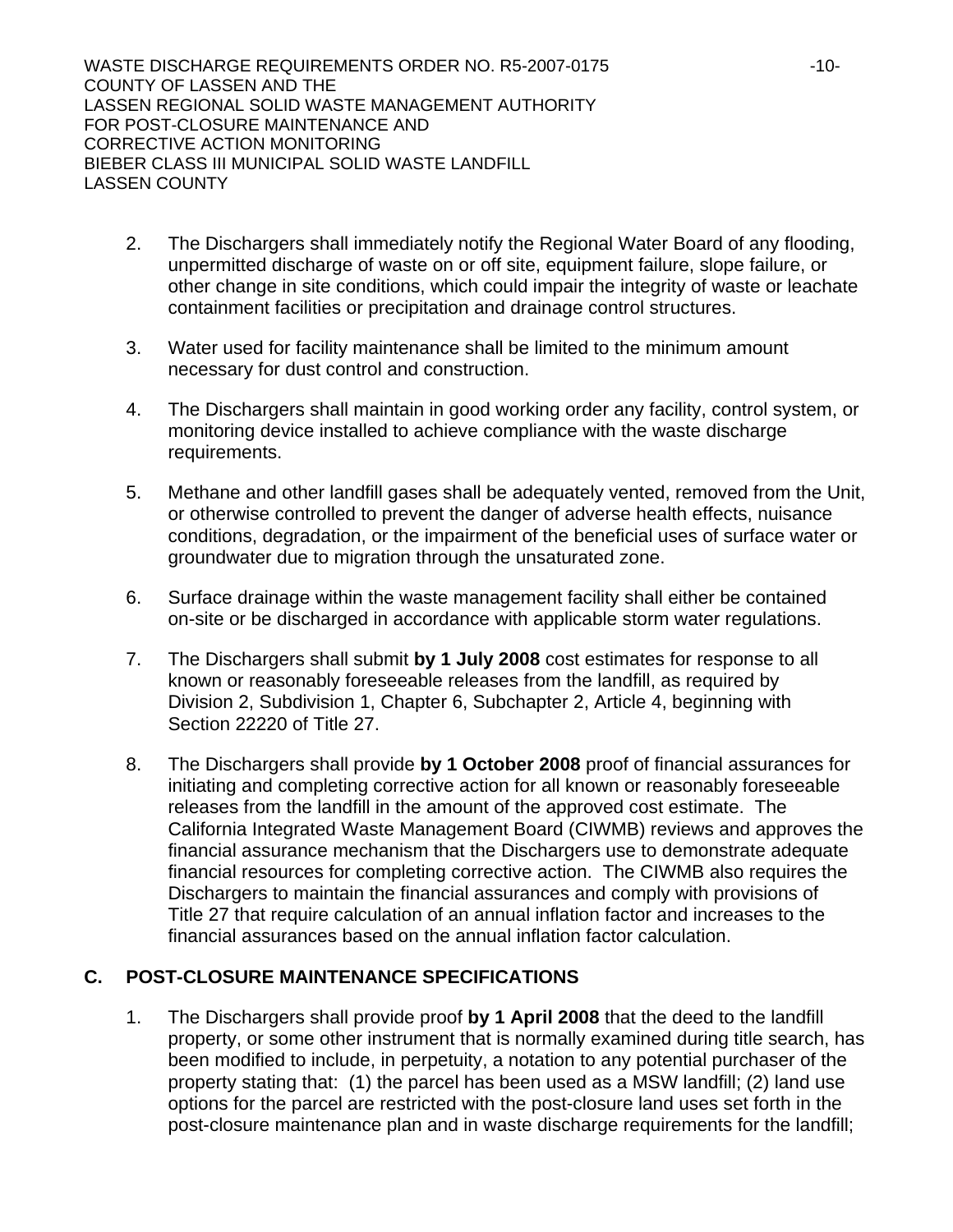> and (3) in the event that the Dischargers default on carrying out either the postclosure maintenance plan or any corrective action needed to address a release, then the responsibility for carrying out such work falls to the property owner.

- 2. The Dischargers shall submit **by 1 April 2008** a proposal to perform a Periodic Leak Search of the low-hydraulic conductivity layer of the landfill cover system, in accordance with Section 21090(a)(4)(A) of Title 27. The Periodic Leak Search shall be conducted within 60 days after the proposal is approved.
- 3. The Dischargers shall submit **by 1 April 2008** a proposal to perform a topographic survey of the final cover system in accordance with Section 21090(e) of Title 27. The purpose of the survey is to determine whether differential settlement has occurred that may allow surface water to infiltrate portions of the Unit, thereby contributing to existing groundwater impacts. The topographic survey shall be conducted within 60 days after the proposal is approved.
- 4. The Dischargers shall maintain a minimum three percent slope across the entire final cover system for both the MSW and wood waste portions of the Unit.

## **D. CORRECTIVE ACTION MONITORING SPECIFICATIONS**

- 1. The Dischargers shall comply with the corrective action monitoring program provisions of Title 27 and this Order for groundwater.
- 2. The Dischargers shall provide Regional Water Board staff a minimum of **one week** notification prior to commencing any field activities related to the installation, repair, or abandonment of monitoring devices associated with a corrective action monitoring program.
- 3. The Dischargers shall submit **by 1 April 2008** an updated Water Quality Protection Standard (WQPS) Report that lists all monitoring parameters and constituents of concern, the concentration limit for each monitoring parameter and constituent of concern, the point of compliance, and all water quality monitoring points in accordance with Section 20390 of Title 27. The updated WQPS Report shall include proposed data analysis methods in accordance with Section 20415(e)(7) of Title 27.
- 4. The Dischargers shall submit **by 1 September 2008** an Engineering Feasibility Study (EFS) based on data collected to date and potential threats from the release to sensitive receptors located within ½ mile of the landfill. The EFS shall include a thorough sensitive receptor survey that identifies all wells (domestic, municipal, agricultural, and monitoring) and surface water drainage courses located within the survey area. The EFS should assess the results of the Periodic Leak Search and final cover system topographic survey and evaluate potential corrective action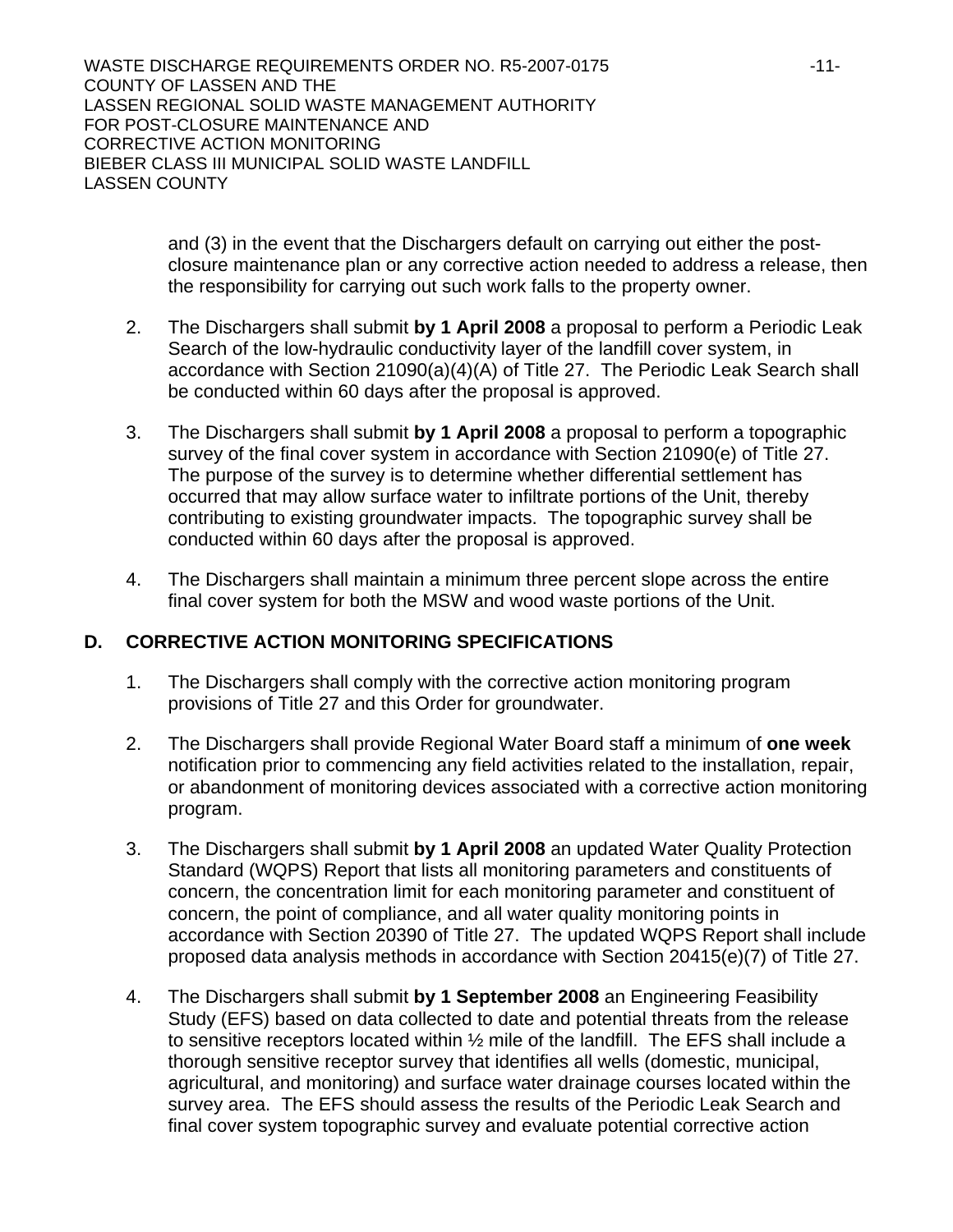> measures that may be necessary to achieve compliance with this Order, Title 27, 40 Code of Federal Regulations part 258 (Subtitle D), and the Water Quality Protection Standard. The EFS should further include appropriate major ion and stable isotope geochemical assessments. Such assessments should augment assignments of up-gradient versus down-gradient monitoring wells as solely based on hydraulic heads.

- 5. The Dischargers shall implement a corrective action monitoring program until the concentration of each constituent of concern in each sample from each monitoring point remains at or below its respective WQPS for a period of at least one year.
- 6. After completion of the corrective action monitoring program, the concentrations of the constituents of concern (COC) in waters passing the Point of Compliance shall not exceed the concentration limits established in the WQPS Report. If COC concentrations exceed the WQPS at the Point of Compliance, it is an indication of new release from the Unit.
- 7. For each monitoring event, the Dischargers shall determine whether the landfill is in compliance with the WQPS using procedures specified in Title 27 CCR Section 20415(e).
- 8. The Dischargers shall perform all required groundwater monitoring in accordance with the approved facility Sample Collection and Analysis Plan. Any changes or revisions to the plan shall be incorporated into an amended report and re-submitted to Regional Water Board staff for review and approval.
- 9. For any given monitored medium, the samples taken from all monitoring points and background monitoring points to satisfy the data analysis requirements for a given reporting period shall all be taken **within a span not to exceed 30 days**, unless a longer time period is approved, and shall be taken in a manner that ensures sample independence to the greatest extent feasible. Specific methods of collection and analysis must be identified. Sample collection, storage, and analysis shall be performed according to the most recent version of USEPA Methods, such as the latest editions, as applicable, of: (1) Methods for the Analysis of Organics in Water and Wastewater (USEPA 600 Series), (2) Test Methods for Evaluating Solid Waste (SW-846, latest edition), and (3) Methods for Chemical Analysis of Water and Wastes (USEPA 600/4-79-020), and in accordance with the approved Sample Collection and Analysis Plan.
- 10. If methods other than USEPA-approved methods or Standard Methods are proposed, then exact methodology shall be submitted to Regional Water Board staff for review and approval prior to use.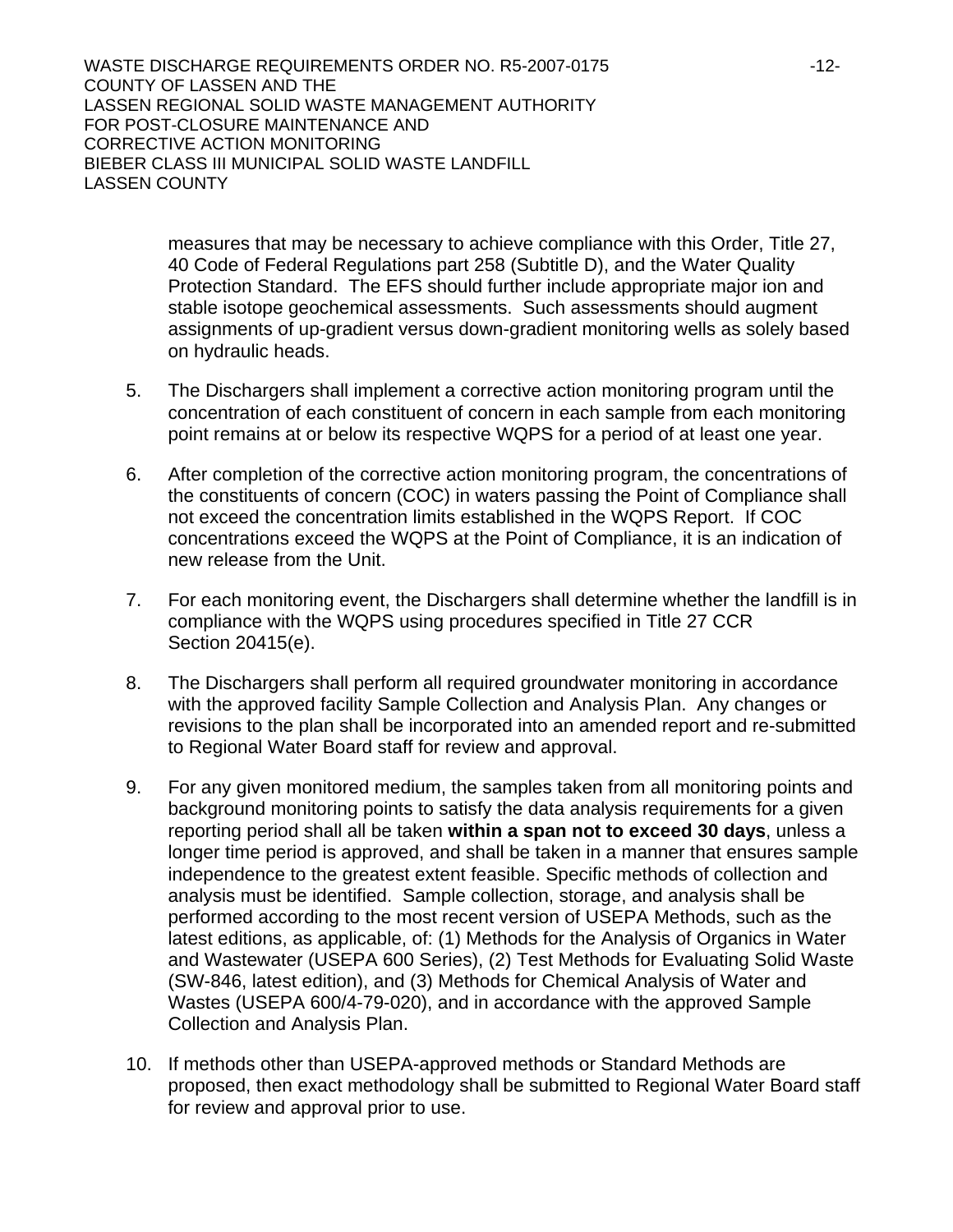- 11. The **methods of analysis and the detection limits** used must be appropriate for the expected concentrations. For the monitoring of any constituent or parameter that is found in concentrations which produce more than 90% non-numerical determinations (i.e., "trace" or "ND") in data from background monitoring points for that medium, the analytical method having the lowest method detection limit (MDL) shall be selected from among those methods which would provide valid results in light of any matrix effects or interferences.
- 12. **"Trace" results** results falling between the MDL and the practical quantitation limit (PQL) - shall be reported as such, and shall be accompanied both by the estimated MDL and PQL values for that analytical run.
- 13. **MDLs and PQLs** shall be derived by the laboratory for each analytical procedure, according to State of California laboratory accreditation procedures. These MDLs and PQLs shall reflect the detection and quantitation capabilities of the specific analytical procedure and equipment used by the lab, rather than simply being quoted from USEPA analytical method manuals. In relatively interference-free water, laboratory-derived MDLs and PQLs are expected to closely agree with published USEPA MDLs and PQLs.
- 14. If the laboratory suspects that, due to a change in matrix or other effects, the true detection limit or quantitation limit for a particular analytical run differs significantly from the laboratory-derived MDL/PQL values, the results shall be flagged accordingly, along with estimates of the detection limit and quantitation limit actually achieved. The **MDL shall always be calculated such that it represents the lowest achievable concentration associated with a 99% reliability of a nonzero result**. The PQL shall always be calculated such that it represents the lowest constituent concentration at which a numerical value can be assigned with reasonable certainty that it represents the constituent's actual concentration in the sample. Normally, PQLs should be set equal to the concentration of the lowest standard used to calibrate the analytical procedure.
- 15. All **QA/QC data** shall be reported, along with the sample results to which they apply, including the method, equipment, analytical detection and quantitation limits, the percent recovery, an explanation for any recovery that falls outside the QC limits, the results of equipment and method blanks, the results of spiked and surrogate samples, the frequency of quality control analysis, and the name and qualifications of the person(s) performing the analyses. Sample results shall be reported unadjusted for blank results or spike recoveries. In cases where contaminants are detected in QA/QC samples (i.e., field, trip, or lab blanks), the accompanying sample results shall be appropriately flagged.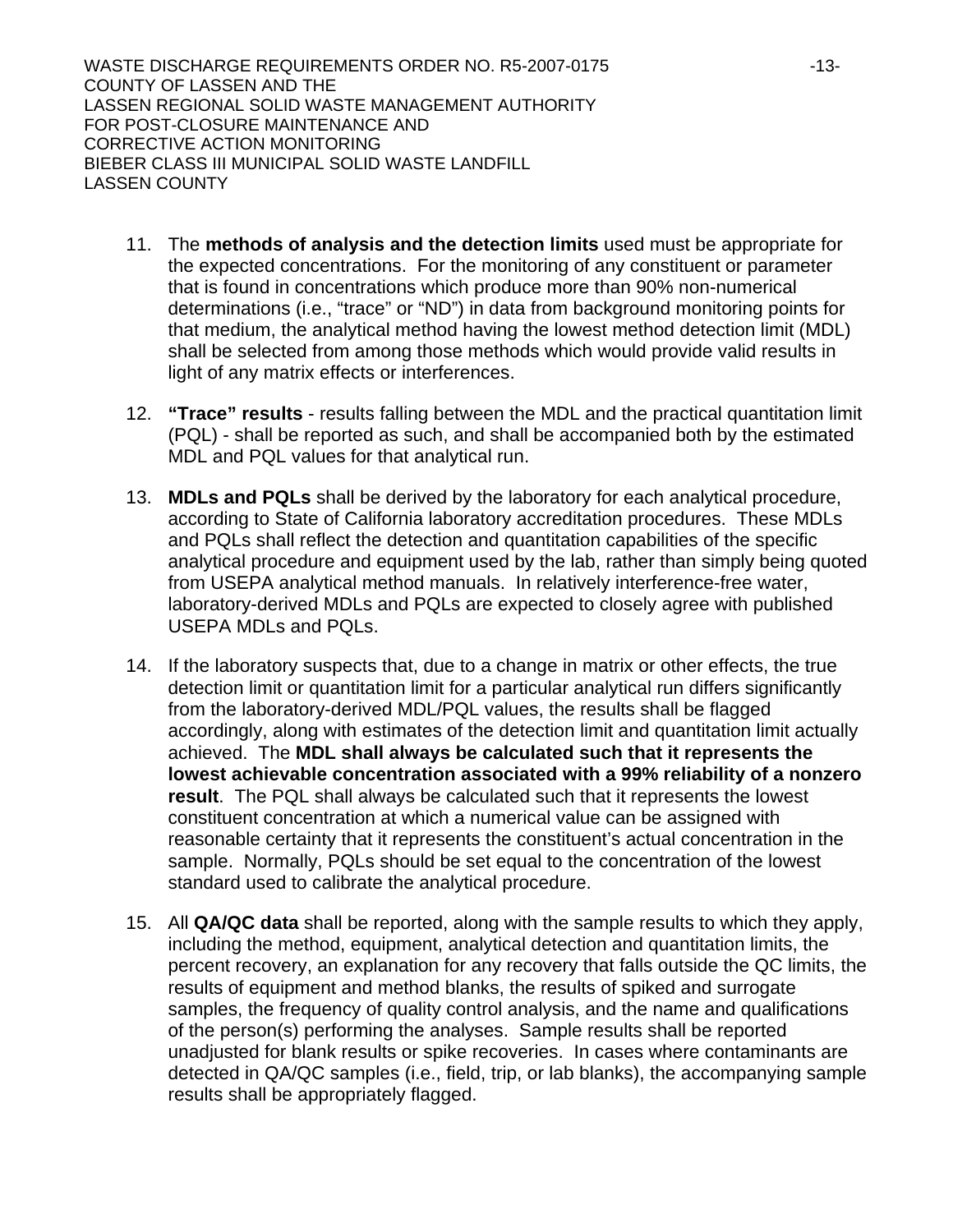- 16. Unknown chromatographic peaks shall be reported, flagged, and tracked for potential comparison to subsequent unknown peaks that may be observed in future sampling events. Identification of unknown chromatographic peaks that recur in subsequent sampling events may be required.
- 17. The statistical method shall account for data below the practical quantitation limit (PQL) with one or more statistical procedure that is protective of human health and the environment. Any PQL validated pursuant to Title 27 CCR Section 20415(e)(7) that is used in the statistical method shall be **the lowest concentration (or value) that can be reliably achieved** within limits of precision and accuracy specified in the WDRs for routine laboratory operating conditions that are available to the facility. The Dischargers' technical report, pursuant to Title 27 CCR Section 20415(e)(7), shall consider the PQLs listed in Appendix IX to Chapter 14 of Division 4.5 of Title 22, CCR, for guidance when specifying limits of precision and accuracy. For any given constituent monitored at a background or down-gradient monitoring point, an indication that falls between the MDL and the PQL for that constituent (hereinafter called a "trace" detection) shall be identified and used in appropriate statistical or nonstatistical tests. Nevertheless, for a statistical method that is compatible with the proportion of censored data (trace and ND indications) in the data set, the Dischargers can use the laboratory's concentration estimates in the trace range (if available) for statistical analysis, in order to increase the statistical power by decreasing the number of "ties".
- 18. The Dischargers may propose an alternate statistical method [to the methods listed under Title 27 CCR Section 20415(e)(8)(A-D)] in accordance with Title 27 CCR Section 20415(e)(8)(E), for review and approval. Upon receiving written approval, alternate statistical procedures may be used for determining the significance of analytical results for common laboratory contaminants (i.e., methylene chloride, acetone, diethylhexyl phthalate, and di-n-octyl phthalate). Nevertheless, analytical results involving detection of these analytes in any background or down-gradient sample shall be reported and flagged for easy reference by Regional Water Board staff.
- 19. Sample data shall also be analyzed after each monitoring event using trend analysis methodology and time series plots to monitor the effectiveness of corrective actions conducted at the site.

# **E. PROVISIONS**

1. The Dischargers shall maintain a copy of this Order at the facility and make it available at all times to facility operating personnel, who shall be familiar with its contents, and to regulatory agency personnel.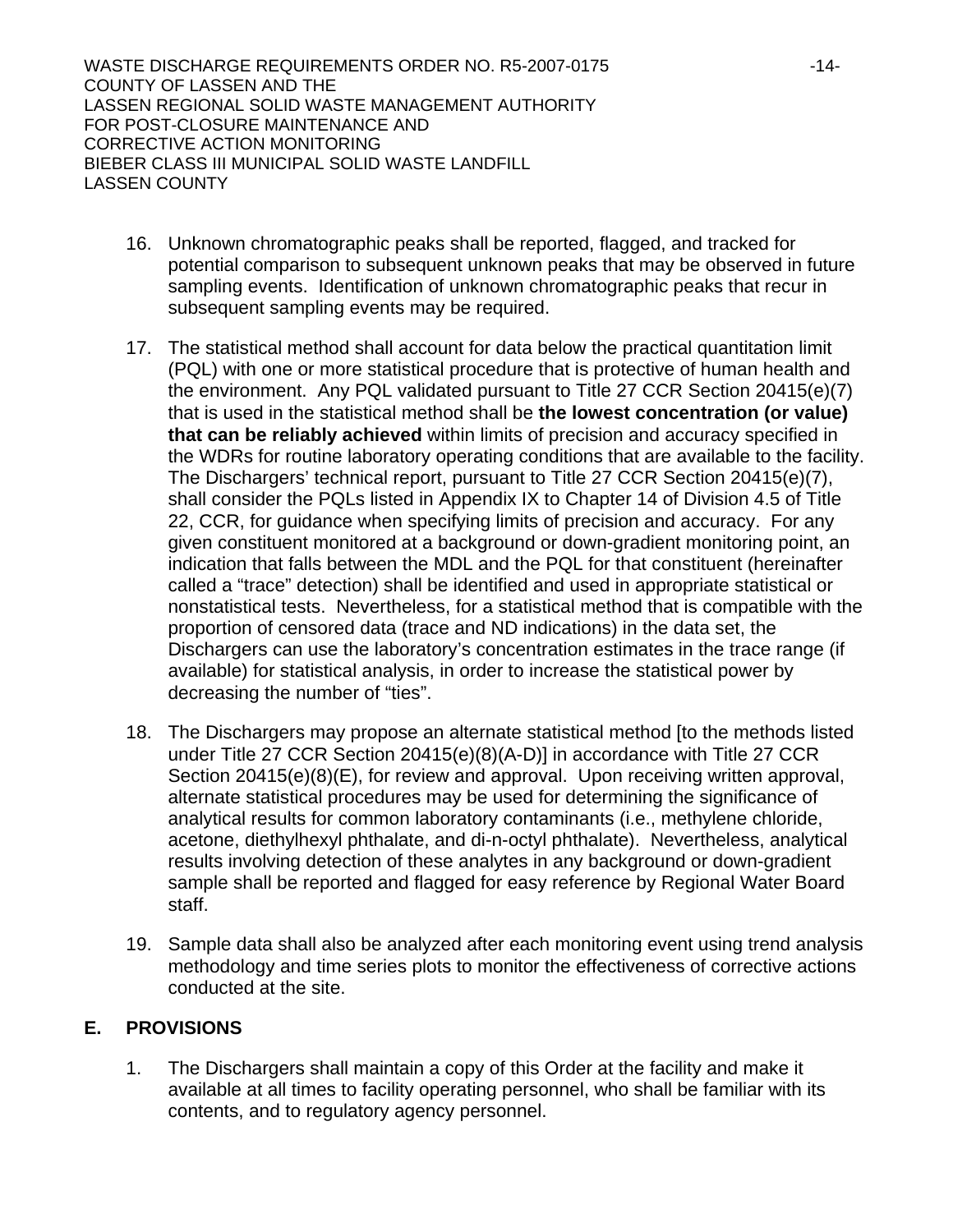- 2. The Dischargers shall comply with all applicable provisions of Title 27 and 40 Code of Federal Regulations Part 258 (Subtitle D) that are not specifically referred to in this Order.
- 3. The Dischargers shall comply with Monitoring and Reporting Program No. R5-2007- 0175, which is incorporated into and made part of this Order.
- 4. The Dischargers shall comply with the applicable portions of the Standard Provisions and Reporting Requirements for Waste Discharge Requirements for Nonhazardous Solid Waste Discharges Regulated by Title 27 and/or Subtitle D (Title 27 CCR Section 20005 et seq. and 40 CFR 258 et seq.), dated April 2000, which are hereby incorporated into this Order.
- 5. In the event the Dischargers do not comply or will be unable to comply with any prohibition or limitation of this Order for any reason, the Dischargers shall notify the appropriate Regional Water Board office by telephone **as soon as** it or its agents have knowledge of such noncompliance or potential for noncompliance, and shall confirm this notification in writing **within two weeks**. The written notification shall state the nature, time, and cause of noncompliance, and shall describe the measures being taken to prevent recurrences and shall include a timetable for corrective actions.
- 6. All reports and transmittal letters shall be signed by persons identified below:
	- a. For a corporation: by a principal executive officer of at least the level of senior vice-president.
	- b. For a partnership or sole proprietorship: by a general partner or the proprietor.
	- c. For a municipality, state, federal or other public agency: by either a principal executive officer or ranking elected or appointed official.
	- d. A duly authorized representative of a person designated in a, b or c above if;
		- 1) The authorization is made in writing by a person described in a, b, or c of this provision;
		- 2) The authorization specifies either an individual or a position having responsibility for the overall operation of the regulated facility or activity, such as the position of plant manager, operator of a Unit, superintendent, or position of equivalent responsibility. (A duly authorized representative may thus be either a named individual or any individual occupying a named position); and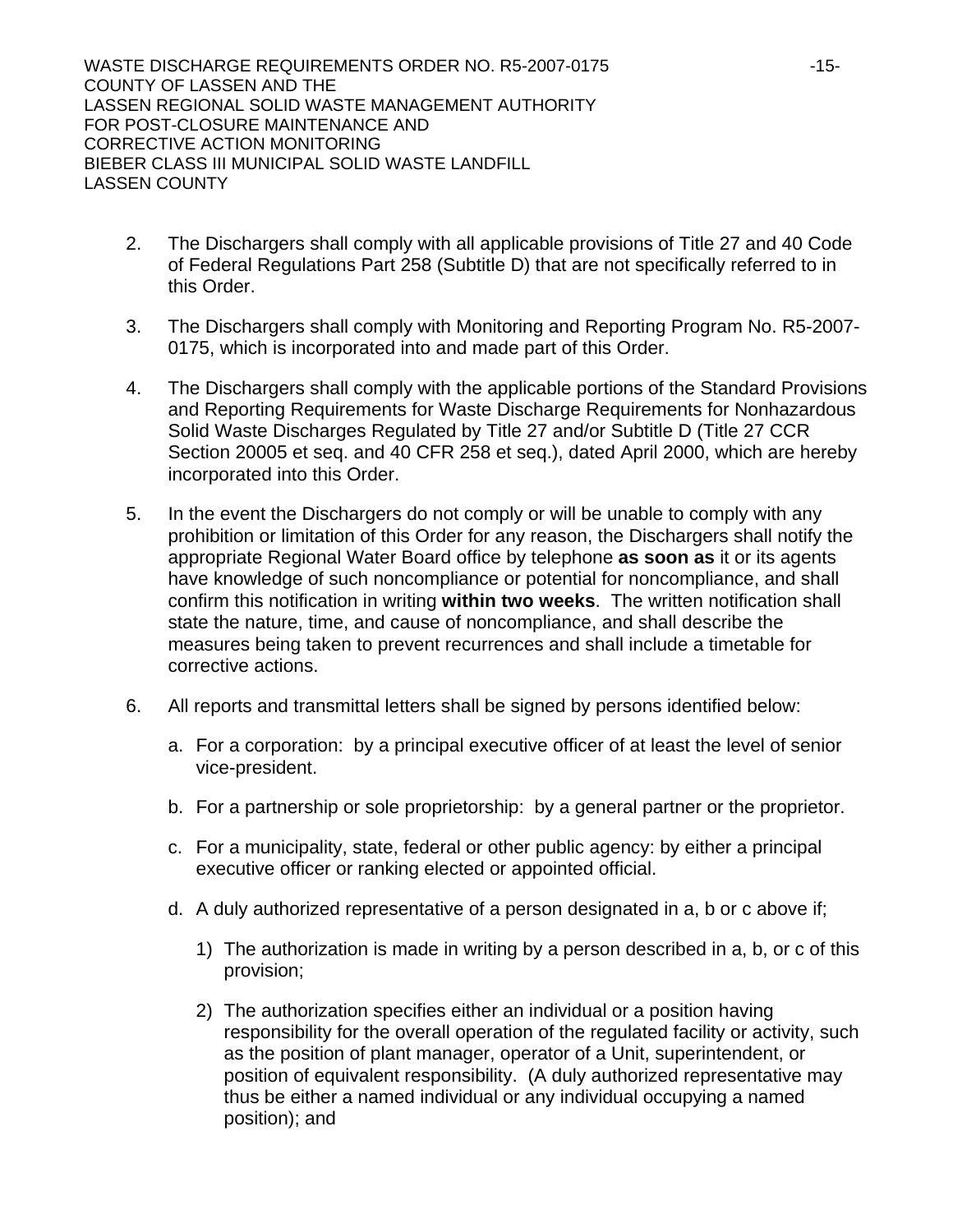- 3) The written authorization is submitted to the Regional Water Board.
- e. Any person signing a document under this Section shall make the following certification:

"I certify under penalty of law that I have personally examined and am familiar with the information submitted in this document and all attachments and that, based on my inquiry of those individuals immediately responsible for obtaining the information, I believe that the information is true, accurate, and complete. I am aware that there are significant penalties for submitting false information, including the possibility of fine and imprisonment."

- 7. The Dischargers shall take all reasonable steps to minimize any adverse impact to the waters of the State resulting from noncompliance with this Order. Such steps shall include accelerated or additional monitoring as necessary to determine the nature, extent, and impact of the noncompliance.
- 8. The owner of the waste management facility shall have the continuing responsibility to assure protection of waters of the state from discharged wastes and from gases and leachate generated by discharged waste during the active life, closure, and post-closure maintenance period of the Unit and during subsequent use of the property for other purposes.
- 9. The fact that it would have been necessary to halt or reduce the permitted activity in order to maintain compliance with this Order shall not be regarded as a defense for the Dischargers' violation of the Order.
- 10. To assume ownership or operation under this Order, the succeeding owner or operator must apply in writing to the Regional Water Board requesting transfer of the Order within 14 days of assuming ownership or operation of this facility. The request must contain the requesting entity's full legal name, the State of incorporation if a corporation, the name and address and telephone number of the persons responsible for contact with the Regional Water Board, and a statement. The statement shall comply with the signatory requirements contained in Provision E.6 above and state that the new owner or operator assumes full responsibility for compliance with this Order. Failure to submit the request shall be considered a discharge without requirements, a violation of the California Water Code. Transfer of this Order shall be approved or disapproved by the Regional Water Board.
- 11. The Dischargers shall obtain and maintain assurances of financial responsibility for initiating and completing corrective action for all known or reasonably foreseeable releases from the landfill in the amount of the approved cost estimate. The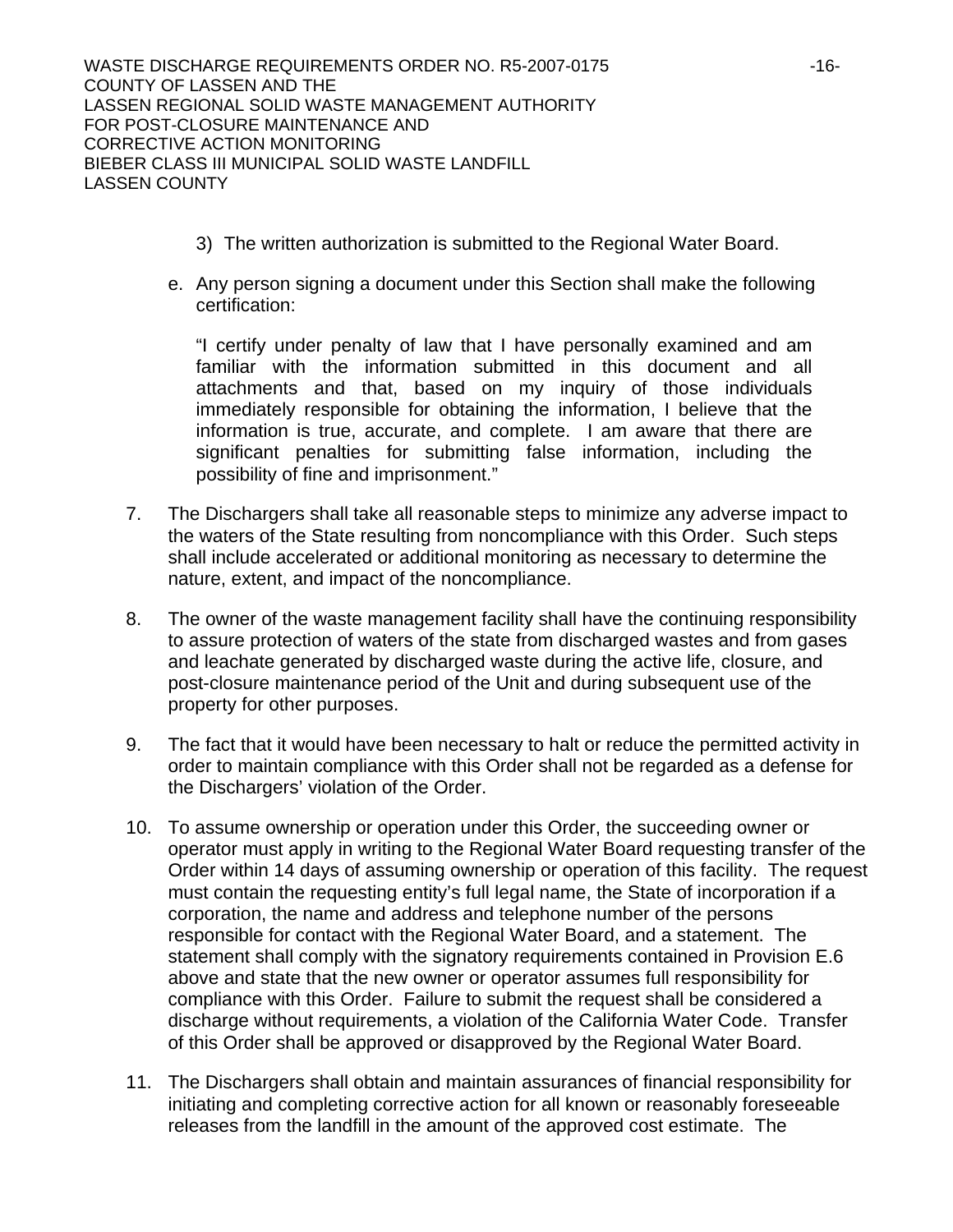> Dischargers shall submit the approved cost estimate and proposed financial assurance mechanism meeting the requirements of Chapter 6, Title 27 to the Financial Assurances Section of the California Integrated Waste Management Board (CIWMB). If the CIWMB determines that either the amount of coverage or the mechanism is inadequate, then within 90 days of notification, the Dischargers shall submit an acceptable mechanism for at least the amount of the approved cost estimate.

- 12. The Dischargers shall maintain assurances of financial responsibility for post-closure maintenance costs in the amount of the cost estimates in the approved preliminary or final closure and post-closure maintenance plan, as applicable.
- 13. The Dischargers shall complete the tasks contained in these waste discharge requirements in accordance with the following time schedule:

| Task                                                                                                                                                                         | Compliance Date |
|------------------------------------------------------------------------------------------------------------------------------------------------------------------------------|-----------------|
| A. Financial Assurances                                                                                                                                                      |                 |
| Submit cost estimates for all known or<br>or reasonably foreseeable releases.<br>(see Facility Specification B.7)                                                            | 1 July 2008     |
| Submit proof of financial assurances for all known<br>or reasonably foreseeable releases in the amount of<br>the approved cost estimate.<br>(see Facility Specification B.8) | 1 October 2008  |
| <b>B. Post-Closure Maintenance</b>                                                                                                                                           |                 |
| Submit proof of deed restriction regarding use of<br>property for waste disposal activities.<br>(see Post-Closure Maintenance Specification C.1)                             | 1 April 2008    |
| Submit proposal to perform a Periodic Leak Search<br>of the low-hydraulic conductivity layer of the landfill<br>cover system.                                                | 1 April 2008    |
| (see Post-Closure Maintenance Specification C.2)                                                                                                                             |                 |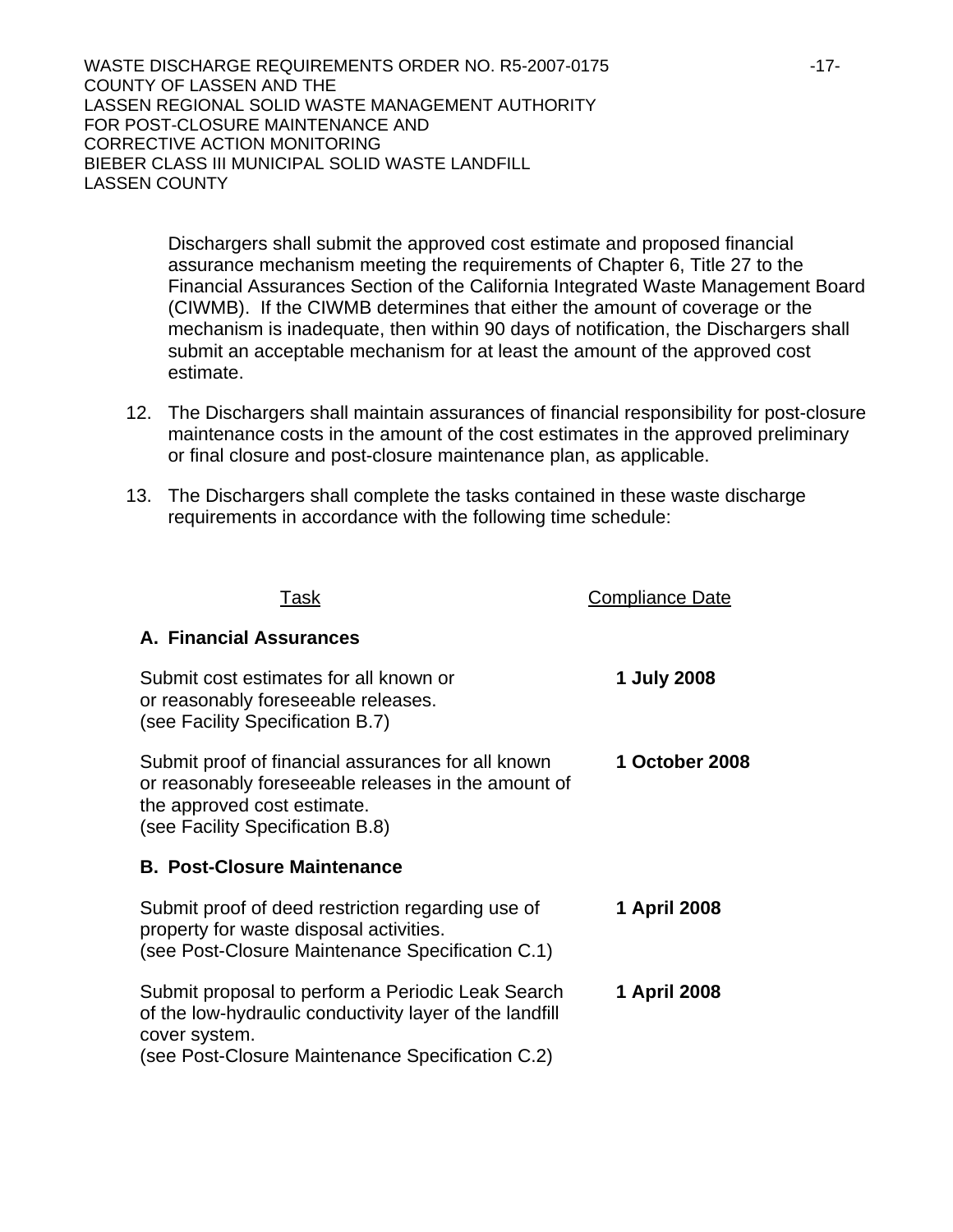| WASTE DISCHARGE REQUIREMENTS ORDER NO. R5-2007-0175<br><b>COUNTY OF LASSEN AND THE</b><br>LASSEN REGIONAL SOLID WASTE MANAGEMENT AUTHORITY<br>FOR POST-CLOSURE MAINTENANCE AND<br>CORRECTIVE ACTION MONITORING<br>BIEBER CLASS III MUNICIPAL SOLID WASTE LANDFILL<br><b>LASSEN COUNTY</b> |                  | $-18-$ |
|-------------------------------------------------------------------------------------------------------------------------------------------------------------------------------------------------------------------------------------------------------------------------------------------|------------------|--------|
| Submit proposal to perform a topographic survey of<br>the final cover system.<br>(see Post-Closure Maintenance Specification C.3)                                                                                                                                                         | 1 April 2008     |        |
| <b>C. Corrective Action Monitoring</b>                                                                                                                                                                                                                                                    |                  |        |
| Submit an updated Water Quality Protection Standard<br>Report.<br>(see Corrective Action Monitoring Specification D.3)                                                                                                                                                                    | 1 April 2008     |        |
| Submit an Engineering Feasibility Study based on<br>data collected to date.<br>(see Corrective Action Monitoring Specification D.4)                                                                                                                                                       | 1 September 2008 |        |

I, PAMELA C. CREEDON, Executive Officer, do hereby certify that the foregoing is a full, true, and correct copy of an Order adopted by the California Regional Water Quality Control Board, Central Valley Region, on 6 December 2007.

> \_\_\_\_\_\_\_\_\_\_\_\_\_\_\_\_\_\_\_\_\_\_\_\_\_\_\_\_\_\_\_\_\_\_\_\_ PAMELA C. CREEDON, Executive Officer

DPS: sae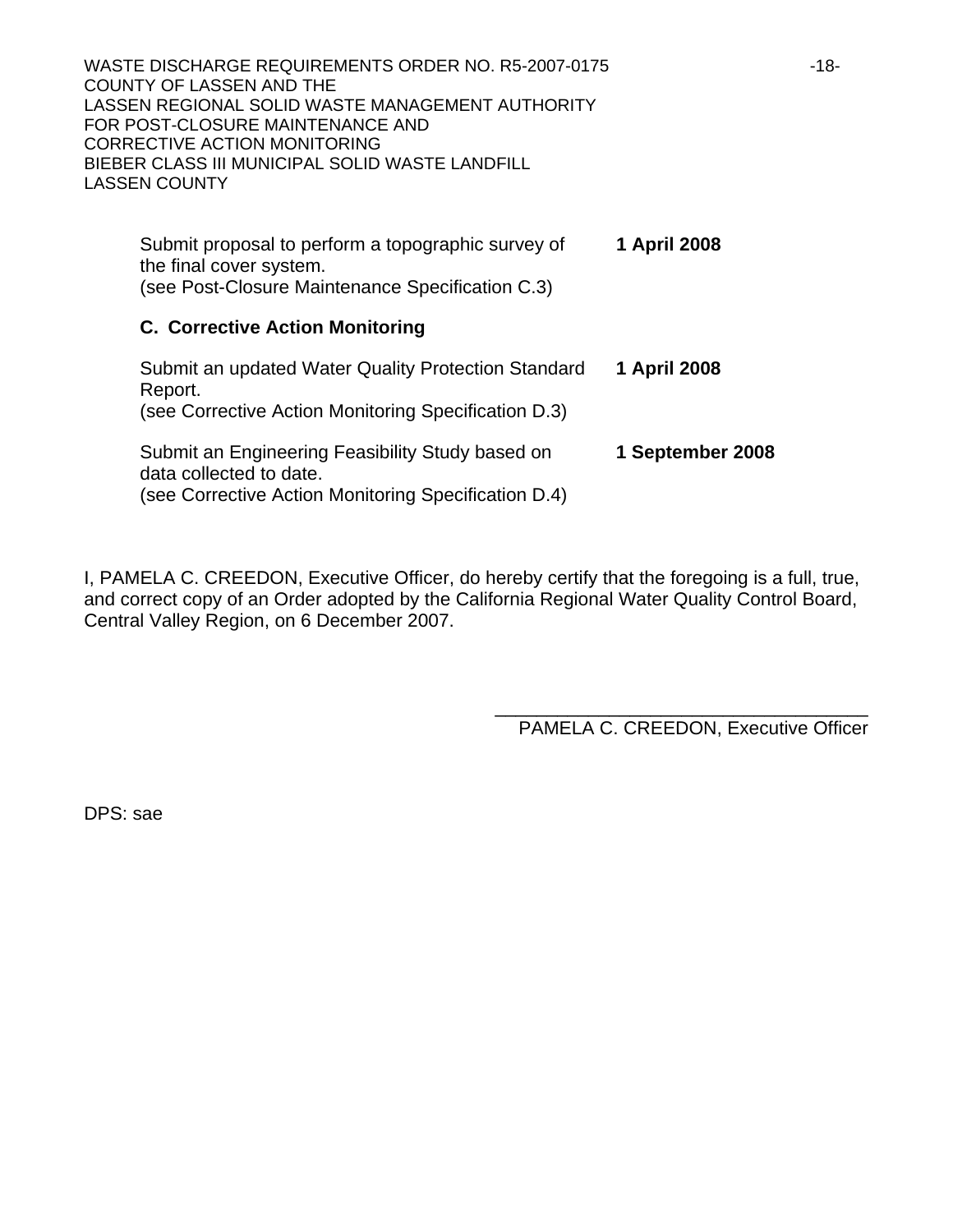# CALIFORNIA REGIONAL WATER QUALITY CONTROL BOARD CENTRAL VALLEY REGION

### MONITORING AND REPORTING PROGRAM NO. R5-2007-0175 FOR COUNTY OF LASSEN AND THE LASSEN REGIONAL SOLID WASTE MANAGEMENT AUTHORITY FOR POST-CLOSURE MAINTENANCE AND CORRECTIVE ACTION MONITORING BIEBER CLASS III MUNICIPAL SOLID WASTE LANDFILL LASSEN COUNTY

The Dischargers' compliance with this Monitoring and Reporting Program, with Title 27, California Code of Regulations, Section 20005, et seq. (hereafter Title 27), and with the *Standard Provisions and Reporting Requirements for Waste Discharge Requirements for Nonhazardous Solid Waste Discharges Regulated by Title 27 and/or Subtitle D (27 CCR §20005 et seq. and 40 CFR 258)*, dated April 2000, is ordered by Waste Discharge Requirements (WDR) Order No. R5-2007-0175.

# **A. REQUIRED MONITORING REPORTS**

|                | <b>Report</b>                                                                   | <b>Frequency</b> |
|----------------|---------------------------------------------------------------------------------|------------------|
| $\mathbf{1}$ . | Groundwater Monitoring (Section D.1)                                            | Quarterly        |
| 2.             | <b>Annual Monitoring Summary Report</b><br>(Section E.5.)                       | Annually         |
| 3.             | Leachate Seep Monitoring (Section D.2)                                          | As necessary     |
| 4.             | <b>Facility Monitoring (Section D.3)</b>                                        | Annually         |
| 5.             | Response to a Release<br><b>Standard Provisions and Reporting Requirements)</b> | As necessary     |

## **B. REPORTS**

The Dischargers shall report monitoring data and information as required in this Monitoring and Reporting Program and as required in Order No. R5-2007-0175 and the Standard Provisions and Reporting Requirements. Reports that do not comply with the required format will be **REJECTED** and the Dischargers shall be deemed to be in noncompliance with the waste discharge requirements. In reporting the monitoring data required by this program, the Dischargers shall arrange the data in tabular form so that the date, the constituents, the concentrations, and the units are readily discernible. The data shall be summarized in such a manner so as to illustrate clearly compliance with the waste discharge requirements or the lack thereof. Data shall also be submitted in a digital format acceptable to the Executive Officer. Each monitoring report shall include a compliance evaluation summary as specified in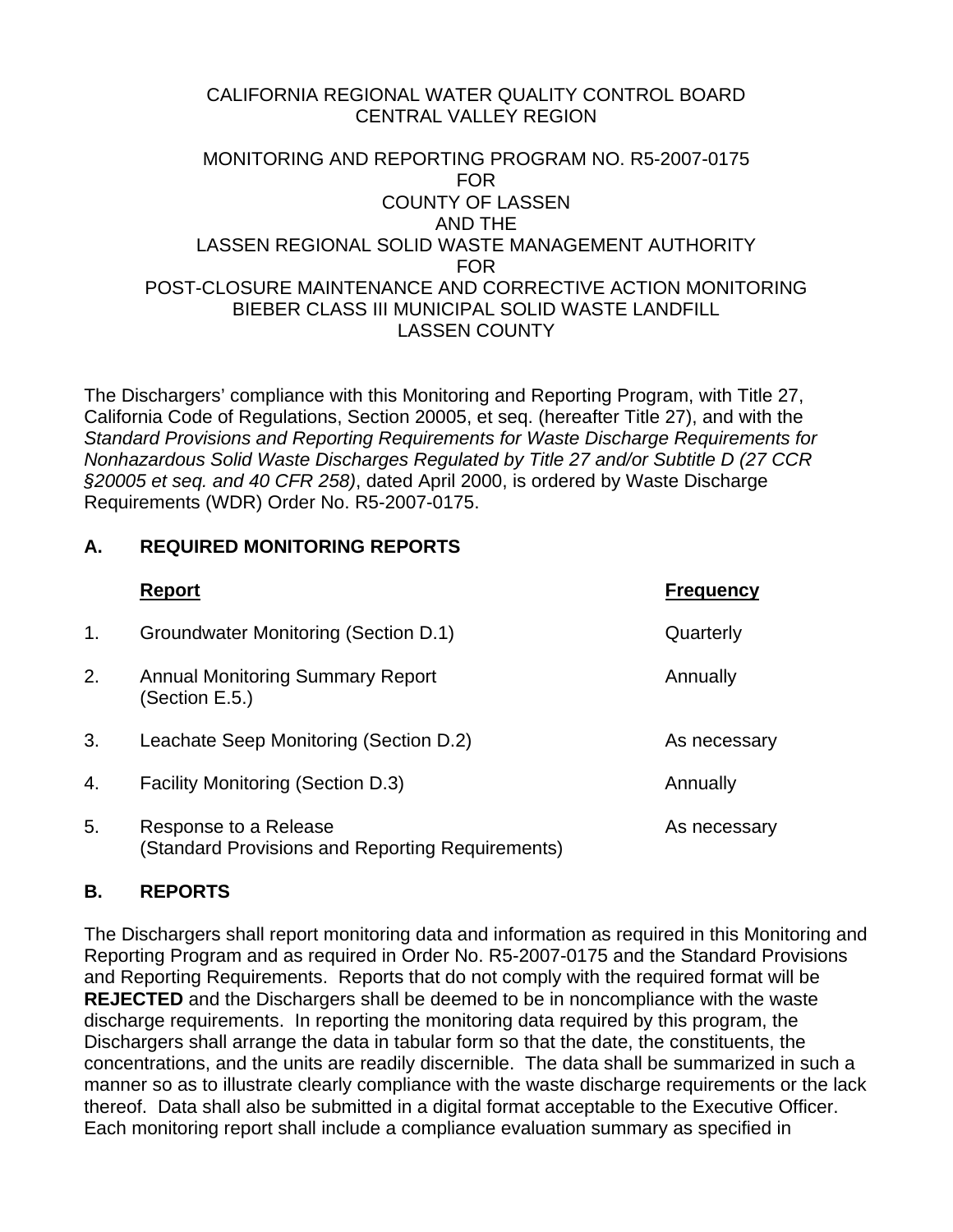Reporting Requirements E.3, below.

Field and laboratory tests shall be reported in each monitoring report. Method detection limits shall be clearly identified for each constituent analyzed. Quarterly, semiannual, and annual monitoring reports shall be submitted to the Regional Water Board in accordance with the following schedule for the calendar period in which samples were taken or observations made.

| Sampling<br>Frequency | Reporting<br>Frequency | Reporting<br>Periods End                           | Report<br>Date Due                              |
|-----------------------|------------------------|----------------------------------------------------|-------------------------------------------------|
| Quarterly             | Quarterly              | 31 March<br>30 June<br>30 September<br>31 December | 30 April<br>31 July<br>31 October<br>31 January |
| Semiannually          | Semiannually           | 30 June<br>31 December                             | 31 July<br>31 January                           |
| Annually              | Annually               | 31 December                                        | 31 January                                      |

# **Constituents of Concern shall be monitored in accordance with the frequencies listed in Tables I and II.**

The Dischargers shall submit an **Annual Monitoring Summary Report** to the Regional Water Board covering the previous monitoring year. The annual report shall contain the information specified in Reporting Requirements E.5, below, and a discussion of compliance with the waste discharge requirements and the Water Quality Protection Standard.

The results of **all monitoring** conducted at the site shall be reported to the Board in accordance with the reporting schedule above for the calendar period in which samples were taken or observations made.

# **C. WATER QUALITY PROTECTION STANDARD AND COMPLIANCE PERIOD**

The Dischargers shall submit an updated Water Quality Protection Standard Report in accordance with Corrective Action Monitoring Specification D.3 of WDR Order No. R5-2007- 0175. For each waste management unit (Unit), the Water Quality Protection Standard shall consist of all constituents of concern, the concentration limit for each constituent of concern, the point of compliance, and all water quality monitoring points for each monitored medium.

The Water Quality Protection Standard Report shall include, at a minimum, the following information: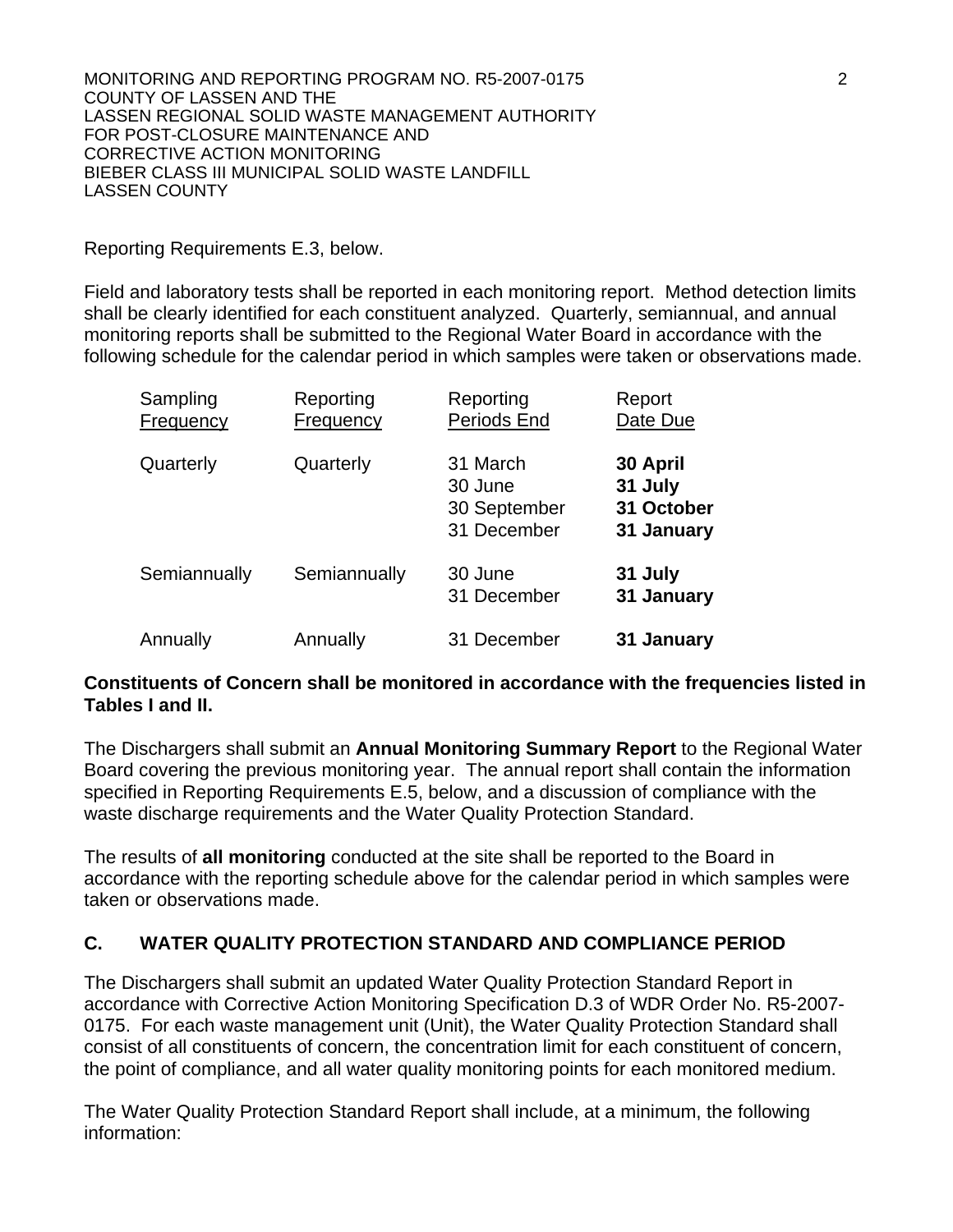### **1. Water Quality Protection Standard**

The Water Quality Protection Standard, or any modification thereto, shall be submitted in a report for review and approval.

The report shall:

- a. Identify **all distinct bodies of groundwater** that could be affected in the event of a release from a Unit or portion of a Unit. This list shall include at least the uppermost aquifer and any permanent or ephemeral zones of perched groundwater underlying the facility.
- b. Include a map showing the monitoring points and background monitoring points for the groundwater monitoring program. The map shall include the point of compliance in accordance with §20405 of Title 27.
- c. Evaluate the perennial direction(s) of groundwater movement within the uppermost groundwater zone(s).

The Water Quality Protection Standard shall be certified by a California-registered civil engineer or geologist as meeting the requirements of Title 27. If subsequent sampling of background monitoring point(s) indicates significant water quality changes due to either seasonal fluctuations or other reasons unrelated to waste management activities at the site, the Dischargers may request modification of the Water Quality Protection Standard.

## **2. Constituents of Concern**

The constituents of concern include all the waste constituents, their reaction products, and hazardous constituents that are reasonably expected to be in or derived from waste contained in the Unit. The constituents of concern for all Units at the facility are those listed in Tables I through III for the specified monitored medium. The Dischargers shall monitor all constituents of concern at the frequencies listed in Tables I and II.

### a**. Monitoring Parameters**

 Monitoring parameters are constituents of concern that are the waste constituents, reaction products, hazardous constituents, and physical parameters that provide a reliable indication of a release from a Unit. The monitoring parameters for all Units are those listed in Tables I through III for the specified monitored medium.

## **3. Concentration Limits**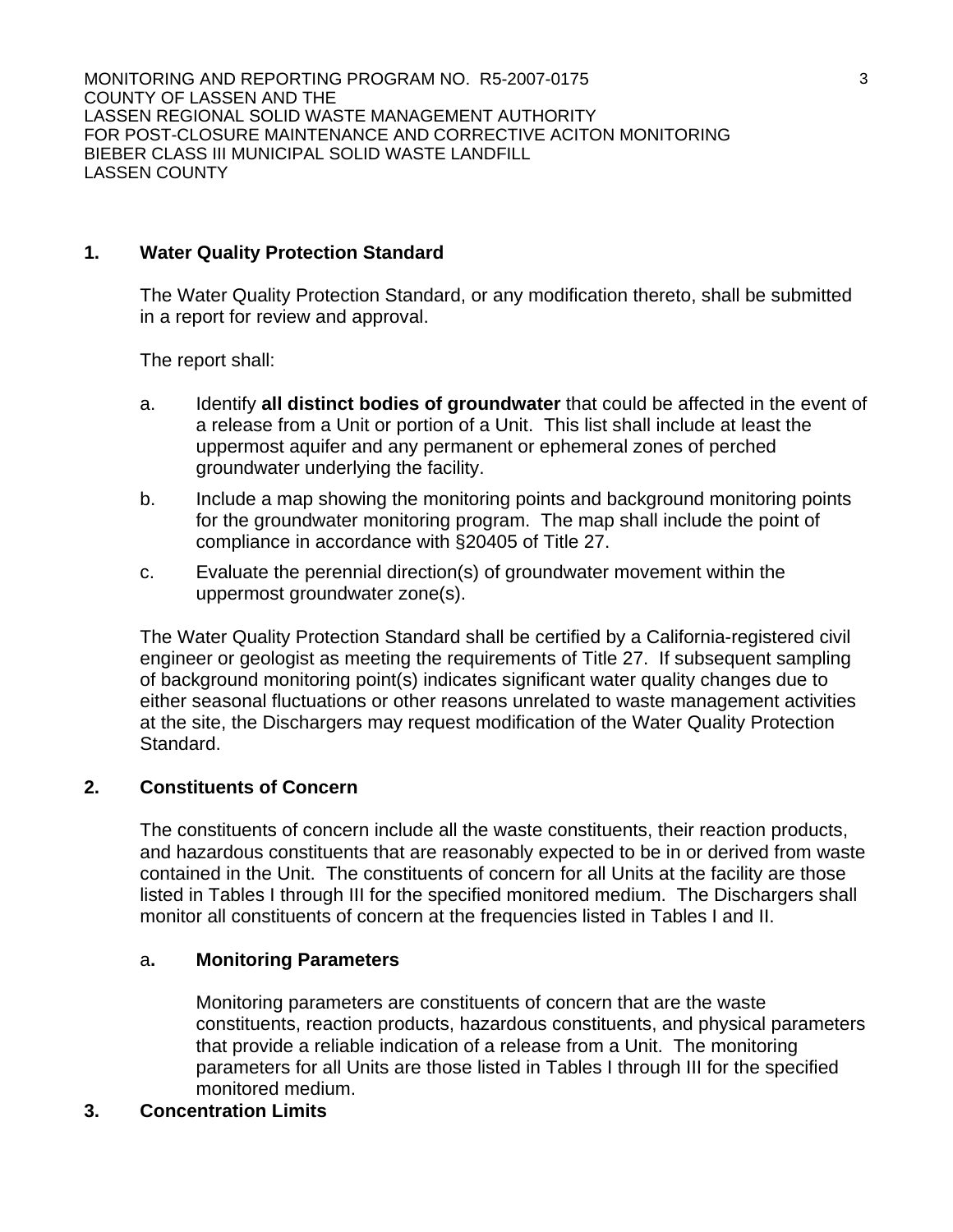For a naturally occurring constituent of concern, the concentration limit shall be determined as follows:

- a. By calculation in accordance with a statistical method pursuant to §20415(e)(8) of Title 27; or
- b. By an alternate statistical method meeting the requirements of §20415(e)(8)(E) of Title 27.

For non-naturally occurring constituents of concern, the concentration limit shall be the lowest achievable analytical method detection limit for the respective constituent.

## **4. Point of Compliance**

The point of compliance for the water standard at each Unit is a vertical surface located at the hydraulically down-gradient limit of the Unit that extends through the uppermost aquifer underlying the Unit. In this instance, due to site conditions, point of compliance shall be temporarily considered a plane defined by monitoring wells MW-1 and MW-2. However, should further information become available, for example geochemical analyses of on-site and surrounding monitoring wells, then this program may be subject to modification.

## **5. Compliance Period**

The compliance period for each Unit shall be the number of years equal to the active life of the Unit plus the closure period. The compliance period is the minimum period during which the Dischargers shall conduct a water quality monitoring program subsequent to a release from the Unit. The compliance period shall begin anew each time the Dischargers initiate an evaluation monitoring program.

## **D. MONITORING**

The Dischargers shall comply with the WQPS and the corrective action monitoring program provisions of Title 27 for groundwater in accordance with Corrective Action Monitoring Specifications D.1 and D.5 of Waste Discharge Requirements Order No. R5-2007-0175. All monitoring shall be conducted in accordance with a Sample Collection and Analysis Plan, which includes quality assurance/quality control standards, that has been approved by the Executive Officer.

All point of compliance monitoring wells established for the groundwater monitoring program shall constitute the monitoring points for the groundwater Water Quality Protection Standard. All groundwater monitoring wells shall be sampled and analyzed for monitoring parameters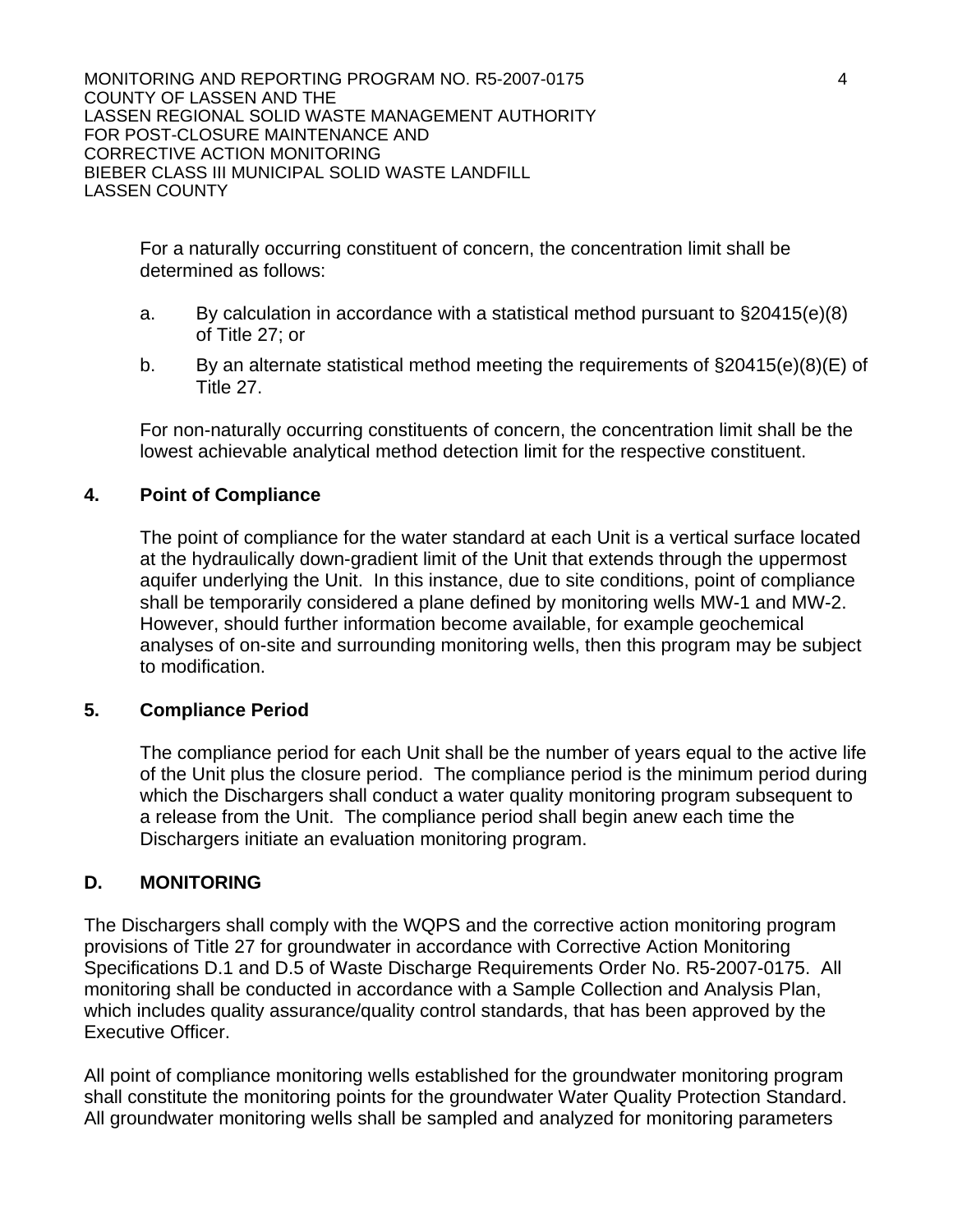and constituents of concern as indicated and listed in Tables I and III.

Method detection limits and practical quantitation limits shall be reported. All peaks shall be reported, including those that cannot be quantified and/or specifically identified. Metals shall be analyzed in accordance with the methods listed in Table III.

The Dischargers may use alternative analytical test methods, including new USEPA approved methods, provided the methods have method detection limits equal to or lower than the analytical methods specified in this Monitoring and Reporting Program, and only after receiving Executive Officer approval.

### **1. Groundwater**

The Dischargers shall operate and maintain a groundwater monitoring system that complies with the applicable provisions of §20415 and §20430 of Title 27 and this Corrective Action Monitoring Program. The groundwater monitoring system shall be certified by a California-licensed professional civil engineer or geologist as meeting the requirements of Title 27. The Dischargers shall collect, preserve, and transport groundwater samples in accordance with the approved Sample Collection and Analysis Plan.

The Dischargers shall determine the groundwater flow rate and direction in the uppermost aquifer and in any zones of perched water and in any additional zone of saturation monitored pursuant to this Monitoring and Reporting Program, and report the results quarterly, including the times of highest and lowest elevations of the water levels in the wells.

Hydrographs of each well shall be submitted showing the elevation of groundwater with respect to the elevations of the top and bottom of the screened interval and the elevation of the pump intake. Hydrographs of each well shall be prepared quarterly and submitted annually in the Annual Monitoring Summary Report.

Groundwater samples shall be collected from the point-of-compliance wells, background wells, and any additional wells added as part of the approved groundwater monitoring system. Background wells should include, but are not limited to, appropriate off-site monitoring, industrial supply, and domestic wells. Further assessment of groundwater geochemistry in the vicinity of the landfill should assist with assignment of background versus compliance wells.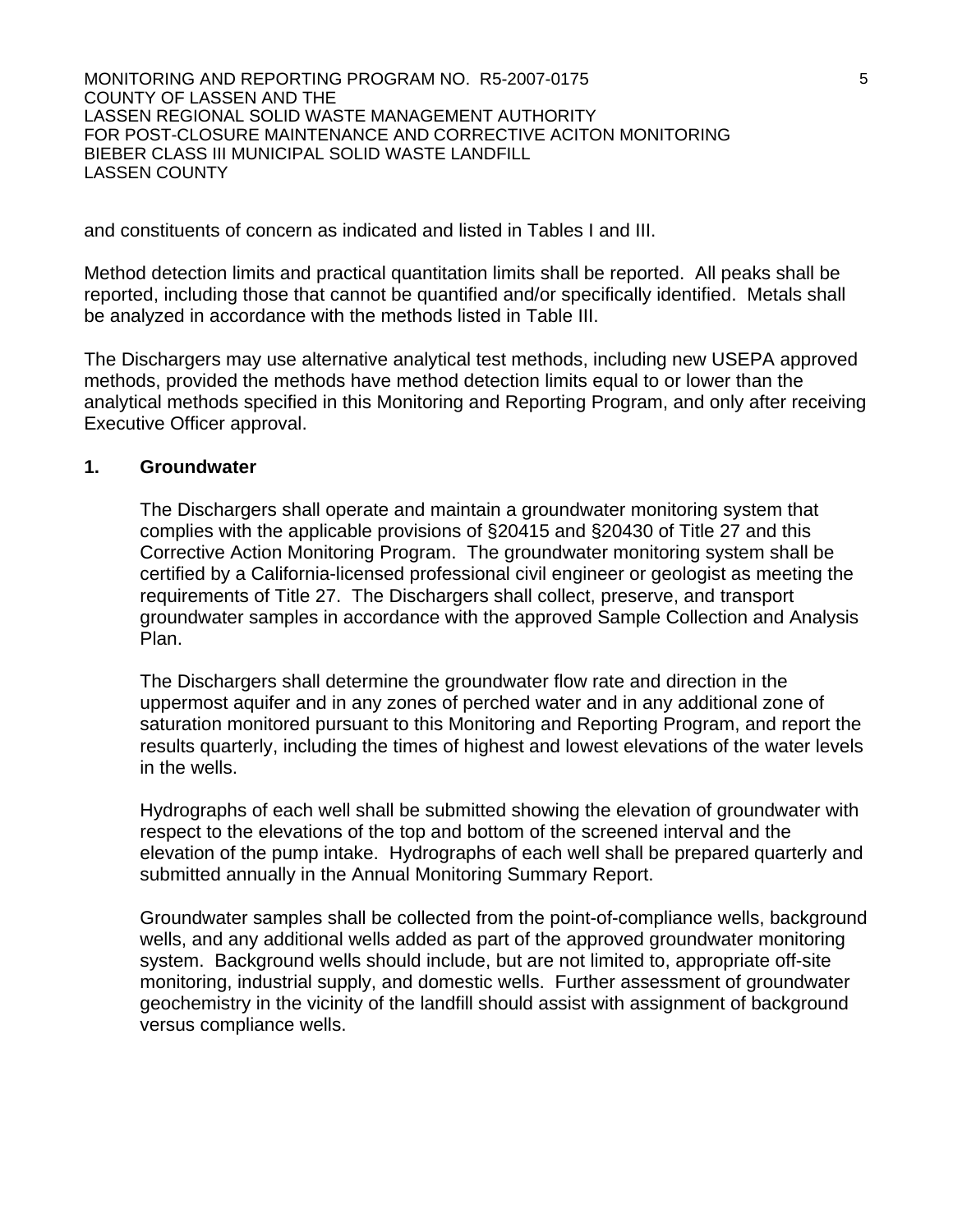The monitoring parameters shall also be evaluated each reporting period with regards to the cation/anion balance, and the results shall be graphically presented using a Stiff diagram, a Piper graph, or a Schoeller plot. Stable isotope data should also be graphically presented, for example as delta-oxygen 18 versus delta-deuterium relative to Vienna Standard Mean Ocean Water.

Monitoring wells at Bieber Landfill are on lateral spacings from about 700 to 900 feet. Nearby sites have relatively much closer spaced monitoring wells; the Big Valley Power plant, a permitted facility, and the Red Barn Bieber convenience store, an open underground storage tank case. These sites indicate laterally discontinuous permeability trends in both Quaternary and Tertiary intervals, and highly variable groundwater flows. Due to these variables, groundwater velocity and flow direction are currently indeterminate at Bieber Landfill. Assuming an inferred southwesterly regional groundwater flow direction, MW-1 and MW-2 at the south and southwest portion of the landfill are down-gradient of the Unit.

This Order requires further groundwater quality assessment, such as major ion and stable isotope geochemistry, to support these deductions. Stable isotope sampling shall occur quarterly for eight consecutive calendar quarters (see Table I), beginning first quarter 2008. Results of this sampling shall be reviewed to determine whether additional monitoring is necessary.

The existing groundwater monitoring system at Bieber Landfill consists of four monitoring wells. Wells MW-1 and MW-2 are located at the south and southwest portion of the landfill. Well MW-3 is located at the northwest corner of the facility and well MW-4 is located north of the MSW portion of the Unit. These four wells, and any other wells added as part of the detection and corrective action monitoring system, shall be monitored in accordance with the methods and frequencies listed in Tables I through III.

### **2. Leachate/Seep Monitoring**

The Bieber Landfill is unlined and has no leachate collection and removal system. Additionally, a final cover system has been constructed over the Unit. No leachate seeps have been observed since closure construction was completed in 2000.

However, any leachate that may seep to the surface of the Unit shall be sampled and analyzed for the monitoring parameters and constituents of concern listed in Table II upon detection. Furthermore, Regional Water Board staff shall be notified within 24 hours if any leachate is observed at the landfill. If a leachate seep develops, the quantity of leachate shall be *estimated* and reported as Leachate Flow Rate (in gallons/day). Also, refer to Section E.4 below.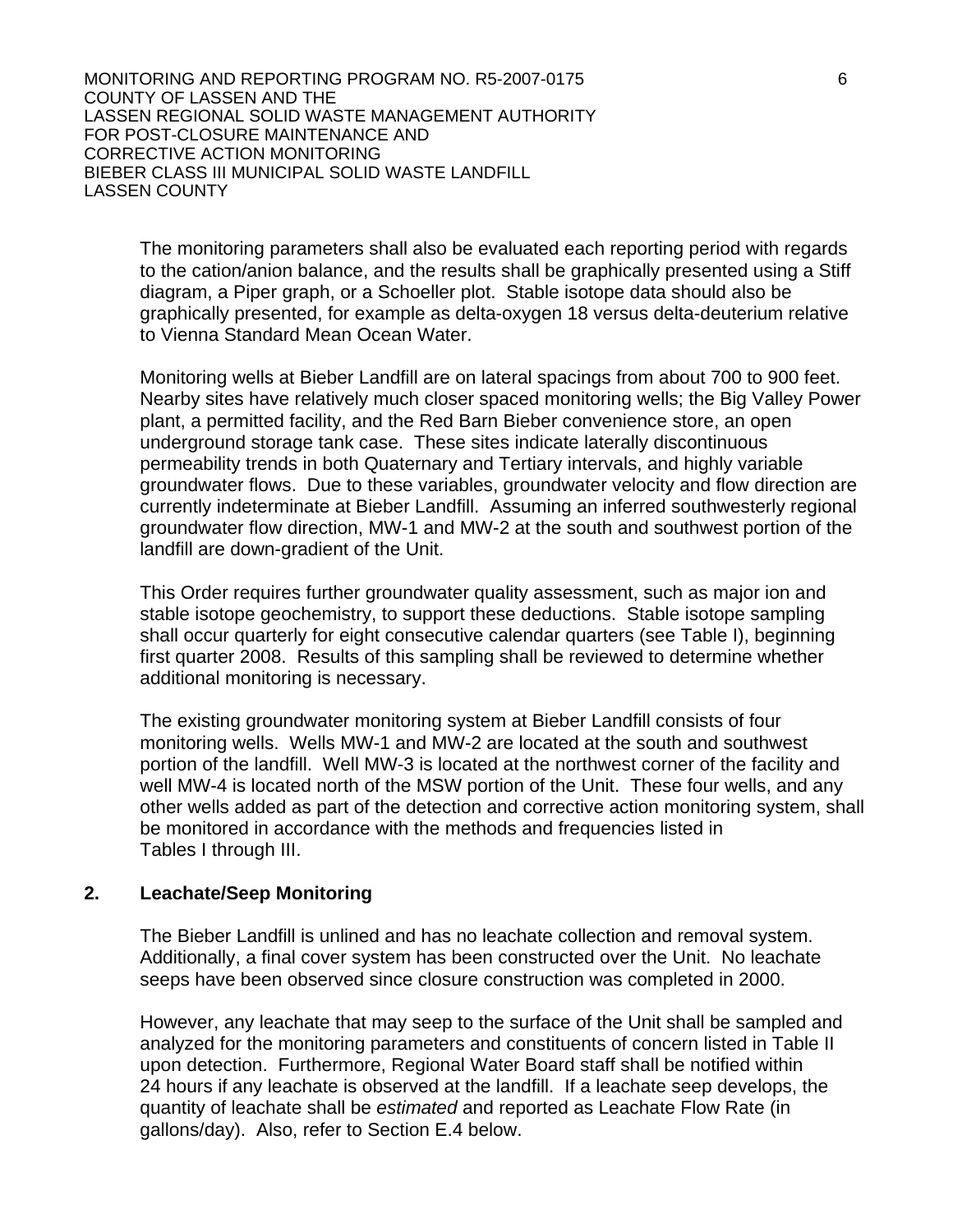### **3. Facility Monitoring**

### **a. Facility Inspection**

Annually, prior to the anticipated rainy season, but no later than **30 September**, the Dischargers shall conduct an inspection of the facility. The inspection shall assess damage to the drainage control system, groundwater monitoring equipment (including wells, etc.), and shall include the Standard Observations contained in Section E.3 below. Any necessary construction, maintenance, or repairs shall be completed by **31 October annually**. The Dischargers shall include the results of the inspection and the repair measures implemented, including photographs of the problem and the repairs, in each year's Fourth Quarter Groundwater Monitoring Report and Annual Monitoring Summary Report.

### **b. Storm Events**

The Dischargers shall inspect all precipitation, diversion, and drainage facilities for damage **within 7 days** following *major storm events*. Major storm events are defined as 1.5 inches of precipitation within a 24 hour period. Necessary repairs shall be completed **within 30 days** of the inspection. The Dischargers shall report any damage and subsequent repairs within 45 days of completion of the repairs, including photographs of the problem and the repairs.

## **E. REPORTING REQUIREMENTS**

1. The Dischargers shall retain records of all monitoring information, including all calibration and maintenance records, all original strip chart recordings of continuous monitoring instrumentation, copies of all reports required by this Order, and records of all data used to complete the application for this Order. Records shall be maintained throughout the life of the facility including the post-closure period.

Such legible records shall show the following for each sample:

- a. Sample identification and the monitoring point or background monitoring point from which it was taken, along with the identity of the individual who obtained the sample;
- b. Date, time, and manner of sampling;
- c. Date and time that analyses were started and completed, and the name of the personnel and laboratory performing each analysis;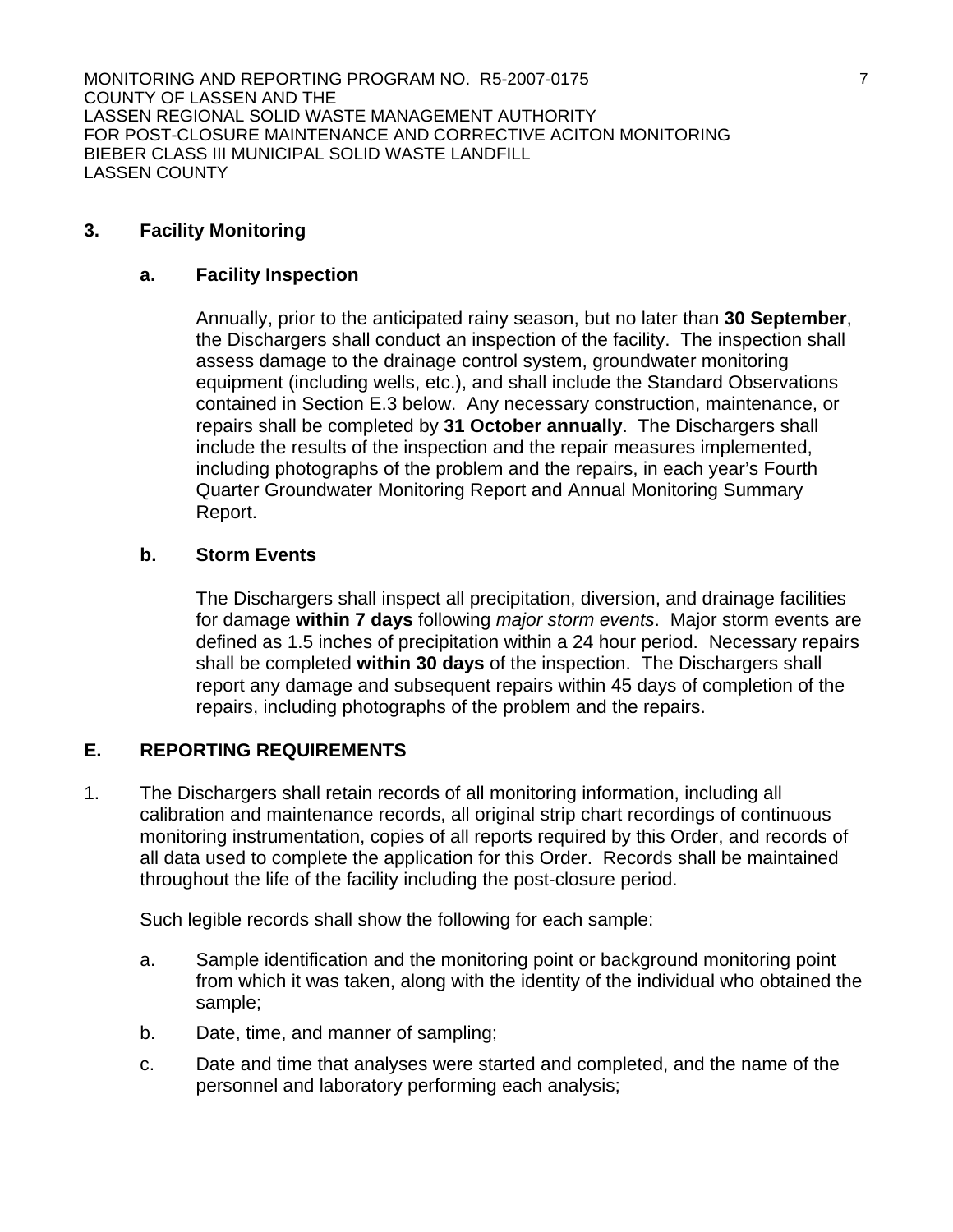- d. Complete procedure used, including method of preserving the sample, and the identity and volumes of reagents used;
- e. Results of analyses, and the MDL and PQL for each analysis.
- 2. A transmittal letter explaining the essential points shall accompany each report. At a minimum, the transmittal letter shall identify any violations found since the last report was submitted, and if the violations were corrected. If no violations have occurred since the last submittal, this shall be stated in the transmittal letter. The transmittal letter shall also state that a discussion of any violations found since the last report was submitted, and a description of the actions taken or planned for correcting those violations, including any references to previously submitted time schedules, is contained in the accompanying report.
- 3. Each monitoring report shall include a compliance evaluation summary. The summary shall contain at least:
	- a. For each monitoring point addressed by the report, a description of:
		- 1) The time of water level measurement;
		- 2) The type of pump or other device used for purging and the elevation of the pump intake relative to the elevation of the screened interval;
		- 3) The method of purging (the pumping rate; the equipment and methods used to monitor field pH, temperature, and conductivity during purging; calibration of the field equipment; results of the pH, temperature, conductivity, and turbidity testing; and the method of disposing of the purge water) to remove all portions of the water that was in the well bore while the sample was being taken;
		- 4) The type of pump or other device used for sampling, if different than the pump or device used for purging; and
		- 5) A statement that the sampling procedure was conducted in accordance with the approved Sample Collection and Analysis Plan.
	- b. A map or aerial photograph showing the locations of observation stations, monitoring points, and background monitoring points.
	- c. For each groundwater body, a description and graphical presentation of the groundwater flow direction under/around the Unit based upon stabilized static water level elevations, stratigraphic correlations, major ion and stable isotope geochemistry, and water quality data shall be included in the report.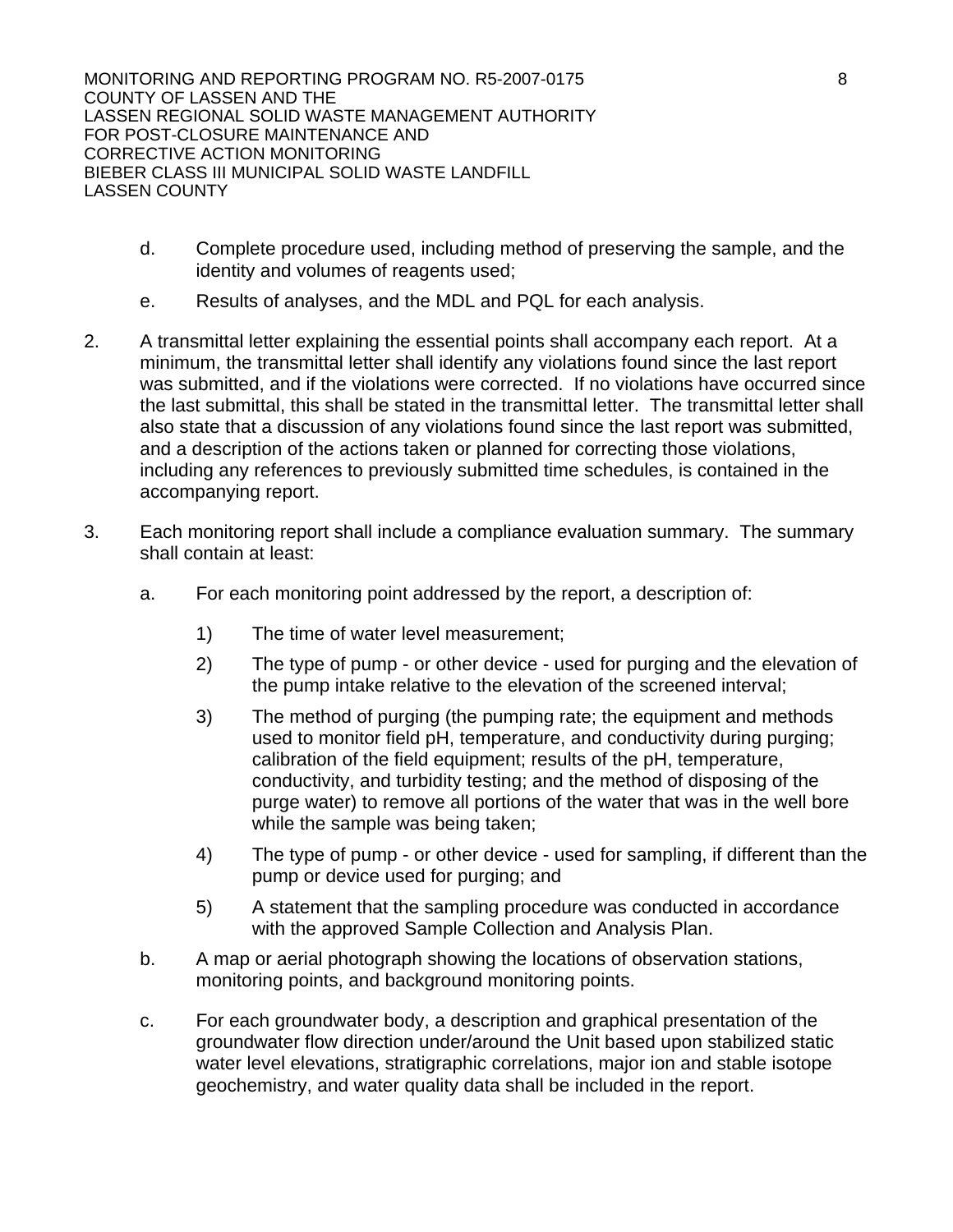BIEBER CLASS III MUNICIPAL SOLID WASTE LANDFILL LASSEN COUNTY

- d. Laboratory statements of results of all analyses evaluating compliance with requirements.
- e. An evaluation of the effectiveness of any run-off/run-on control facilities.
- f. A summary and certification of completion of all **Standard Observations** for the Unit and the perimeter of the Unit. Standard observations for INACTIVE or CLOSED landfill units shall be conducted **monthly** during the wet season (1 October to 30 April), as required after major storm events (see Storm Events D.3.b above), and **quarterly** during the dry season (1 May to 30 September). The Standard Observations shall include:
	- 1) For the Unit:
		- a) Evidence of ponded water at any point on the facility (show affected area on map);
		- b) Evidence of odors presence or absence, characterization, source, and distance of travel from source; and
		- c) Evidence of erosion and/or of day-lighted refuse.
	- 2) Along the perimeter of the Unit:
		- a) Evidence of liquid leaving or entering the Unit, estimated size of affected area, and flow rate (show affected area on map);
		- b) Evidence of odors presence or absence, characterization, source, and distance of travel from source; and
		- c) Evidence of erosion and/or of day-lighted refuse.
- 4. The Dischargers shall report by telephone any seepage from the disposal area **immediately** after it is discovered. A written report shall be filed with the Regional Water Board **within seven days**, containing at least the following information:
	- a. A map showing the location(s) of seepage;
	- b. An estimate of the flow rate;
	- c. A description of the nature of the discharge (e.g., all pertinent observations and analyses);
	- d. Verification that samples have been submitted for analyses of the monitoring parameters and constituents of concern listed in Table II of this MRP, and an estimated date that the results will be submitted to the Regional Water Board; and
	- e. Corrective measures underway or proposed, and corresponding time schedule.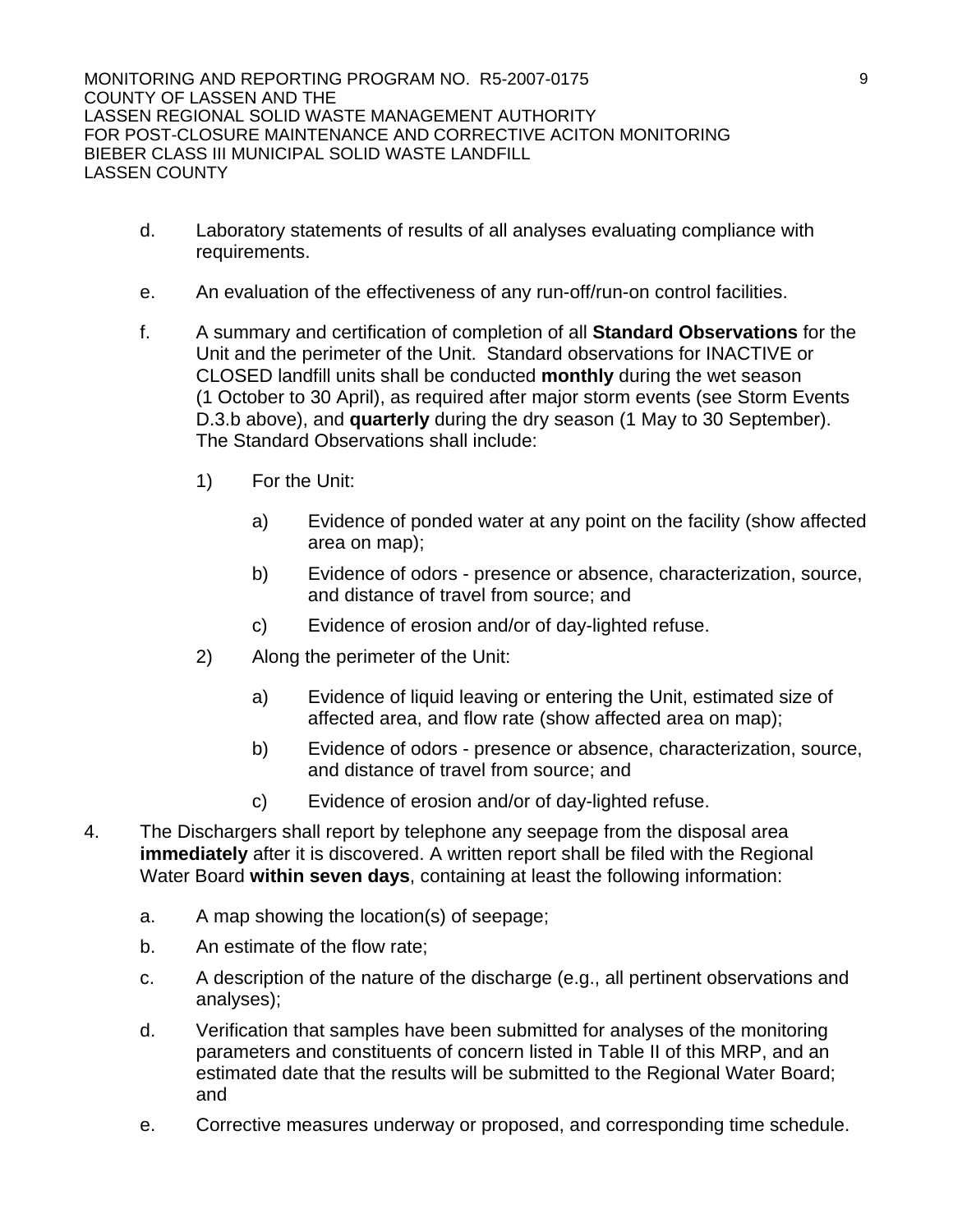- 5. The Dischargers shall submit an **Annual Monitoring Summary Report** to the Regional Water Board covering the reporting period of the previous monitoring year. This report shall contain:
	- a. All monitoring parameters and constituents of concern shall be graphed so as to show historical trends at each monitoring point for all samples taken within at least the previous five calendar years. Each such graph shall plot the concentration of one or more constituents for the period of record for a given monitoring point at a scale appropriate to show trends or variations in water quality. The graphs shall plot each datum, rather than plotting mean values. Graphical analysis of monitoring data may be used to provide significant evidence of a release.
	- b. All historical monitoring data, including data for the previous year, shall be submitted in tabular form as well as in a digital file format. The Regional Water Board regards the submittal of data in hard copy and in digital format as "...the form necessary for..." statistical analysis [Title 27 CCR Section 20420(h)], in that this facilitates periodic review by the Regional Water Board.
	- c. A comprehensive discussion of the compliance record, and the result of any corrective actions taken or planned which may be needed to bring the Dischargers into full compliance with the waste discharge requirements.
	- d. A written summary of the monitoring results, indicating any changes made or observed since the previous annual report.

The Dischargers shall implement the above monitoring program on the effective date of this Order.

Ordered by:

PAMELA C. CREEDON, Executive Officer

6 December 2007\_\_\_\_\_\_\_\_\_\_

(Date)

DPS: sae: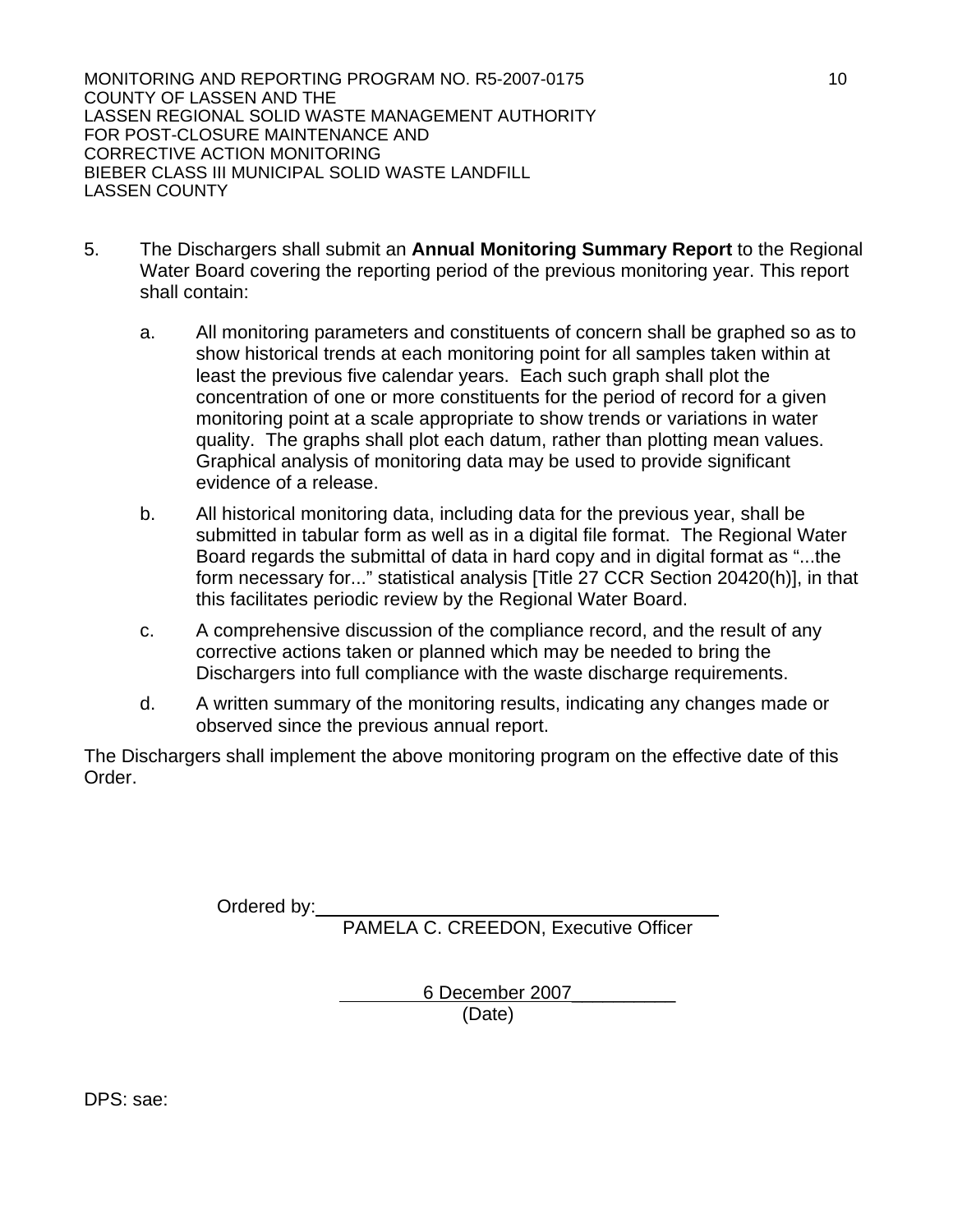#### **TABLE I**

#### **GROUNDWATER CORRECTIVE ACTION MONITORING PROGRAM**

|                                                                                                                                                                                                                                                                                                        | Units                                                                                     | Frequency                                                                                                                                   |
|--------------------------------------------------------------------------------------------------------------------------------------------------------------------------------------------------------------------------------------------------------------------------------------------------------|-------------------------------------------------------------------------------------------|---------------------------------------------------------------------------------------------------------------------------------------------|
| <b>Field Parameters</b>                                                                                                                                                                                                                                                                                |                                                                                           |                                                                                                                                             |
| <b>Groundwater Elevation</b><br>Temperature<br><b>Electrical Conductivity</b><br>рH<br>Turbidity                                                                                                                                                                                                       | Ft. & hundredths, M.S.L.<br>$^{\circ}$<br>umhos/cm<br>pH units<br>Turbidity units         | Quarterly<br>Quarterly<br>Quarterly<br>Quarterly<br>Quarterly                                                                               |
| <b>Monitoring Parameters</b>                                                                                                                                                                                                                                                                           |                                                                                           |                                                                                                                                             |
| <b>Total Dissolved Solids (TDS)</b><br>Chloride<br>Carbonate<br><b>Bicarbonate</b><br>Nitrate - Nitrogen<br>Sulfate<br>Calcium<br>Magnesium<br>Potassium<br>Sodium<br><b>Volatile Organic Compounds</b>                                                                                                | mg/L<br>mg/L<br>mg/L<br>mg/L<br>mg/L<br>mg/L<br>mg/L<br>mg/L<br>mg/L<br>mg/L<br>$\mu$ g/L | Quarterly<br>Quarterly<br>Quarterly<br>Quarterly<br>Quarterly<br>Quarterly<br>Quarterly<br>Quarterly<br>Quarterly<br>Quarterly<br>Quarterly |
| (USEPA Method 8260B, extended list – see Table III)<br>$\delta^{18}$<br>$\delta^2$ H                                                                                                                                                                                                                   | 0/00<br>0/00<br>0/00                                                                      | Quarterly<br>Quarterly                                                                                                                      |
| Other stable isotopes<br>recommended based on quarterly results of $\delta^{18}$ O and $\delta^2$ H after the first four sampling<br>events. Isotope $(\delta^{18}O, \delta^2H)$ , and any others) sampling shall occur for eight consecutive<br>calendar quarters, beginning with first quarter 2008. |                                                                                           | Quarterly, as                                                                                                                               |

# **Constituents of Concern (see Table III)**

| <b>Total Organic Carbon</b>                             | mg/L      | *Annually |
|---------------------------------------------------------|-----------|-----------|
| Inorganics (dissolved - see Table III)                  | mg/L      | *Annually |
| Semi-Volatile Organic Compounds<br>(USEPA Method 8270C) | $\mu$ g/L | *5 years  |
| <b>Chlorophenoxy Herbicides</b><br>(USEPA Method 8151A) | $\mu$ g/L | *5 years  |
| Organophosphorus Compounds<br>(USEPA Method 8141A)      | $\mu$ g/L | *5 years  |

\*Annual and 5 Year COC samples shall be obtained during the second calendar quarter 5 Year COC samples are due in 2008, and every 5-year period thereafter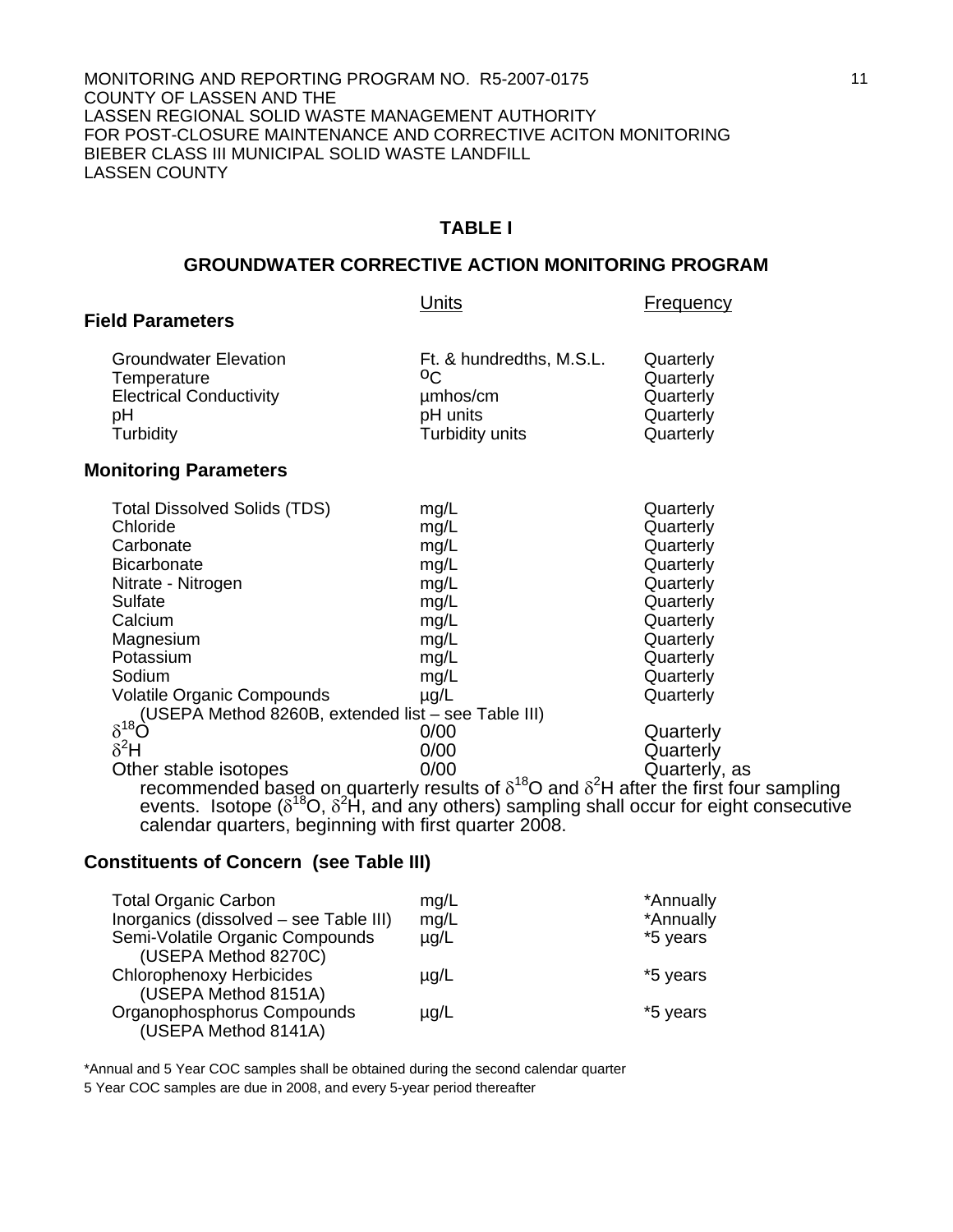### **TABLE II**

#### **LEACHATE SEEP MONITORING**

#### Parameter **Disk Executive Contract Parameter Parameter Frequency**

#### **Field Parameters**

| <b>Total Flow</b>              | Gallons     | Upon Detection |
|--------------------------------|-------------|----------------|
| <b>Flow Rate</b>               | Gallons/Day | Upon Detection |
| <b>Electrical Conductivity</b> | umhos/cm    | Upon Detection |
| рH                             | pH units    | Upon Detection |

### **Monitoring Parameters**

| <b>Total Dissolved Solids (TDS)</b>                 | mg/L      | <b>Upon Detection</b> |
|-----------------------------------------------------|-----------|-----------------------|
| Chloride                                            | mg/L      | <b>Upon Detection</b> |
| Carbonate                                           | mg/L      | <b>Upon Detection</b> |
| <b>Bicarbonate</b>                                  | mg/L      | <b>Upon Detection</b> |
| Nitrate - Nitrogen                                  | mg/L      | <b>Upon Detection</b> |
| Sulfate                                             | mg/L      | <b>Upon Detection</b> |
| Calcium                                             | mg/L      | <b>Upon Detection</b> |
| Magnesium                                           | mg/L      | <b>Upon Detection</b> |
| Potassium                                           | mg/L      | <b>Upon Detection</b> |
| Sodium                                              | mg/L      | <b>Upon Detection</b> |
| <b>Volatile Organic Compounds</b>                   | $\mu$ g/L | <b>Upon Detection</b> |
| (USEPA Method 8260B, extended list – see Table III) |           |                       |
| $\delta^{18}$ Ò                                     | 0/00      | Upon Detection        |
| $\delta^2$ H                                        | 0/00      | Upon Detection        |

### **Constituents of Concern (see Table III)**

| <b>Total Organic Carbon</b>                             | mg/L      | <b>Upon Detection</b> |
|---------------------------------------------------------|-----------|-----------------------|
| Inorganics (dissolved - see Table III)                  | mg/L      | <b>Upon Detection</b> |
| Semi-Volatile Organic Compounds<br>(USEPA Method 8270C) | $\mu$ g/L | <b>Upon Detection</b> |
| <b>Chlorophenoxy Herbicides</b><br>(USEPA Method 8151A) | $\mu$ g/L | <b>Upon Detection</b> |
| Organophosphorus Compounds<br>(USEPA Method 8141A)      | $\mu$ g/L | <b>Upon Detection</b> |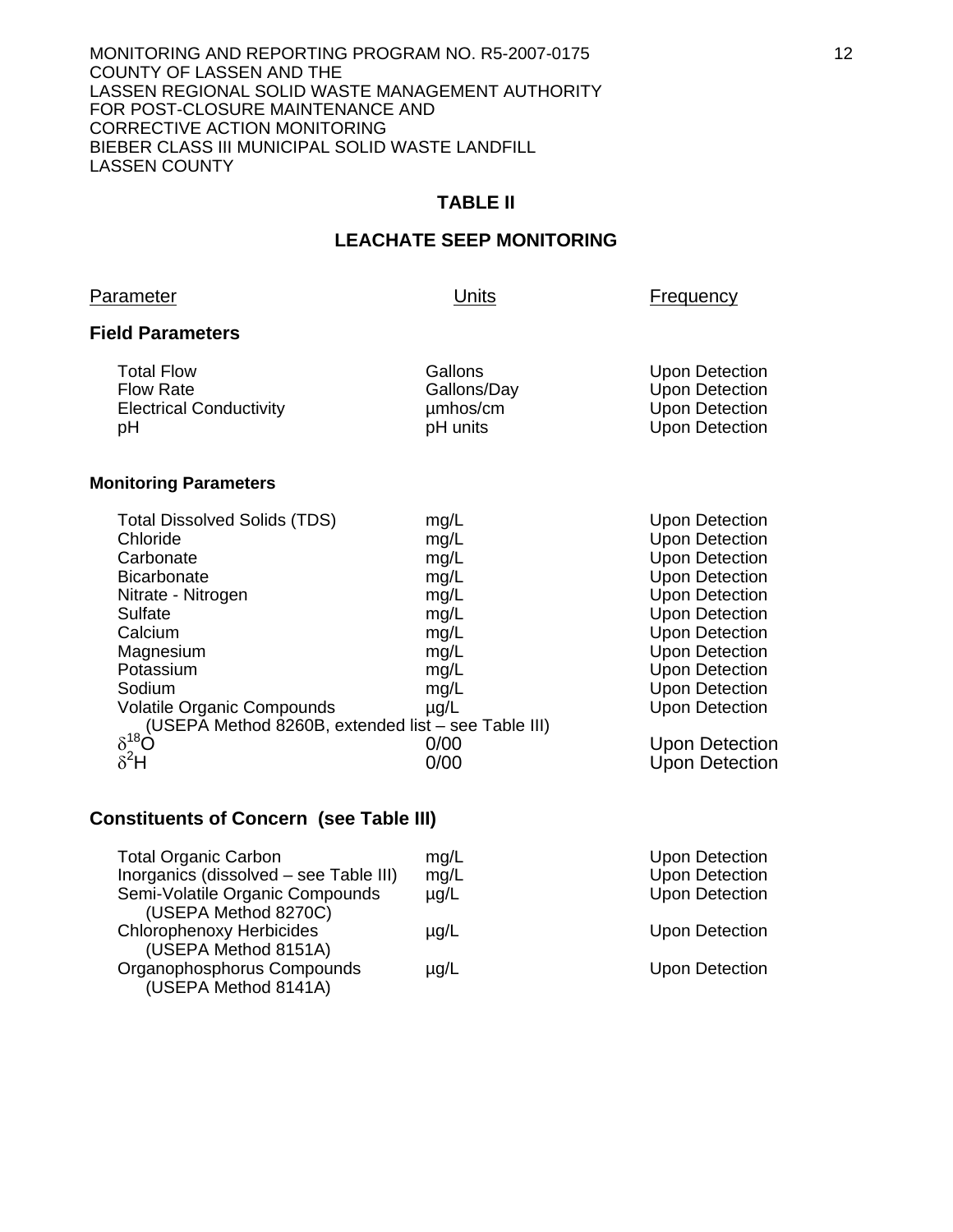### **TABLE III**

### **CONSTITUENTS OF CONCERN & MONITORING PARAMETERS**

#### **APPROVED USEPA ANALYTICAL METHODS**

#### **Surrogates for Metallic Constituents**

pH Total Dissolved Solids Electrical Conductivity Chloride Sulfate Nitrate nitrogen

| Inorganics (dissolved):                                                                                                                                                                                                            | <b>USEPA Method</b>                                                                                                                                                     |
|------------------------------------------------------------------------------------------------------------------------------------------------------------------------------------------------------------------------------------|-------------------------------------------------------------------------------------------------------------------------------------------------------------------------|
| Aluminum<br>Antimony<br>Barium<br>Beryllium<br>Cadmium<br>Chromium<br>Cobalt<br>Copper<br>Silver<br>Tin<br>Vanadium<br>Zinc<br>Iron<br>Manganese<br>Arsenic<br>Lead<br>Mercury<br><b>Nickel</b><br>Selenium<br>Thallium<br>Cyanide | 6010<br>7041<br>6010<br>6010<br>7131A<br>6010<br>6010<br>6010<br>6010<br>6010<br>6010<br>6010<br>6010<br>6010<br>7062<br>7421<br>7470A<br>7521<br>7742<br>7841<br>9010B |
| Sulfide                                                                                                                                                                                                                            | 9030B                                                                                                                                                                   |

### **Volatile Organic Compounds:**

#### **USEPA Method 8260**

 Acetone Acetonitrile (Methyl cyanide) **Acrolein Acrylonitrile** Allyl chloride (3-Chloropropene)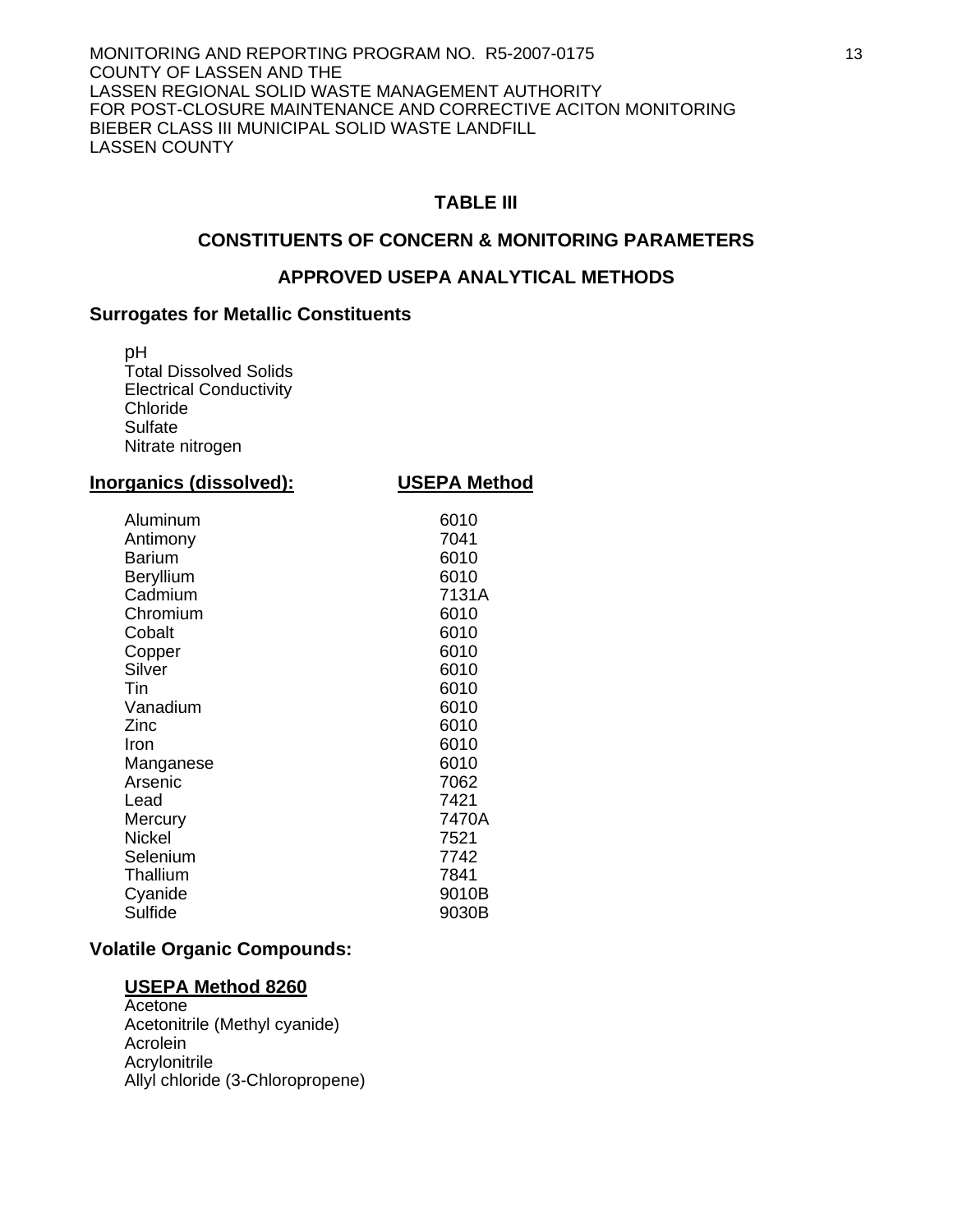#### **TABLE III**

#### **CONSTITUENTS OF CONCERN & MONITORING PARAMETERS**

### **APPROVED USEPA ANALYTICAL METHODS**

### **Continued**

 Benzene Bromochloromethane (Chlorobromomethane) Bromodichloromethane (Dibromochloromethane) Bromoform (Tribromomethane) Carbon disulfide Carbon tetrachloride Chlorobenzene Chloroethane (Ethyl chloride) Chloroform (Trichloromethane) Chloroprene Dibromochloromethane (Chlorodibromomethane) 1,2-Dibromo-3-chloropropane (DBCP) 1,2-Dibromoethane (Ethylene dibromide; EDB) o-Dichlorobenzene (1,2-Dichlorobenzene) m-Dichlorobenzene (1,3-Dichlorobenzene) p-Dichlorobenzene (1,4-Dichlorobenzene) trans- 1,4-Dichloro-2-butene Dichlorodifluoromethane (CFC 12) 1,1 -Dichloroethane (Ethylidene chloride) 1,2-Dichloroethane (Ethylene dichloride) 1,1 -Dichloroethylene (1, l-Dichloroethene; Vinylidene chloride) cis- l ,2-Dichloroethylene (cis- 1,2-Dichloroethene) trans- l ,2-Dichloroethylene (trans- 1,2-Dichloroethene) 1,2-Dichloropropane (Propylene dichloride) 1,3-Dichloropropane (Trimethylene dichloride) 2,2-Dichloropropane (Isopropylidene chloride) 1,1 -Dichloropropene cis- 1,3-Dichloropropene trans- l ,3-Dichloropropene Di-isopropylether (DIPE) **Ethanol**  Ethyltertiary butyl ether **Ethylbenzene**  Ethyl methacrylate Hexachlorobutadiene Hexachloroethane 2-Hexanone (Methyl butyl ketone) Isobutyl alcohol **Methacrylonitrile**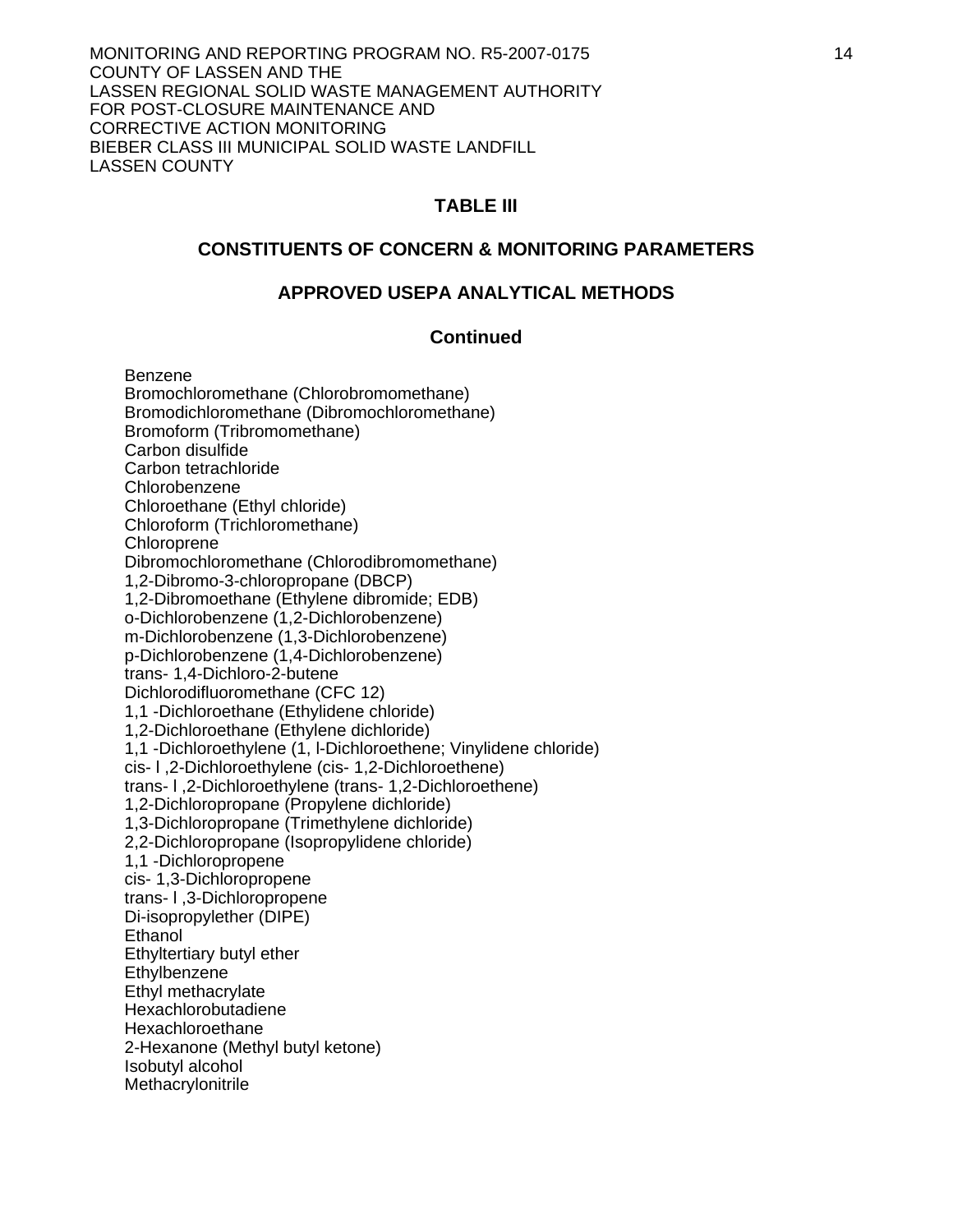### **TABLE III**

### **CONSTITUENTS OF CONCERN & MONITORING PARAMETERS**

### **APPROVED USEPA ANALYTICAL METHODS**

#### **Continued**

 Methyl bromide (Bromomethane) Methyl chloride (Chloromethane) Methyl ethyl ketone (MEK; 2-Butanone) Methyl iodide (Iodomethane) Methyl t-butyl ether Methyl methacrylate 4-Methyl-2-pentanone (Methyl isobutyl ketone) Methylene bromide (Dibromomethane) Methylene chloride (Dichloromethane) Naphthalene Propionitrile (Ethyl cyanide) Styrene Tertiary amyl methyl ether Tertiary butyl alcohol 1,1,1,2-Tetrachloroethane 1,1,2,2-Tetrachloroethane Tetrachloroethylene (Tetrachloroethene; Perchloroethylene; PCE) Toluene 1,2,4-Trichlorobenzene 1,1,1 -Trichloroethane, Methylchloroform 1,1,2-Trichloroethane Trichloroethylene (Trichloroethene; TCE) Trichlorofluoromethane (CFC- 11) 1,2,3-Trichloropropane Vinyl acetate Vinyl chloride (Chloroethene) Xylene (total)

### **Semi-Volatile Organic Compounds:**

### **USEPA Method 8270 - base, neutral, & acid extractables**

 Acenaphthene Acenaphthylene Acetophenone 2-Acetylaminofluorene (2-AAF) Aldrin 4-Aminobiphenyl Anthracene Benzo[a]anthracene (Benzanthracene) Benzo[b]fluoranthene Benzo[k]fluoranthene Benzo[g,h,i]perylene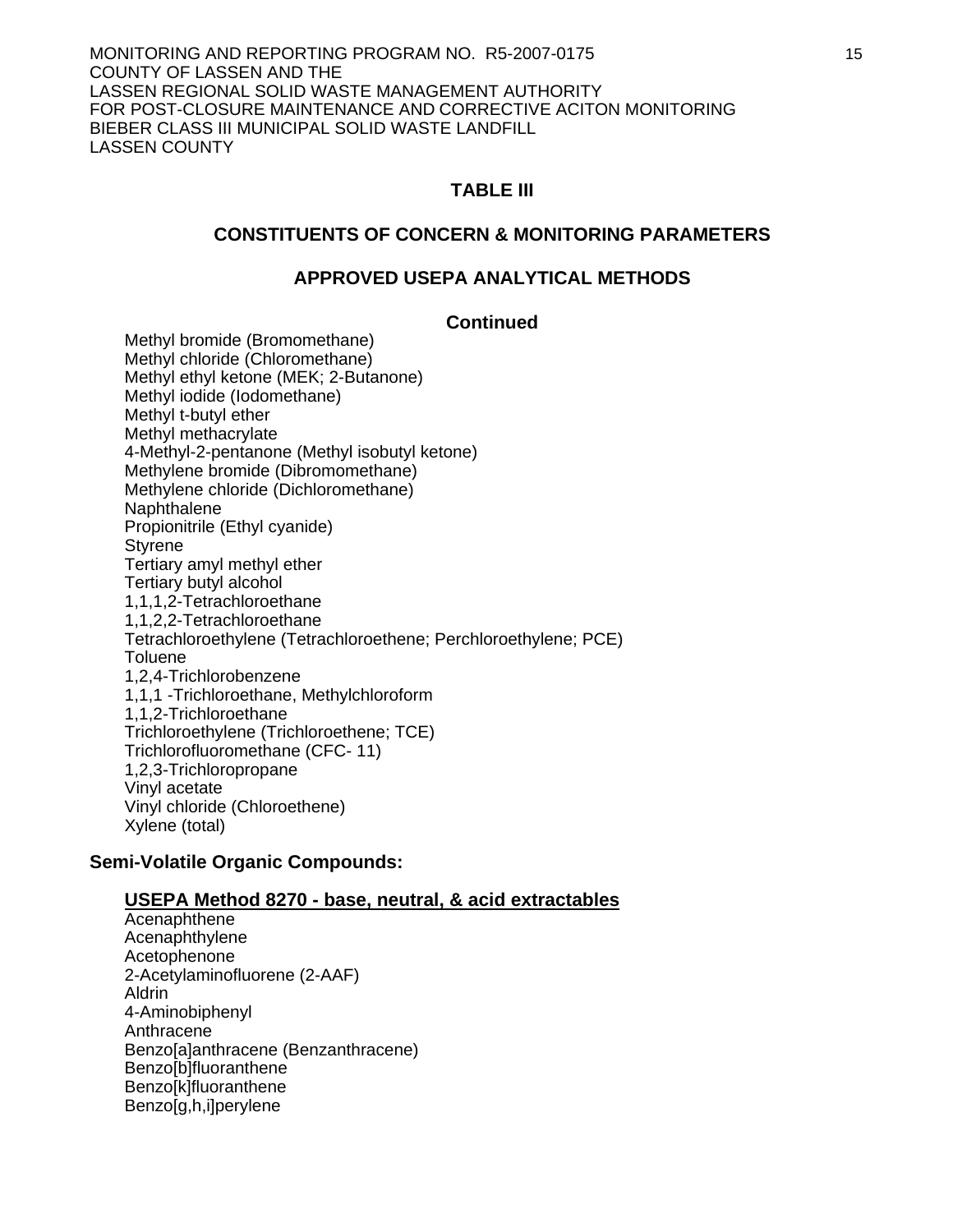## **TABLE III**

#### **CONSTITUENTS OF CONCERN & MONITORING PARAMETERS**

#### **APPROVED USEPA ANALYTICAL METHODS**

#### **Continued**

**Benzo[a]pyrene**  Benzyl alcohol Bis(2-ethylhexyl) phthalate alpha-BHC beta-BHC delta-BHC gamma-BHC (Lindane) Bis(2-chloroethoxy)methane Bis(2-chloroethyl) ether (Dichloroethyl ether) Bis(2-chloro-1-methyethyl) ether (Bis(2-chloroisopropyl) ether; DCIP) 4-Bromophenyl phenyl ether Butyl benzyl phthalate (Benzyl butyl phthalate) Chlordane<sup>1</sup> p-Chloroaniline **Chlorobenzilate** p-Chloro-m-cresol (4-Chloro-3-methylphenol) 2-Chloronaphthalene 2-Chlorophenol 4-Chlorophenyl phenyl ether **Chrysene** o-Cresol (2-methylphenol) m-Cresol (3-methylphenol) p-Cresol (4-methylphenol) 4,4'-DDD 4,4'-DDE 4,4'-DDT **Diallate**  Dibenz[a,h]anthracene Dibenzofuran Di-n-butyl phthalate 3,3'-Dichlorobenzidine 2,4-Dichlorophenol 2,6-Dichlorophenol **Dieldrin**  Diethyl phthalate p-(Dimethylamino)azobenzene 7,12-Dimethylbenz[a]anthracene 3,3'-Dimethylbenzidine 2,4-Dimehtylphenol (m-Xylenol) Dimethyl phthalate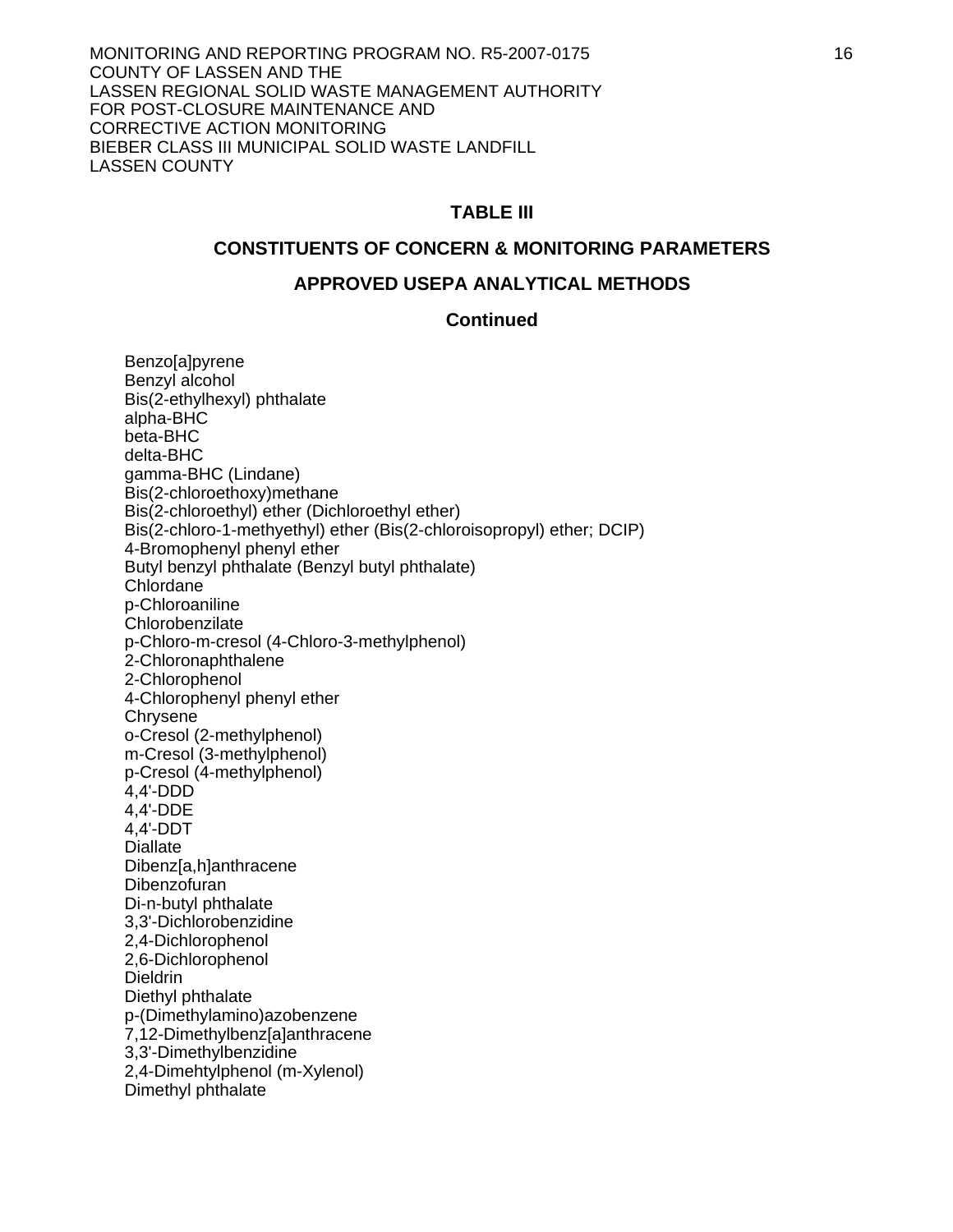### **TABLE III**

### **CONSTITUENTS OF CONCERN & MONITORING PARAMETERS**

### **APPROVED USEPA ANALYTICAL METHODS**

#### **Continued**

 m-Dinitrobenzene 4,6-Dinitro-o-cresol (4,6-Dinitro-2-methylphenol) 2,4-Dinitrophenol 2,4-Dinitrotoluene 2,6-Dinitrotoluene Di-n-octyl phthalate Diphenylamine Endosulfan I Endosulfan II Endosulfan sulfate Endrin Endrin aldehyde Ethyl methanesulfonate Famphur Fluoranthene Fluorene **Heptachlor**  Heptachlor epoxide Hexachlorobenzene Hexachlorocyclopentadiene Hexachloropropene Indeno(1,2,3-c,d)pyrene Isodrin Isophorone Isosafrole Kepone Methapyrilene Methoxychlor 3-Methylcholanthrene Methyl methanesulfonate 2-Methylnaphthalene 1,4-Naphthoquinone 1-Naphthylamine 2-Naphthylamine o-Nitroaniline (2-Nitroaniline) m-Nitroaniline (3-Nitroaniline) p-Nitroaniline (4-Nitroaniline) **Nitrobenzene**  o-Nitrophenol (2-Nitrophenol) p-Nitrophenol (4-Nitrophenol)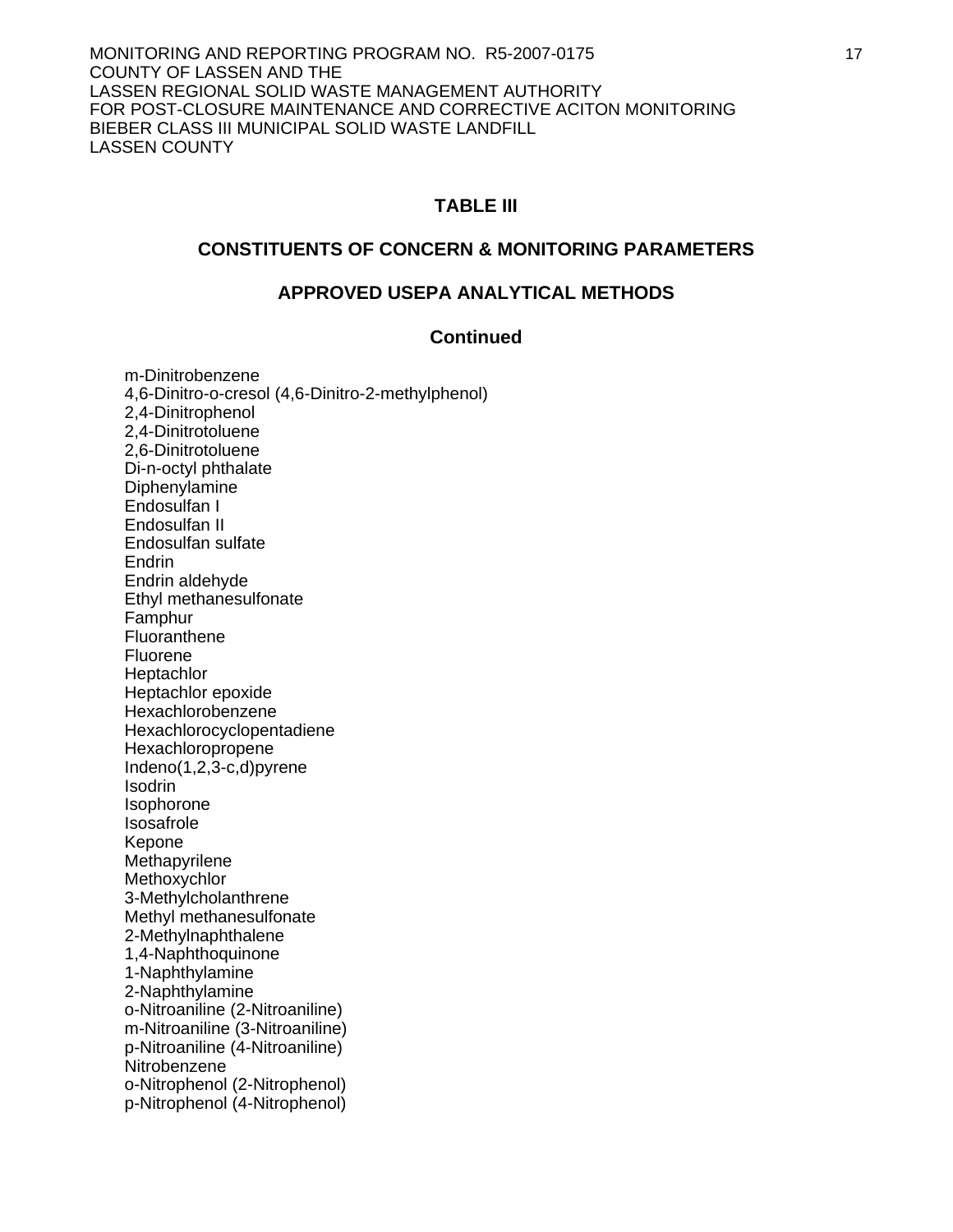### **TABLE III**

### **CONSTITUENTS OF CONCERN & MONITORING PARAMETERS**

#### **APPROVED USEPA ANALYTICAL METHODS**

#### **Continued**

 N-Nitrosodi-n-butylamine (Di-n-butylnitrosamine) N-Nitrosodiethylamine (Diethylnitrosamine) N-Nitrosodimethylamine (Dimethylnitrosamine) N-Nitrosodiphenylamine (Diphenylnitrosamine) N-Nitrosodipropylamine (N-Nitroso-N-dipropylamine; Di-n-propylnitrosamine) N-Nitrosomethylethylamine (Methylethylnitrosamine) N-Nitrosopiperidine N-Nitrosospyrrolidine 5-Nitro-o-toluidine Pentachlorobenzene Pentachloronitrobenzene (PCNB) Pentachlorophenol **Phenacetin Phenanthrene** Phenol p-Phenylenediamine Polychlorinated biphenyls (PCBs; Aroclors) Pronamide Pyrene **Safrole** 1,2,4,5-Tetrachlorobenzene 2,3,4,6-Tetrachlorophenol o-Toluidine Toxaphene 2,4,5-Trichlorophenol 0,0,0-Triethyl phosphorothioate sym-Trinitrobenzene

#### **Chlorophenoxy Herbicides:**

#### **USEPA Method 8l51A**

2,4-D (2,4-Dichlorophenoxyacetic acid) Dinoseb (DNBP; 2-sec-Butyl-4,6-dinitrophenol) Silvex (2,4,5-Trichlorophenoxypropionic acid; 2,4,5-TP) 2,4,5-T (2,4,5-Trichlorophenoxyacetic acid)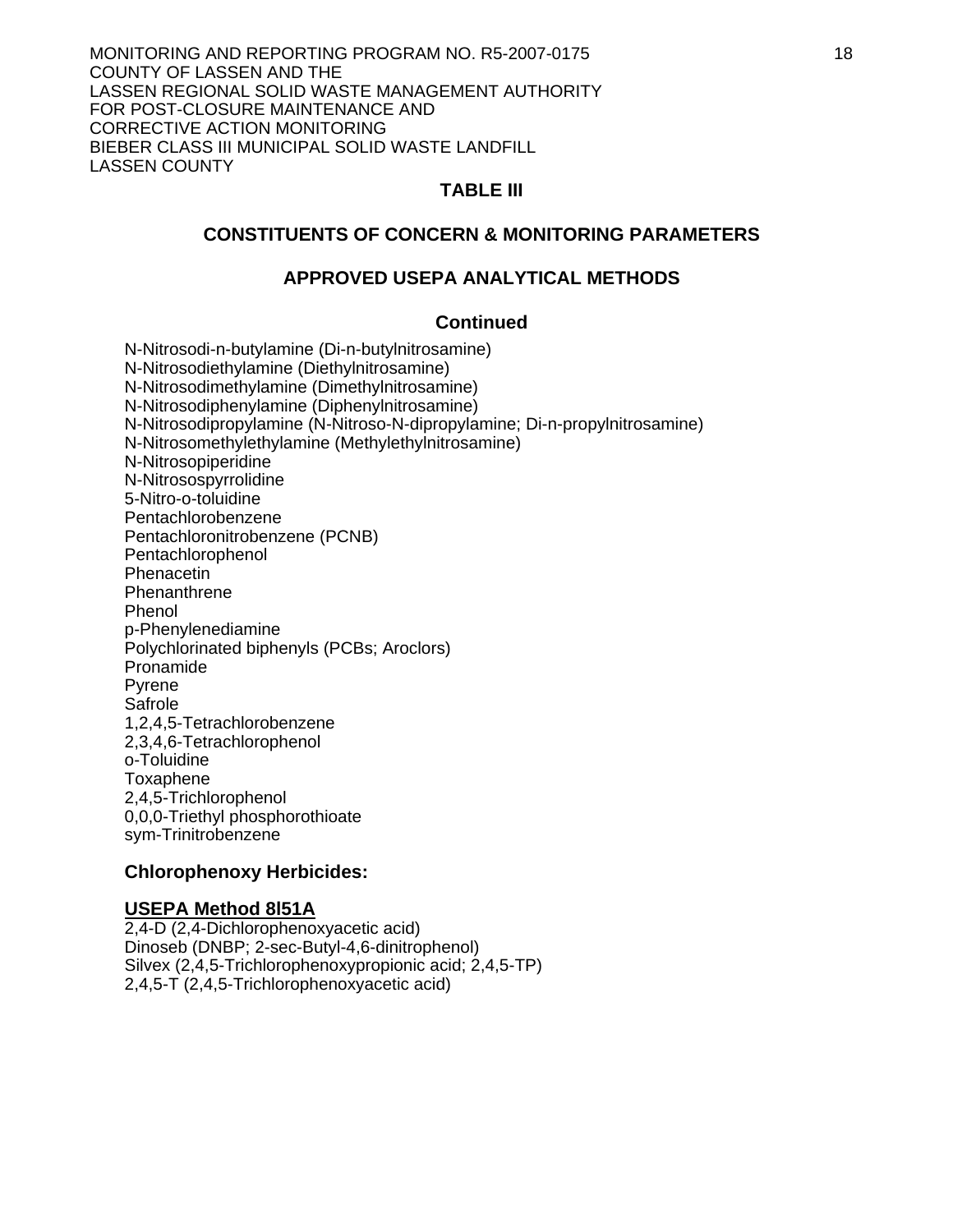19

MONITORING AND REPORTING PROGRAM NO. R5-2007-0175 COUNTY OF LASSEN AND THE LASSEN REGIONAL SOLID WASTE MANAGEMENT AUTHORITY FOR POST-CLOSURE MAINTENANCE AND CORRECTIVE ACITON MONITORING BIEBER CLASS III MUNICIPAL SOLID WASTE LANDFILL LASSEN COUNTY

# **TABLE III**

## **CONSTITUENTS OF CONCERN & MONITORING PARAMETERS**

## **APPROVED USEPA ANALYTICAL METHODS**

## **Continued**

### **Organophosphorus Compounds:**

### **USEPA Method 8141A**

Atrazine **Chlorpyrifos** 0,0-Diethyl 0-2-pyrazinyl phosphorothioate (Thionazin) Diazinon **Dimethoate Disulfoton Ethion**  Methyl parathion (Parathion methyl) Parathion Phorate **Simazine** 

DPS: sae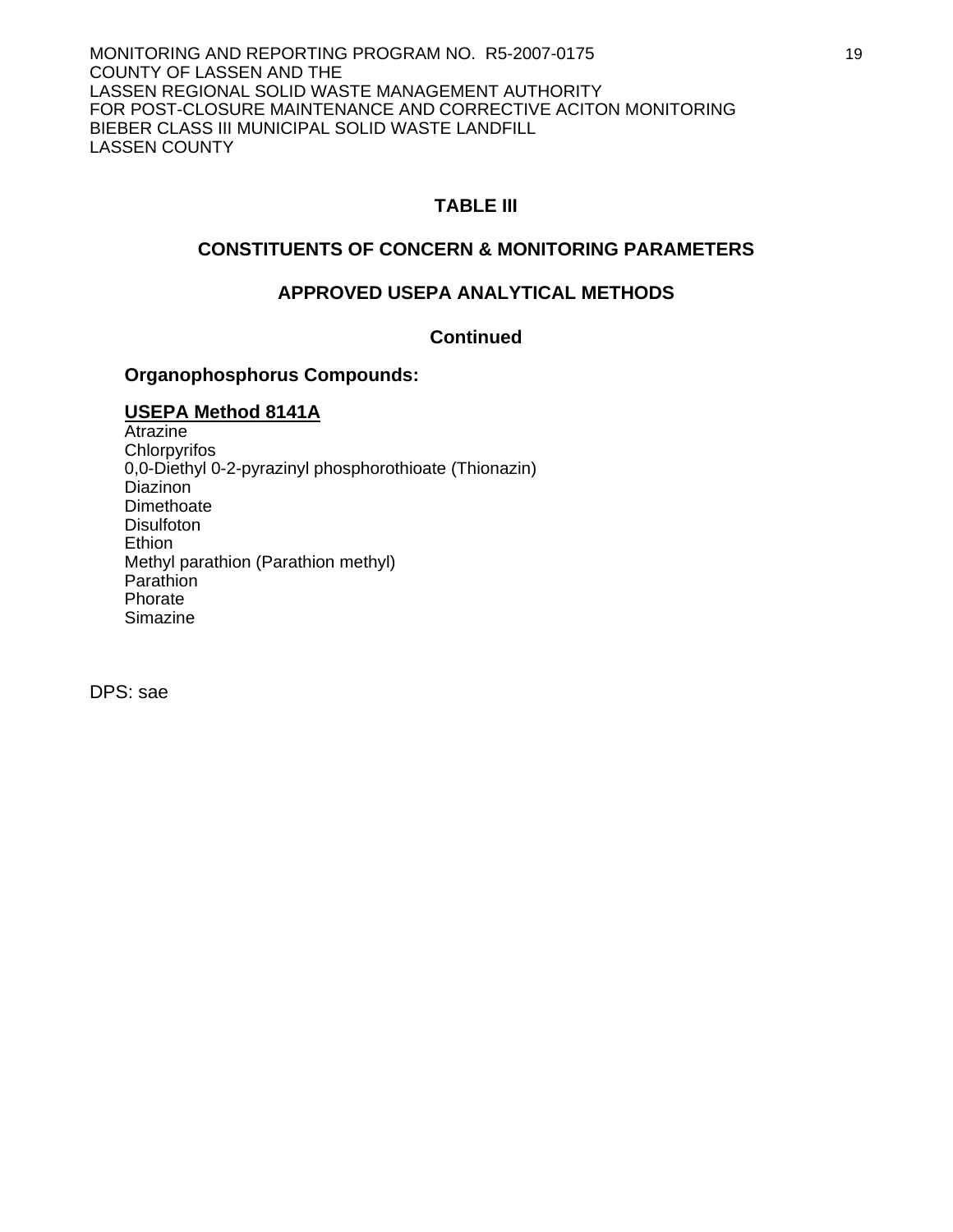### INFORMATION SHEET

ORDER NO. R5-2007-0175 COUNTY OF LASSEN AND LASSEN REGIONAL SOLID WASTE MANAGEMENT AUTHORITY FOR POST-CLOSURE MAINTENANCE AND CORRECTIVE ACTION MONITORING BIEBER CLASS III MUNICIPAL SOLID WASTE LANDFILL LASSEN COUNTY

The Bieber Class III Municipal Solid Waste Landfill (Bieber Landfill) is located approximately ¼ mile north of Highway 299 off of Bieber Dump Road in Bieber, Lassen County. The site is owned by the County of Lassen. Solid waste operations within Lassen County are managed by the Lassen Regional Solid Waste Management Authority (LRSWMA). The County of Lassen and the LRSWMA are both named as Dischargers for the site.

The landfill operated for over 40 years, but ceased accepting wastes in 1994. Prior to 1974, two small pits were used for open burning of wastes. From 1974 to 1994, a combination of trench and area fill methods were used at the site. The site consists of one unlined waste management unit (Unit). An estimated 39,000 cubic yards of municipal solid waste (MSW), extending to a depth of 12 feet, was disposed at the site. An unknown quantity of wood waste was disposed adjacent to and just east of the MSW area.

Landfill closure began in July 2000. Closure activities included surface grading to a minimum 3% slope and construction of an engineered cover over the MSW portion of the Unit. The engineered cover includes a foundation layer, overlain by a geocomposite clay liner, overlain by a 12-inch vegetative layer. A solid waste transfer station was constructed in 1989 on landfill property, but off of the waste footprint. The transfer station was permitted to operate in 1994 and wastes are currently transported to the Bass Hill Landfill in Lassen County for disposal.

The Bieber Landfill is located in Big Valley, which has local exposures of Quaternary alluvial and lacustrine sediments. These uncomformably overlie Tertiary rhyolitic tuffs with interbedded sandstones and conglomerates. Subsurface stratigraphy at the landfill generally consists of interbedded fine-grained fluvial sands, and diatom-bearing lacustrine silts and clays to about 30 to 35 feet below grade surface (bgs). Below these depths, black pyroclastic sands and welded tuffs occur; therefore, the Quaternary/Tertiary contact is likely at these depths.

Four wells make up the groundwater monitoring network at the landfill. Monitoring wells are on lateral spacings from about 700 to 900 feet apart. Wells range in depth from 36 to 40.6 feet bgs with ten-foot screen intervals at the bottoms.

Groundwater samples have been collected from on-site monitoring wells since 1987. Comparison of time series graphs and analytical data from the site show that concentrations of Total Dissolved Solids, Chloride, Chemical Oxygen Demand, and Sulfate in well MW-1 are significantly higher than the other three site monitoring wells. Additionally, the volatile organic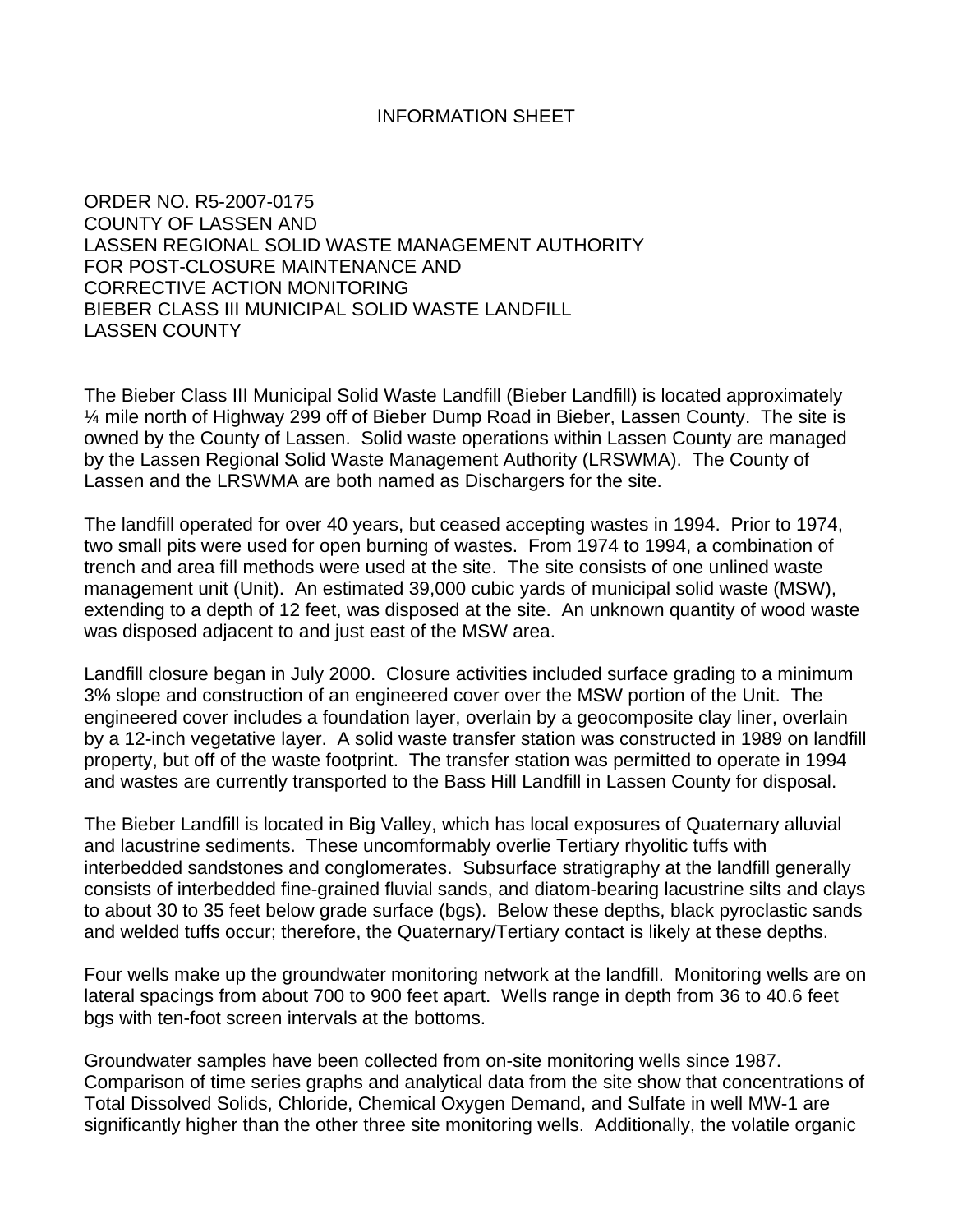#### ORDER NO. R5-2007-0175 BIEBER CLASS III MUNICIPAL SOLID WASTE LANDFILL LASSEN COUNTY

compounds (VOCs) cis-1,2-Dichloroethene, (1,2 DCE) and 1,4-Dichlorobenzene (1,4 DCB) have been consistently detected in well MW-1 since 2001. The high inorganic compound concentrations, along with consistent detections of VOCs in well MW-1, indicates the groundwater in the vicinity of this well is impacted by waste disposal activities.

This revised Order implements Title 27 regulations and prescribes specific post-closure maintenance actions and corrective action monitoring to evaluate pollutant concentration trends.

DPS: sae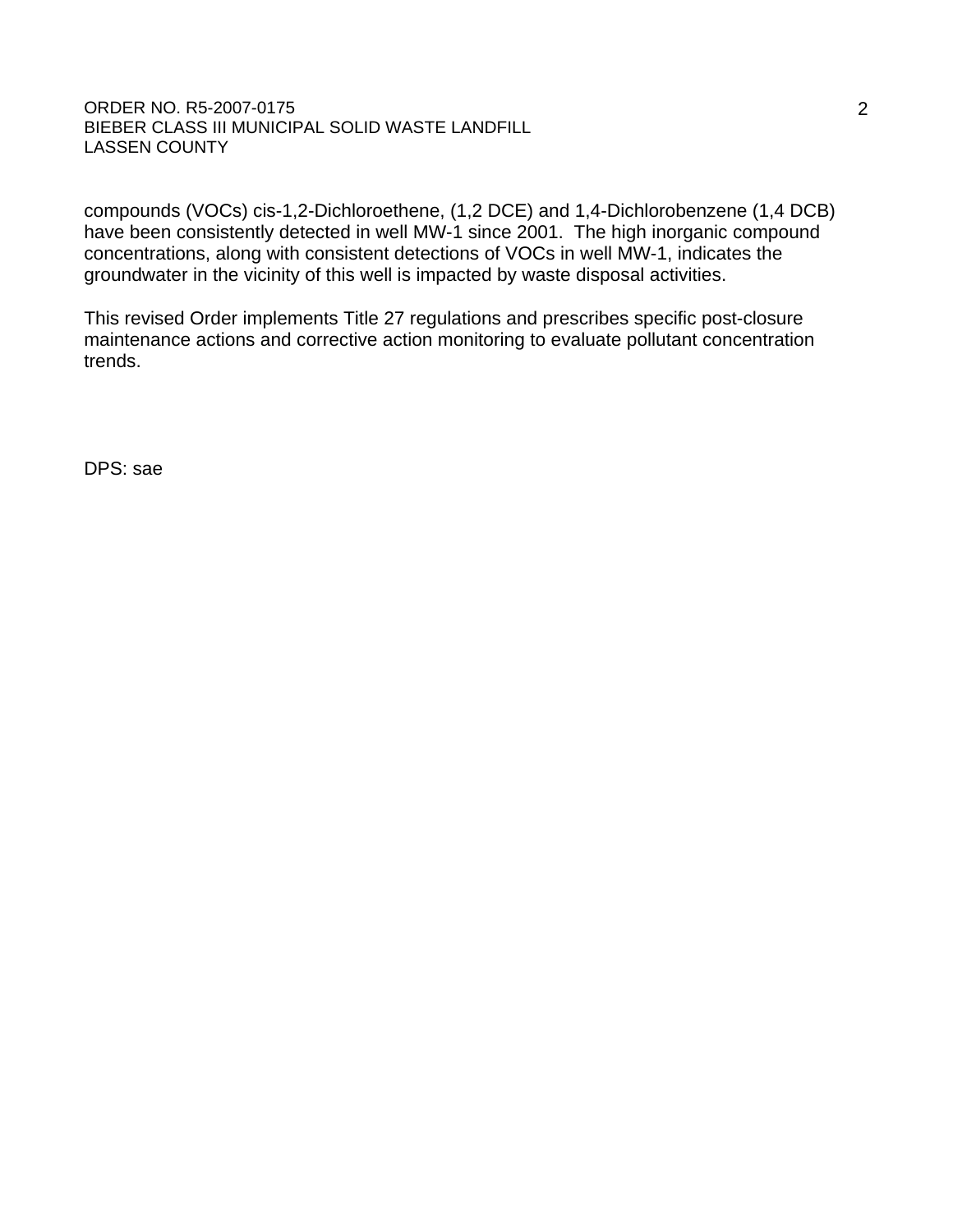R5-2007-0175

**ATTA CHMENT A**